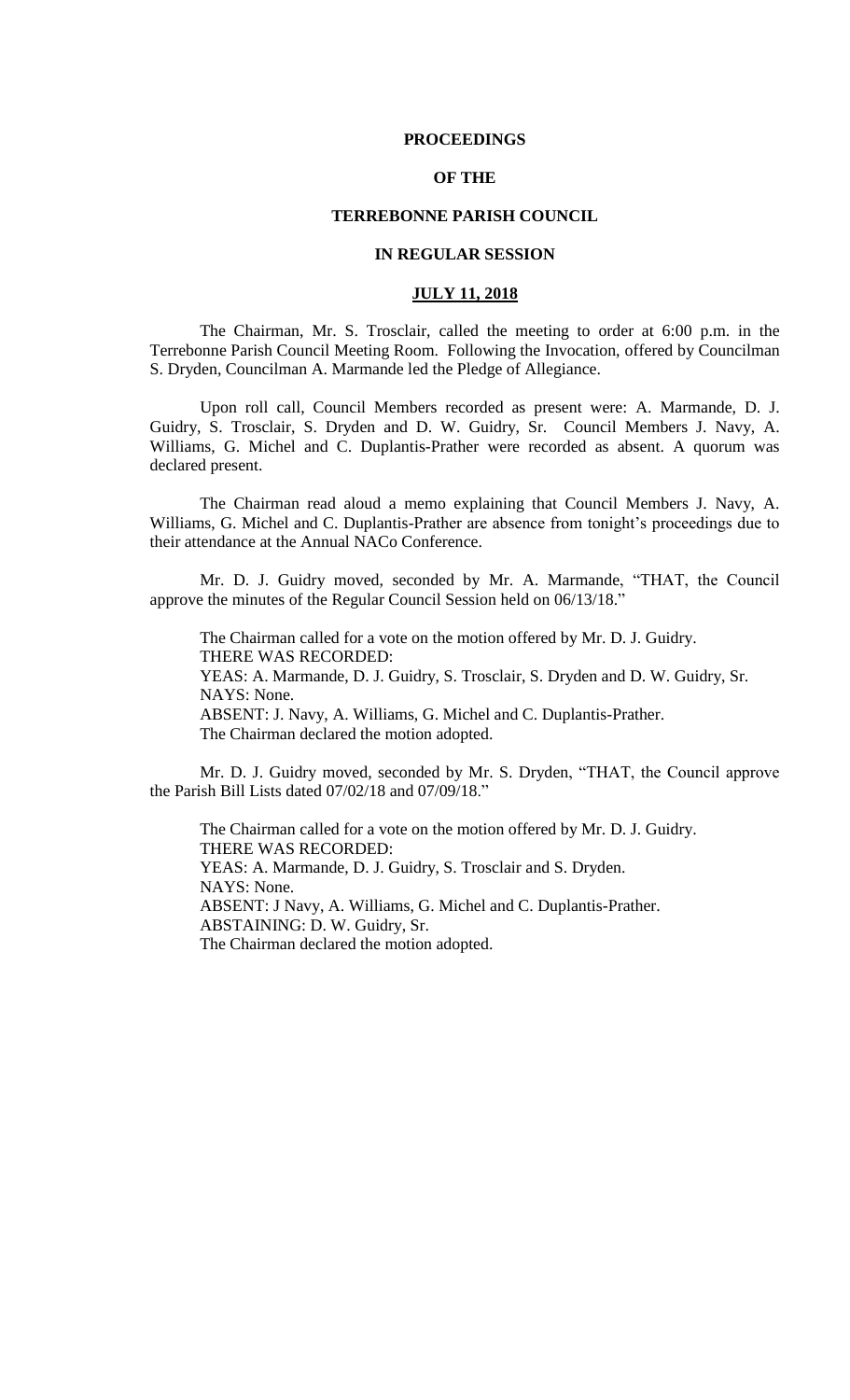OFFERED BY: MR. D. J. GUIDRY

#### **RESOLUTION NO. 18-249**

A resolution ordering and calling special elections to be held in (i) the Parish of Terrebonne, State of Louisiana, (ii) Road Lighting District No. 1 of the Parish of Terrebonne, State of Louisiana, and (iii) Road Lighting District No. 5 of the Parish of Terrebonne, State of Louisiana, to authorize the renewal of special taxes therein; making application to the State Bond Commission; and providing for other matters in connection therewith.

**BE IT RESOLVED** by the Parish Council of the Parish of Terrebonne, State of Louisiana (the "Governing Authority"), acting as the governing authority of (i) the Parish of Terrebonne, State of Louisiana (the "Parish"), (ii) Road Lighting District No. 1 of the Parish of Terrebonne, State of Louisiana ("District No. 1"), and (iii) Road Lighting District No. 5 of the Parish of Terrebonne, State of Louisiana ("District No. 5"), that:

**SECTION 1.** Election Call. Subject to the approval of the State Bond Commission, and under the authority conferred by Article VI, Sections 30 and 32 of the Constitution of the State of Louisiana of 1974, the applicable provisions of Chapter 5 and Chapter 6-A of the Louisiana Election Code, and other constitutional and statutory authority, special elections are hereby called and ordered to be held in the Parish and the Districts on **SATURDAY, DECEMBER 8, 2018**, between the hours of seven o'clock (7:00) a.m. and eight o'clock (8:00) p.m., in accordance with the provisions of La. R.S. 18:541, and at the said elections there shall be submitted to all registered voters qualified and entitled to vote at each of the elections under the Constitution and laws of this State and the Constitution of the United States, the proposition set forth in the attached Notice of Special Election for such election.

**SECTION 2.** Publication of Notices of Election. Notices of Special Election shall be published in the *Courier*, a newspaper of general circulation within the Parish and Districts, published in Houma, Louisiana, and being the official journal of the Parish and each of the Districts, once a week for four consecutive weeks, with the first publication to be made not less than forty-five (45) days nor more than ninety (90) days prior to the date of the elections, which Notices shall be substantially in the forms attached hereto as "Exhibit A" and incorporated herein by reference the same as if it were set forth herein in full.

Notwithstanding the foregoing, prior to the publication of the Notice of Elections, the Chairman is authorized and directed to make any amendments to the foregoing propositions that may be required to comply with any state or federal regulatory agencies.

**SECTION 3.** Canvass. This Governing Authority shall meet at its regular meeting place, the Government Tower, 8026 Main Street, Suite 600, Houma, Louisiana, on **WEDNESDAY, JANUARY 9, 2019**, at **SIX O'CLOCK (6:00) P.M.**, and shall then and there in open and public session proceed to examine and canvass the returns and declare the results of the said special elections.

**SECTION 4.** Polling Places. The polling places for the precincts in the Parish and each of the Districts are hereby designated as the polling places at which to hold the said elections, and the Commissioners-in-Charge and Commissioners, respectively for such polling places, will be the same persons as those designated in accordance with law.

**SECTION 5**. Election Commissioners; Voting Machines. The officers designated to serve as Commissioners-in-Charge and Commissioners pursuant to Section 4 hereof, or such substitutes therefor as may be selected and designated in accordance with La. R.S. 18:1287, shall hold the said special elections as herein provided, and shall make due returns of said elections for the meeting of the Governing Authority to be held on Wednesday, January 9, 2019, as provided in Section 3 hereof. All registered voters in the Parish and in each of the Districts will be entitled to vote at the respective special elections, and voting machines shall be used.

**SECTION 6.** Authorization of Officers. The Council Clerk of the Governing Authority is hereby empowered, authorized and directed to arrange for and to furnish to said election officers in ample time for the holding of said elections, the necessary equipment, forms and other paraphernalia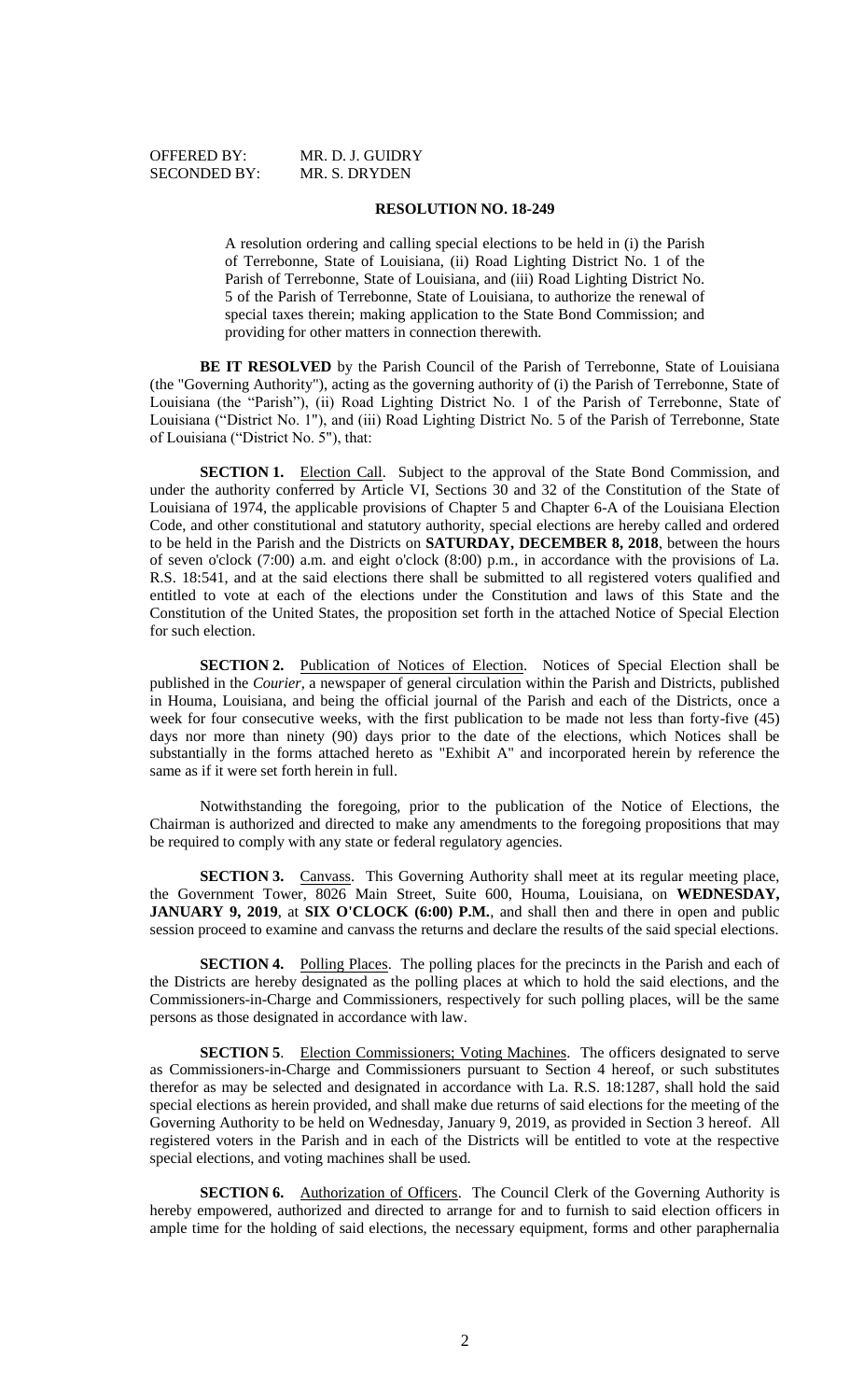essential to the proper holding of said elections and the Chairman and/or Council Clerk of the Governing Authority are further authorized, empowered and directed to take any and all further action required by State and/or Federal law to arrange for the elections.

**SECTION 7.** Furnishing Election Call to Election Officials. Certified copies of this resolution shall be forwarded to the Secretary of State, the Clerk of Court and *Ex-Officio* Parish Custodian of Voting Machines of Terrebonne Parish and the Registrar of Voters of Terrebonne Parish, as notification of the special elections, in order that each may prepare for said elections and perform their respective functions as required by law.

**SECTION 8.** Application to State Bond Commission. Application is made to the State Bond Commission for consent and authority to hold the special elections as herein provided, and in the event any of said elections carry, for further consent and authority to continue to levy and collect the special taxes provided for therein. A certified copy of this resolution shall be forwarded to the State Bond Commission on behalf of this Governing Authority, together with a letter requesting the prompt consideration and approval of this application.

#### **THERE WAS RECORDED:**

YEAS: A. Marmande, D. J. Guidry, S. Trosclair, S. Dryden, and D. W. Guidry, Sr. NAYS: None. ABSTAINING: None. ABSENT: J. Navy, A. Williams, G. Michel, and C. Duplantis-Prather. The Chairwoman declared the resolution adopted on this the 11th day of July 2018.

\* \* \* \* \* \* \* \* \*

#### **EXHIBIT "A"**

#### PARISH OF TERREBONNE, STATE OF LOUISIANA NOTICE OF SPECIAL ELECTION

Pursuant to the provisions of a resolution adopted by the Parish Council of the Parish of Terrebonne, State of Louisiana (the "Governing Authority"), acting as the governing authority of the Parish of Terrebonne, State of Louisiana (the "Parish"), on July 11, 2018, NOTICE IS HEREBY GIVEN that special election will be held within the Parish on **SATURDAY, DECEMBER 8, 2018**, and that at the said election there will be submitted to all registered voters in the Parish qualified and entitled to vote at the said election under the Constitution and Laws of the State of Louisiana and the Constitution of the United States, the following proposition, to-wit:

#### PARISHWIDE PROPOSITION (RECREATION MILLAGE RENEWAL)

Shall the Parish of Terrebonne, State of Louisiana (the "Parish"), continue to levy and collect a special tax of two and twenty-one hundredths (2.21) mills on all property subject to taxation in said Parish (an estimated \$2,102,000 reasonably expected at this time to be collected from the levy of the tax for an entire year) for a period of ten (10) years, beginning with the year 2021 and ending with the year 2030, for the purpose of constructing, maintaining and operating recreation facilities and providing recreation programs in the Parish?

Said special election for the Parishwide Proposition will be held at each and every polling place in the Parish of Terrebonne, which polls will open at seven o'clock (7:00) a.m., and close at eight o'clock (8:00) p.m., in accordance with the provisions of La. R.S. 18:541.

 The polling places at the precincts in the Parish is hereby designated as the polling places at which to hold the said election, and the Commissioners-in-Charge and Commissioners, respectively, shall be those persons designated according to law.

 Notice is further given that a portion of the monies collected from the tax described in the Proposition shall be remitted to certain state and statewide retirement systems in the manner required by law.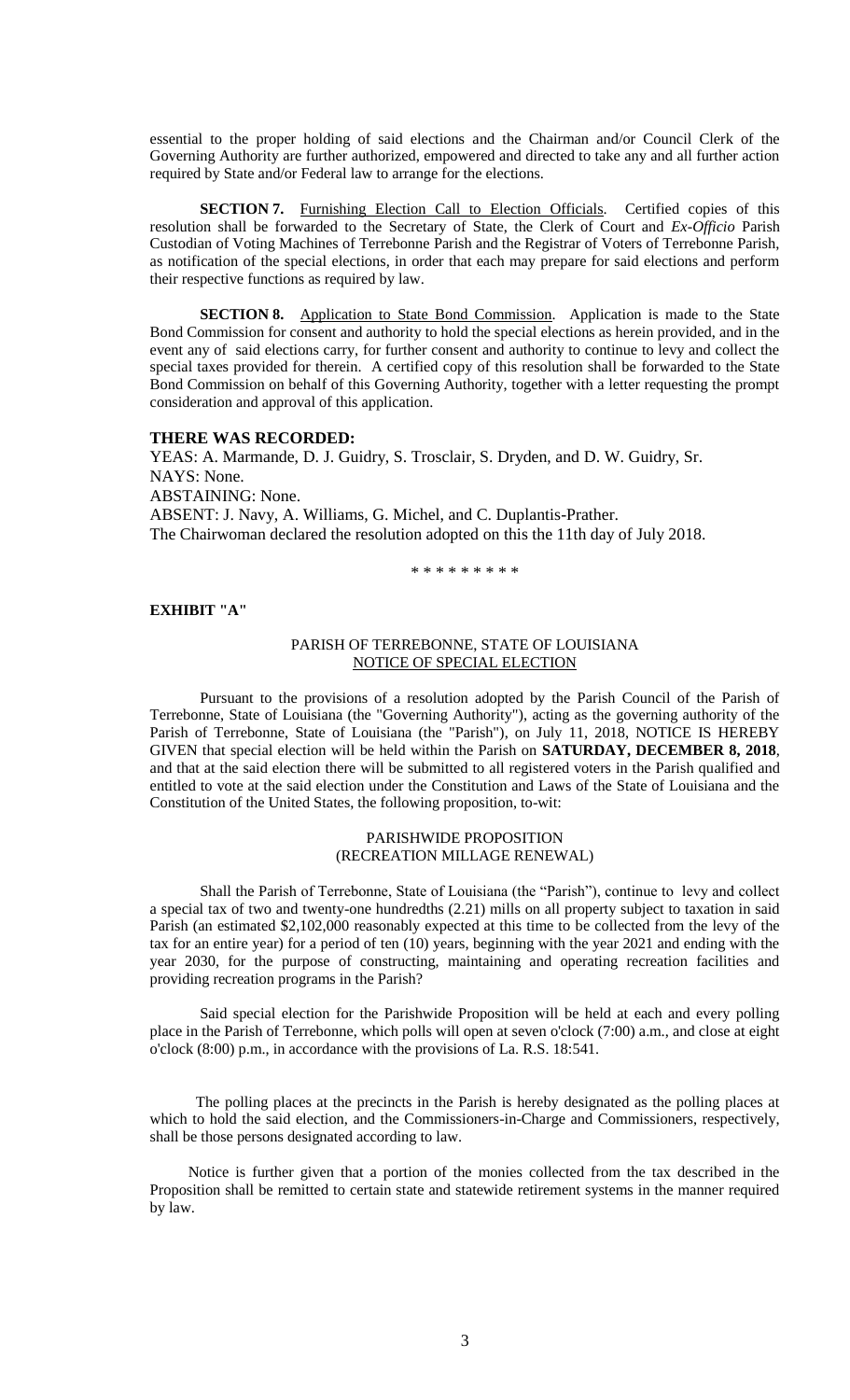appointed to hold the said election, as provided in this Notice of Special Election, or such substitutes therefor as may be selected and designated in accordance with La. R.S. 18:1287, will make due returns thereof to said Governing Authority, and NOTICE IS HEREBY FURTHER GIVEN that the Governing Authority will meet at its regular meeting place, the Government Tower, 8026 Main Street, Suite 600, Houma, Louisiana, on **WEDNESDAY, JANUARY 9, 2019**, at **SIX O'CLOCK (6:00) P.M.**, and shall then and there in open and public session proceed to examine and canvass the returns and declare the results of the said special election. All registered voters of the Parish are entitled to vote at said special election and voting machines will be used.

# THUS DONE AND SIGNED at Houma, Louisiana, on this, the 11<sup>th</sup> day of July, 2018. **EXHIBIT "A"**

#### ROAD LIGHTING DISTRICT NO. 1 OF THE PARISH OF TERREBONNE, STATE OF LOUISIANA NOTICE OF SPECIAL ELECTION

Pursuant to the provisions of a resolution adopted by the Parish Council of the Parish of Terrebonne, State of Louisiana (the "Governing Authority"), acting as the governing authority of Road Lighting District No. 1 of the Parish of Terrebonne, State of Louisiana (the "District"), on July 11, 2018, NOTICE IS HEREBY GIVEN that special election will be held within the District on **SATURDAY, DECEMBER 8, 2018**, and that at the said election there will be submitted to all registered voters in the District qualified and entitled to vote at the said election under the Constitution and Laws of the State of Louisiana and the Constitution of the United States, the following proposition, to-wit:

### ROAD LIGHTING DISTRICT NO. 1 PROPOSITION (MILLAGE RENEWAL)

Shall Road Lighting District No. 1 of the Parish of Terrebonne, State of Louisiana (the "District"), continue to levy and collect a special tax of six and one-half (6 ½) mills on all property subject to taxation in said District (an estimated \$688,000 reasonably expected at this time to be collected from the levy of the tax for an entire year) for a period of ten (10) years, beginning with the year 2020 and ending with the year 2029, for the purpose of providing and maintaining electric lights on the streets, roads, highways, alleys and public places within and for said District?

Said special election for Road Lighting District No. 1 will be held at the polling places for the following precincts of the District which polls will open at seven o'clock (7:00) a.m., and close at eight o'clock (8:00) p.m., in accordance with the provisions of La. R.S. 18:541.

#### **ROAD LIGHTING DISTRICT NO. 1**

**001 004A 004J 005 (IN PART) 007A 007L 008 009 (IN PART) 010A 010L 011A 011J 012 (IN PART) 013 074 (IN PART) 076**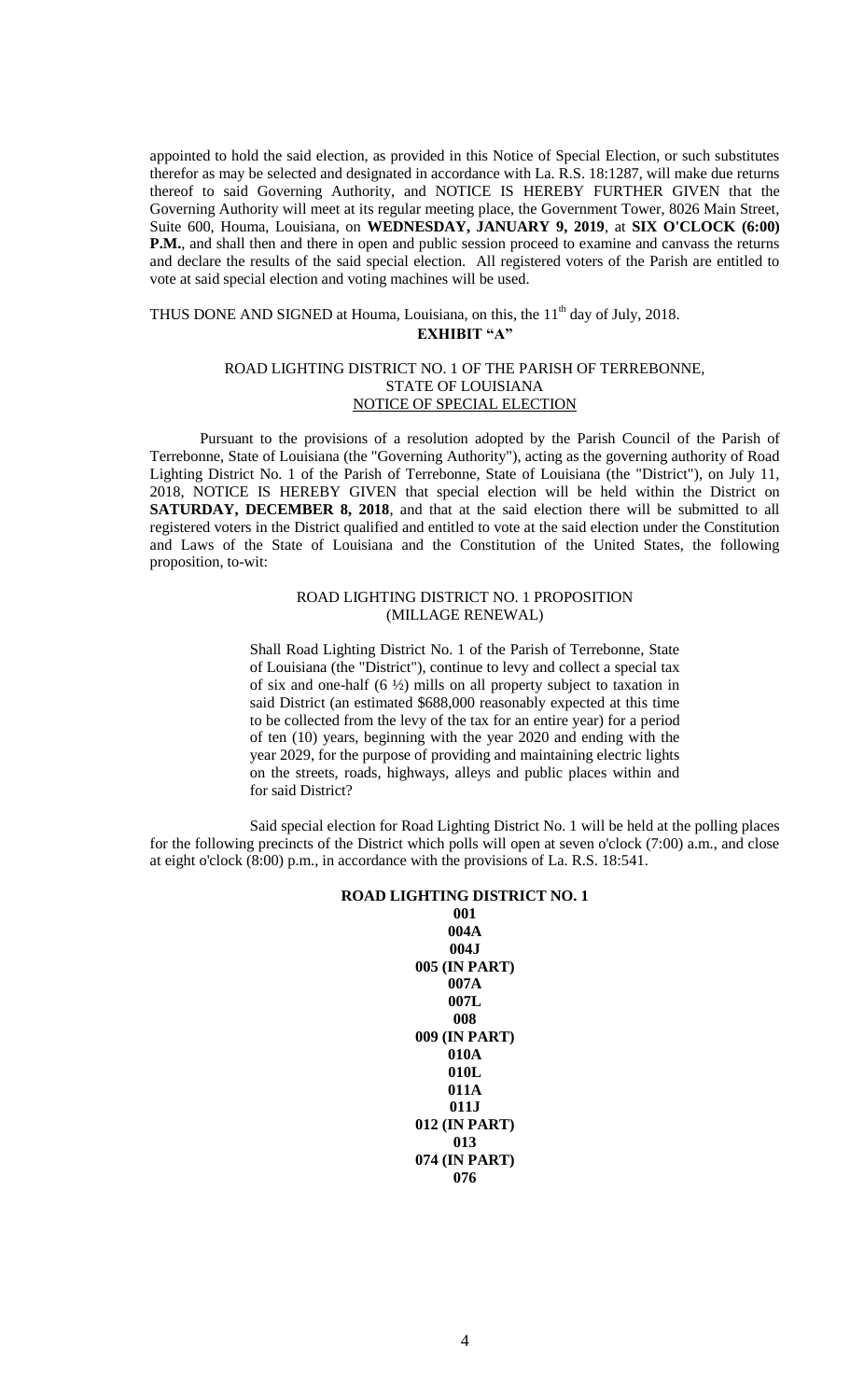The polling places for the precincts set forth above are hereby designated as the polling places at which to hold the said election, and the Commissioners-in-Charge and Commissioners, respectively, shall be those persons designated according to law.

Notice is further given that a portion of the monies collected from the tax described in the Proposition shall be remitted to certain state and statewide retirement systems in the manner required by law.

The said special election will be held in accordance with the applicable provisions of Chapter 5 and Chapter 6-A of Title 18 of the Louisiana Revised Statutes of 1950, as amended, and other constitutional and statutory authority, and the officers appointed to hold the said election, as provided in this Notice of Special Election, or such substitutes therefor as may be selected and designated in accordance with La. R.S. 18:1287, will make due returns thereof to said Governing Authority, and NOTICE IS HEREBY FURTHER GIVEN that the Governing Authority will meet at its regular meeting place, the Government Tower, 8026 Main Street, Suite 600, Houma, Louisiana, on **WEDNESDAY, JANUARY 9, 2019**, at **SIX O'CLOCK (6:00) P.M.**, and shall then and there in open and public session proceed to examine and canvass the returns and declare the results of the said special election. All registered voters of the District are entitled to vote at said special election and voting machines will be used.

THUS DONE AND SIGNED at Houma, Louisiana, on this, the 11<sup>th</sup> day of July, 2018.

# **EXHIBIT "A"**

#### ROAD LIGHTING DISTRICT NO. 5 OF THE PARISH OF TERREBONNE, STATE OF LOUISIANA NOTICE OF SPECIAL ELECTION

Pursuant to the provisions of a resolution adopted by the Parish Council of the Parish of Terrebonne, State of Louisiana (the "Governing Authority"), acting as the governing authority of Road Lighting District No. 5 of the Parish of Terrebonne, State of Louisiana (the "District"), on July 11, 2018, NOTICE IS HEREBY GIVEN that special election will be held within the District on **SATURDAY, DECEMBER 8, 2018**, and that at the said election there will be submitted to all registered voters in the District qualified and entitled to vote at the said election under the Constitution and Laws of the State of Louisiana and the Constitution of the United States, the following proposition, to-wit:

### ROAD LIGHTING DISTRICT NO. 5 PROPOSITION (MILLAGE RENEWAL)

Shall Road Lighting District No. 5 of the Parish of Terrebonne, State of Louisiana (the "District"), continue to levy and collect a special tax of six and one-half (6 ½) mills on all property subject to taxation in said District (an estimated \$156,000 reasonably expected at this time to be collected from the levy of the tax for an entire year) for a period of ten (10) years, beginning with the year 2020 and ending with the year 2029, for the purpose of providing and maintaining electric lights on the streets, roads, highways, alleys and public places within and for said District?

Said special election for Road Lighting District No. 5 will be held at the polling places for the following precincts of the District which polls will open at seven o'clock (7:00) a.m., and close at eight o'clock (8:00) p.m., in accordance with the provisions of La. R.S. 18:541.

### **ROAD LIGHTING DISTRICT NO. 5 031 (IN PART) 032 (IN PART) 055 (IN PART) 056 057A (IN PART) 057L (IN PART) 059A (IN PART) 059L (IN PART) 088 (IN PART) 089 103 (IN PART)**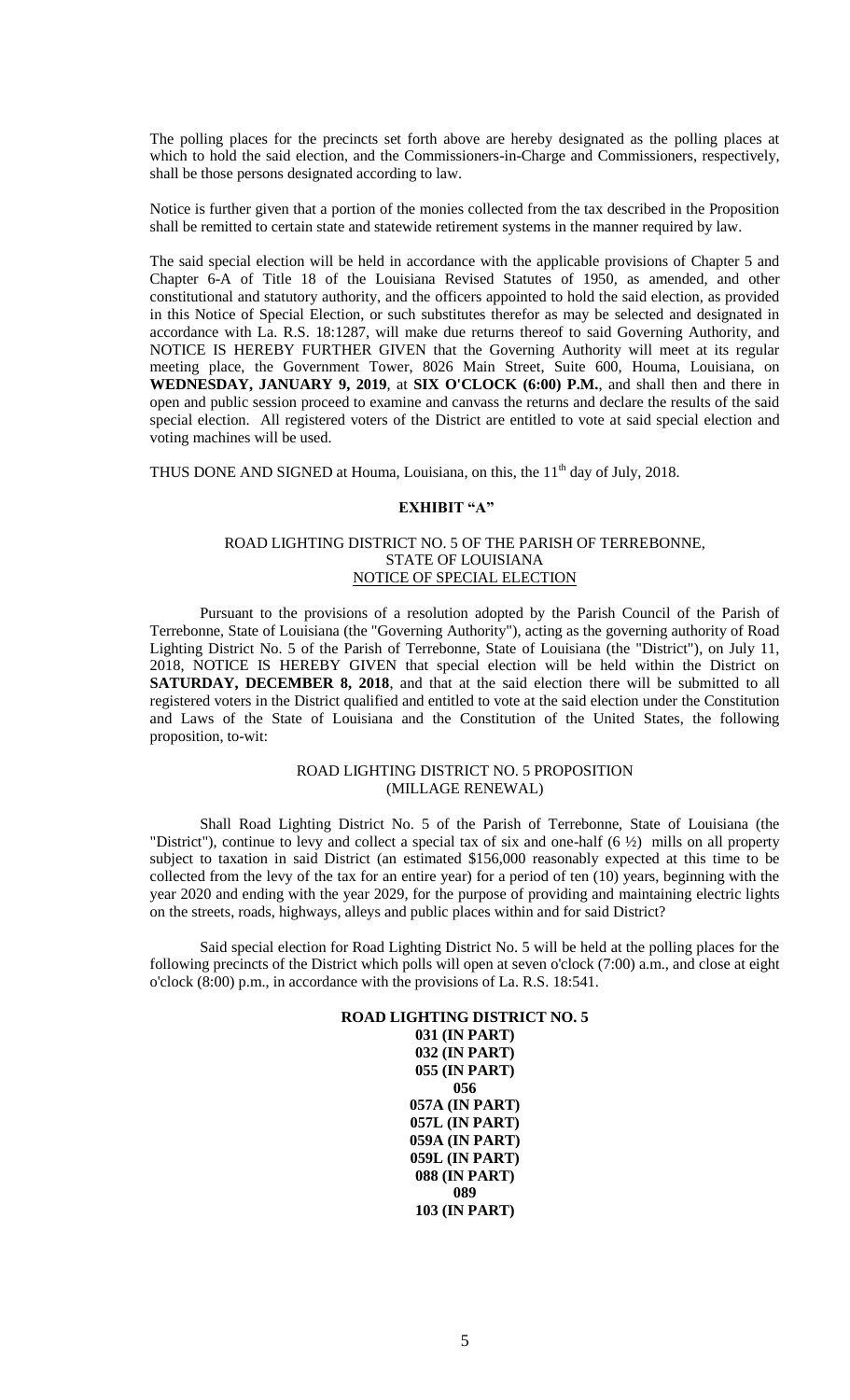The polling places for the precincts set forth above are hereby designated as the polling places at which to hold the said election, and the Commissioners-in-Charge and Commissioners, respectively, shall be those persons designated according to law.

Notice is further given that a portion of the monies collected from the tax described in the Proposition shall be remitted to certain state and statewide retirement systems in the manner required by law.

The said special election will be held in accordance with the applicable provisions of Chapter 5 and Chapter 6-A of Title 18 of the Louisiana Revised Statutes of 1950, as amended, and other constitutional and statutory authority, and the officers appointed to hold the said election, as provided in this Notice of Special Election, or such substitutes therefor as may be selected and designated in accordance with La. R.S. 18:1287, will make due returns thereof to said Governing Authority, and NOTICE IS HEREBY FURTHER GIVEN that the Governing Authority will meet at its regular meeting place, the Government Tower, 8026 Main Street, Suite 600, Houma, Louisiana, on **WEDNESDAY, JANUARY 9, 2019**, at **SIX O'CLOCK (6:00) P.M.**, and shall then and there in open and public session proceed to examine and canvass the returns and declare the results of the said special election. All registered voters of the District are entitled to vote at said special election and voting machines will be used.

THUS DONE AND SIGNED at Houma, Louisiana, on this, the  $11<sup>th</sup>$  day of July, 2018.

Parish Manager M. Toups presented the Council with an updated handout of the Drainage Pump Station and Generators progress. He stated that all automated pump transfer switches have been received and an additional four have been install since the last report. Mr. Toups explained that the only pump station that will be slightly different from the others is the Plantation Garden Pump Station which is indicated on the handout.

Councilman A. Marmande thanked Parish President Dove and Parish Manager M. Toups for working diligently in getting the aforementioned project completed; noting that this will help during a rain and/or storm event.

Councilman S. Dryden explained that he is having some issues with prescription coverage and would like to speak to a representative from Southern Scripts, LLC regarding this matter.

Chief Finance Officer K. Mauldin stated that she would contact Southern Scripts and have a representative present at the next Council meeting.

Mr. D. W. Guidry, Sr. moved, seconded by Mr. D. J. Guidry, "THAT, the Council defer action on Agenda Item 1C - RESOLUTION: Approving the Contract provided by Southern Scripts, LLC, a wholly owned subsidiary of Employee Health National, LLC, as insurer Administrator of Terrebonne Parish Consolidated Government's Insurance/Selffunded Program for Group Employee Health Insurance Benefits for Pharmacy coverages until the next Council meeting."

The Chairman called for a vote on the motion offered by Mr. D. W. Guidry, Sr. THERE WAS RECORDED: YEAS: A. Marmande, D. J. Guidry, S. Trosclair, S. Dryden and D. W. Guidry, Sr. NAYS: None. ABSENT: J. Navy, A. Williams, G. Michel and C. Duplantis-Prather. The Chairman declared the motion adopted.

Mr. Joshua Alford, Houma-Terrebonne Airport Commission Board Member, addressed the Council relative to the matter of having an unmanned area operations vehicle (drone) for the Gulf of Mexico. He explained that the Airport Commission in conjunction with Fletcher Technical Community College, Nicholls State University and TEDA (Terrebonne Economical Development Authority) are in the process of developing a curriculum to educate individuals in this area of study. This particular drone study will to be used in the Gulf of Mexico as a testing site. According to Mr. Alford, this drone will be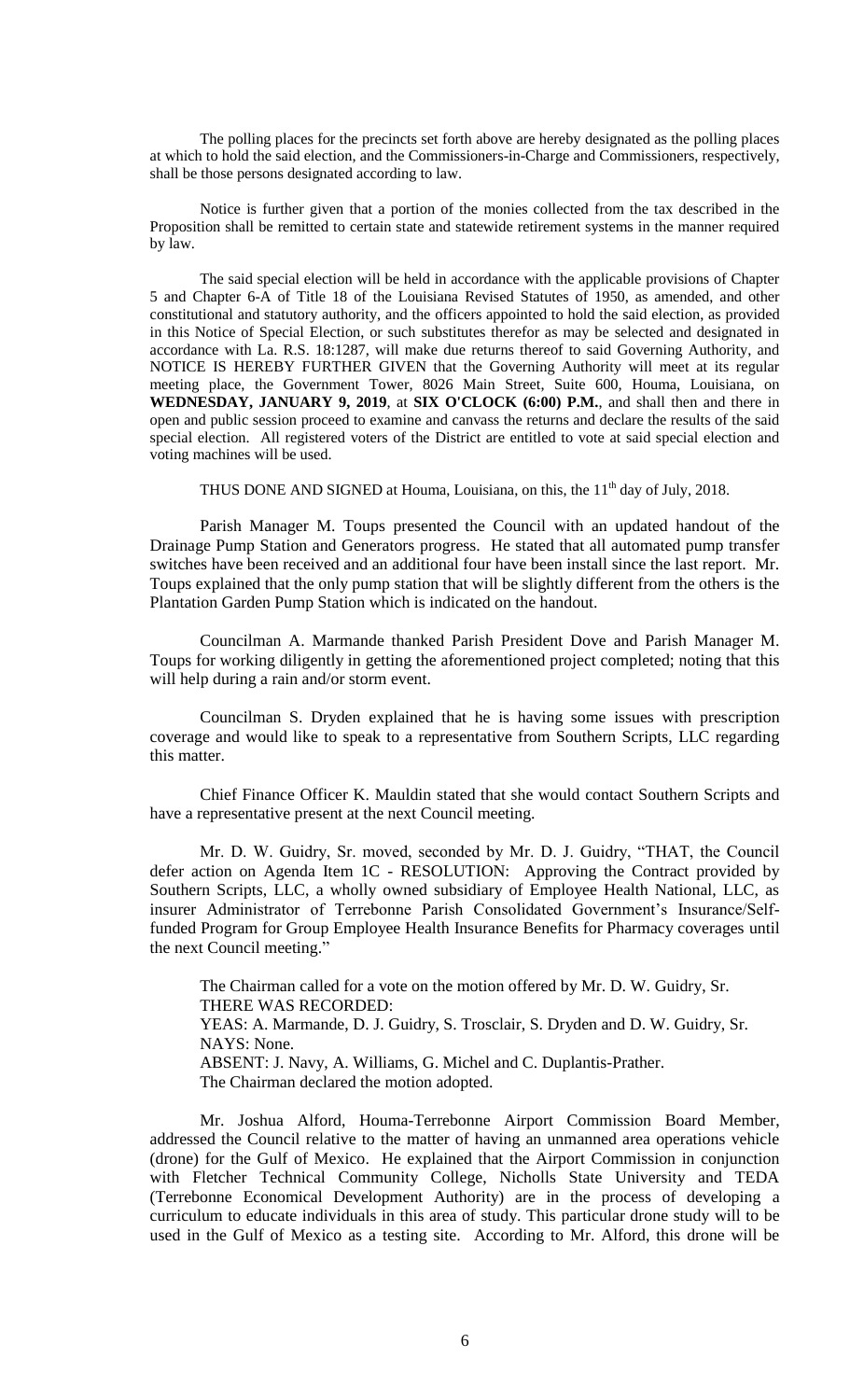flown over water and will add to the research and development of unmanned aircrafts, which in turn will make the processing of the data more efficiently and more detailed.

Mr. Joe Wheeler, Executive Director of the Houma-Terrebonne Airport Commission, presented the Council with a brief power point presentation regarding the UAS (Unmanned Aerial System). He explained that this project (Gulf of Mexico Excellence Center) will generate jobs as well as economic growth for this area; noting that flying drones over the marsh areas for data was one of the major benefits in instituting this project in the Gulf of Mexico region. Mr. Wheeler further explained that they are developing a five (5) year business and operational plan, which is under review, and stated that this project is the future of airborne logistics. He asked Administration and Council for their support in moving this project forward.

Parish President G. Dove, along with several Council Members, thanked Mr. Alford and Mr. Wheeler for their presentation and for using innovative ideas to move Terrebonne Parish forward.

Under Agenda Item 2B – Public Wishing to Address the Council – (No speaker cards were submitted as of agenda deadline)

Mr. D. J. Guidry moved, seconded by Mr. S. Dryden, "THAT, it now being 6:30 p.m., the Council open public hearings."

The Chairman called for a vote on the motion offered by Mr. D. J. Guidry. THERE WAS RECORDED: YEAS: A. Marmande, D. J. Guidry, S. Trosclair, S. Dryden and D. W. Guidry, Sr. NAYS: None. ABSENT: J. Navy, A. Williams, G. Michel and C. Duplantis-Prather. The Chairman declared the motion adopted.

The Chairman recognized the public for comments on the following:

A. A proposed ordinance to establish the area along the north side of School Street from its

intersection of Lafayette Street and extending one hundred and sixty (160) feet as a "Freight: Loading/unloading Zone'; to authorize the installation of the appropriate signs and curb markings.

There were no comments from the public on the proposed ordinance.

Mr. D. W. Guidry, Sr. moved, seconded by Mr. S. Dryden, "THAT, the Council close the aforementioned public hearing."

The Chairman called for a vote on the motion offered by Mr. D. W. Guidry, Sr. THERE WAS RECORDED: YEAS: A. Marmande, D. J. Guidry, S. Trosclair, S. Dryden and D. W. Guidry, Sr. NAYS: None. ABSENT: J. Navy, A. Williams, G. Michel and C. Duplantis-Prather. The Chairman declared the motion adopted.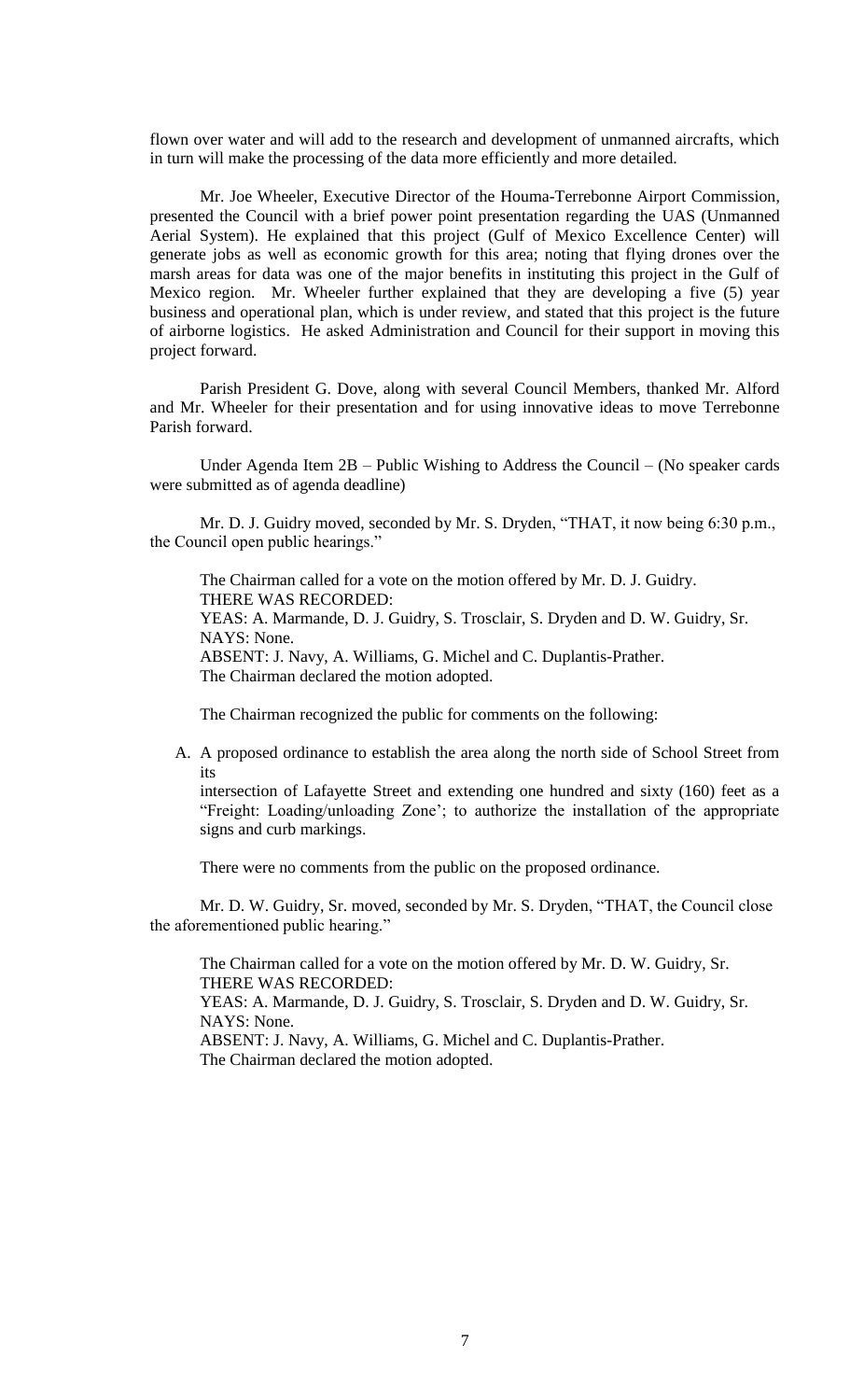OFFERED BY: MR. D. W. GUIDRY, SR. SECONDED BY: MR. S. DRYDEN

#### **ORDINANCE NO. 8979**

AN ORDINANCE AMENDING THE PARISH CODE OF TERREBONNE PARISH, CHAPTER 18. MOTOR VEHICLES AND TRAFFIC, ARTICLE V. STOPPING, STANDING AND PARKING, DIVISION 2. PARISH, SECTION 18-243(a). FEIGHT ZONES, TO ESTABLISH A FREIGHT: LOADING/UNLOADING ZONE ALONG THE NORTH SIDE OF SCHOOL STREET STARTING AT THE INTERSECTION OF LAFAYETTE STREET FOR A DISTANCE OF APPROXIMATELY 160' ALONG THE PUBLIC RIGHT OF WAY, AND TO PROVIDE FOR THE INSTALLATION OF SAID SIGNS AND CURB MARKINGS, AND TO ADDRESS OTHER MATTERS RELATIVE THERETO.

#### **SECTION I**

**BE IT ORDAINED** by the Terrebonne Parish Council, in regular session convened, acting pursuant to the authority invested in it by the Constitution and laws of the State of Louisiana, the Home Rule Charter for a Consolidated Government for Terrebonne Parish, and including, but not limited to, LSA R.S. 33:1368 and other statutes of the State of Louisiana, to amend the Parish Code of Terrebonne Parish, Chapter 18, Article V, Division 2, Section 18-243(a) to create a Freight: Loading/Unloading Zone along the north side of School Street starting at the intersection of Lafayette Street for a distance of approximately 160' along the public right of way and to provide for the installation of said signs and curb markings.

### **SECTION II**

If any word, clause, phrase, section or other portion of this ordinance shall be declared null, void, invalid, illegal, or unconstitutional, the remaining words, clauses, phrases, sections or other portions of this ordinance shall remain in full force and effect, the provisions of this section hereby being declared to be severable.

#### **SECTION III**

Any ordinance or part thereof in conflict herewith is hereby repealed.

# **SECTION IV**

This ordinance shall become effective upon approval by the Parish President or as otherwise provided in Section 2-13 (b) of the Home Rule Charter for Consolidated Government for Terrebonne Parish, whichever occurs sooner.

This ordinance, having been introduced and laid on the table for at least two weeks, was voted upon as follows:

THERE WAS RECORDED: YEAS: A. Marmande, D.J. Guidry, S. Trosclair, S. Dryden, and D.W. Guidry, Sr. NAYS: None. NOT VOTING: None. ABSTAINING: None. ABSENT: J. Navy, A. Williams, G. Michel and C. Duplantis-Prather. The Chairman declared the ordinance adopted on this, the 11th day of July 2018.

The Chairman recognized the public for comments on the following: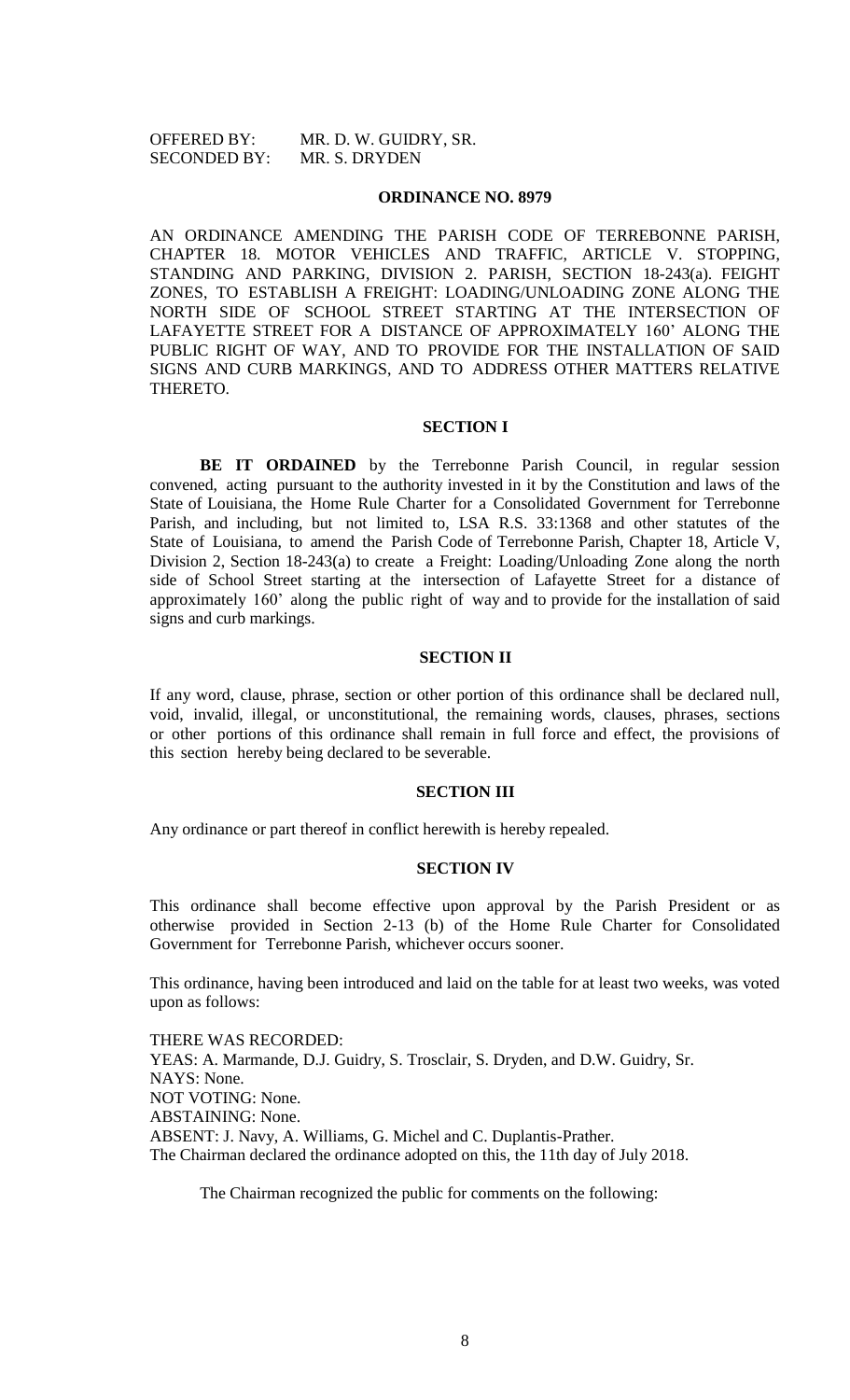B. A proposed ordinance to create a No Parking Zone along the north side of Isaac Street starting at the intersection of East Street for a distance of approximately 180' along the public right of way and to provide for the installation of said signs and curb markings.

There were no comments from the public on the proposed ordinance.

Mr. S. Dryden moved, seconded by Mr. D. W. Guidry, Sr., "THAT, the Council close the aforementioned public hearing."

The Chairman called for a vote on the motion offered by Mr. S. Dryden. THERE WAS RECORDED: YEAS: A. Marmande, D. J. Guidry, S. Trosclair, S. Dryden and D. W. Guidry, Sr. NAYS: None. ABSENT: J. Navy, A. Williams, G. Michel and C. Duplantis-Prather. The Chairman declared the motion adopted.

OFFERED BY: MR. S. DRYDEN SECONDED BY: MR. D. W. GUIDRY, SR.

#### **ORDINANCE NO. 8980**

AN ORDINANCE AMENDING THE PARISH CODE OF TERREBONNE PARISH, CHAPTER 18. MOTOR VEHICLES AND TRAFFIC, ARTICLE V. STOPPING, STANDING AND PARKING, DIVISION 2. PARISH, SECTION 18-223. NO PARKING ZONES, TO ESTABLISH A NO PARKING ZONE ALONG THE NORTH SIDE OF ISAAC STREET STARTING AT THE INTERSECTION OF EAST STREET FOR A DISTANCE OF APPROXIMATELY 180' ALONG THE PUBLIC RIGHT OF WAY, AND TO PROVIDE FOR THE INSTALLATION OF SAID SIGNS AND CURB MARKINGS, AND TO ADDRESS OTHER MATTERS RELATIVE THERETO.

### **SECTION I**

**BE IT ORDAINED** by the Terrebonne Parish Council, in regular session convened, acting pursuant to the authority invested in it by the Constitution and laws of the State of Louisiana, the Home Rule Charter for a Consolidated Government for Terrebonne Parish, and including, but not limited to, LSA R.S. 33:1368 and other statutes of the State of Louisiana, to amend the Parish Code of Terrebonne Parish, Chapter 18, Article V, Division 2, Section 18-223 to create a No Parking Zone along the north side of Isaac Street starting at the intersection of East Street for a distance of approximately 180' along the public right of way and to provide for the installation of said signs and curb markings.

# **SECTION II**

If any word, clause, phrase, section or other portion of this ordinance shall be declared null, void, invalid, illegal, or unconstitutional, the remaining words, clauses, phrases, sections or other portions of this ordinance shall remain in full force and effect, the provisions of this section hereby being declared to be severable.

# **SECTION III**

Any ordinance or part thereof in conflict herewith is hereby repealed.

This ordinance shall become effective upon approval by the Parish President or as otherwise provided in Section 2-13 (b) of the Home Rule Charter for Consolidated Government for Terrebonne Parish, whichever occurs sooner.

This ordinance, having been introduced and laid on the table for at least two weeks, was voted upon as follows: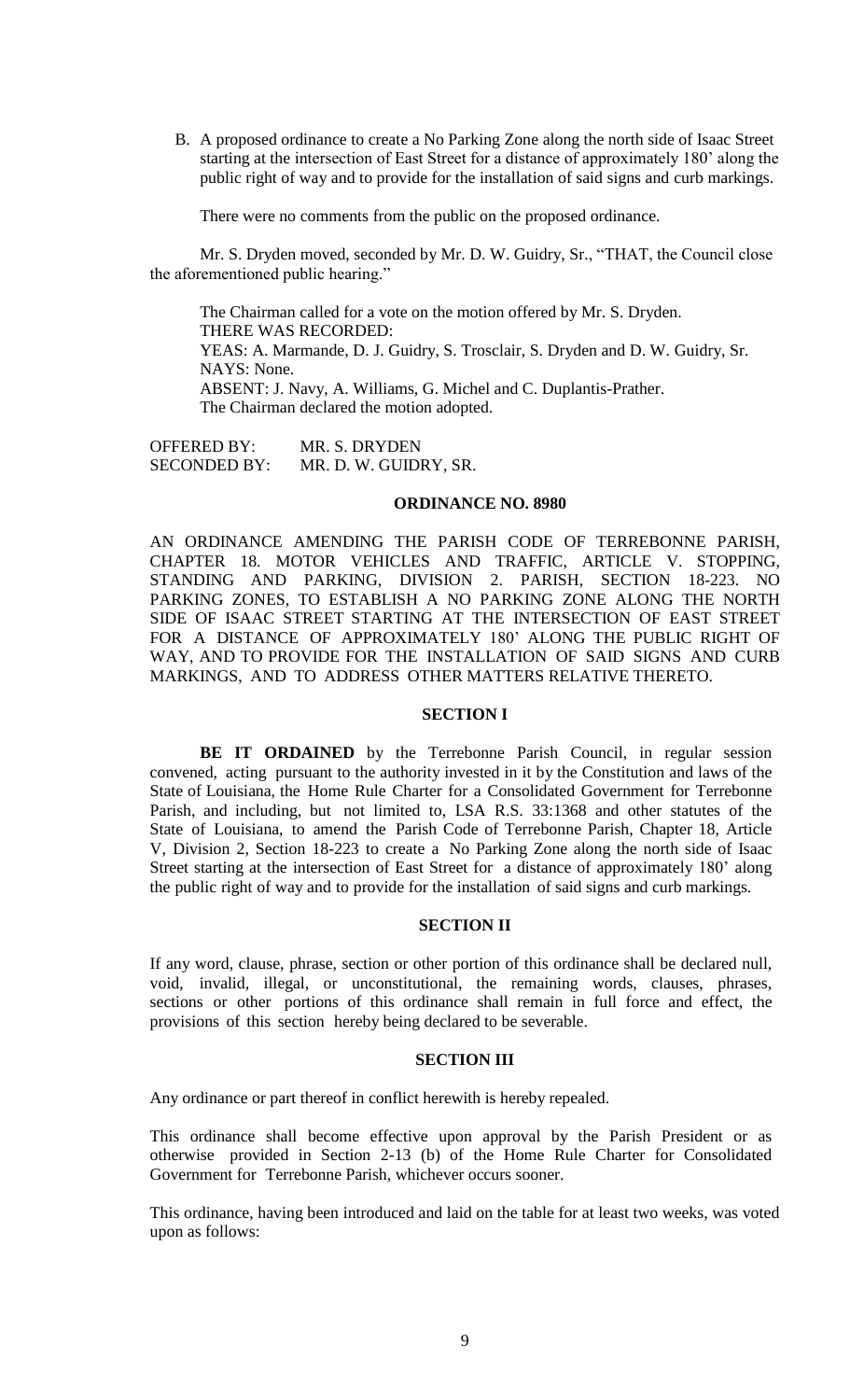THERE WAS RECORDED: YEAS: A. Marmande, D.J. Guidry, S. Trosclair, S. Dryden, and D.W. Guidry, Sr. NAYS: None. NOT VOTING: None. ABSTAINING: None. ABSENT: J. Navy, A. Williams, G. Michel and C. Duplantis-Prather. The Chairman declared the ordinance adopted on this, the 11th day of July 2018.

The Chairman recognized the public for comments on the following:

C. A proposed ordinance that will amend Chapter 18, Section 18-93 of the Parish Code to create a "No Through Truck Traffic Zone" for Glynn Avenue.

There were no comments from the public on the proposed ordinance.

Mr. D. J. Guidry moved, seconded by Mr. A. Marmande, "THAT, the Council close the aforementioned public hearing."

The Chairman called for a vote on the motion offered by Mr. D. J. Guidry. THERE WAS RECORDED: YEAS: A. Marmande, D. J. Guidry, S. Trosclair, S. Dryden and D. W. Guidry, Sr. NAYS: None. ABSENT: J. Navy, A. Williams, G. Michel and C. Duplantis-Prather. The Chairman declared the motion adopted.

# **OFFERED BY: MR. D. J. GUIDRY SECONDED BY: MR. A. MARMANDE**

### **ORDINANCE NO. 8981**

AN ORDINANCE AMENDING THE PARISH CODE OF TERREBONNE PARISH, CHAPTER 18, SECTION 18-93 TO CREATE A "NO THROUGH TRUCK TRAFFIC ZONE" FOR GLYNN AVENUE.

### **SECTION I**

BE IT ORDAINED by the Terrebonne Parish Council, in regular session convened, acting pursuant to the authority vested in it by the Constitution and laws of the State of Louisiana, the Home Rule Charter for a Consolidated Government for Terrebonne Parish, and including, but not limited to, LSA R.S. 33:1368 and other statutes of the State of Louisiana, to amend the parish Codes of Terrebonne parish, Chapter 18, Section 18-93 to create a "NO THROUGH TRUCK TRAFFIC ZONE" for Glynn Avenue.

### **SECTION II**

If any word, clause, phrase, section, or other portion of this ordinance shall be declared null, void, invalid, illegal, or unconstitutional, the remaining words, clauses, phrases, sections and other portions of this ordinance shall remain in full force and effect, the provisions of this ordinance hereby being declared to be severable.

### **SECTION III**

Any ordinance or part thereof in conflict herewith is hereby repealed.

# **SECTION IV**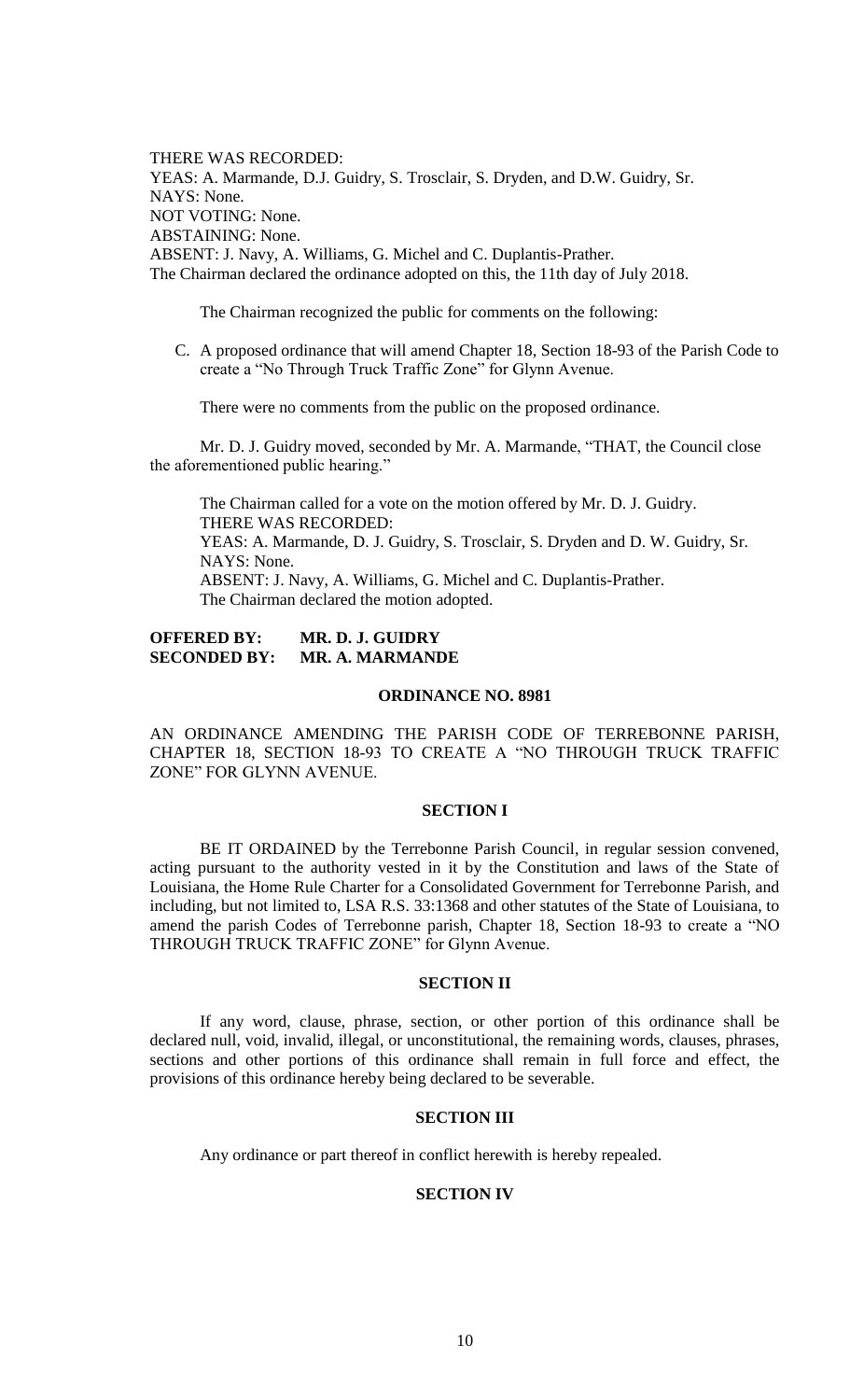This ordinance shall become effective upon approval by the Parish President or as otherwise provided in Section 2-13(b) of the Home Rule Charter for a Consolidated Government for Terrebonne Parish, whichever occurs sooner.

This ordinance, having been introduced and laid on the table for at least two weeks, was voted upon as follows:

THERE WAS RECORDED:

YEAS: A. Marmande, D.J. Guidry, S. Trosclair, S. Dryden, and D.W. Guidry, Sr. NAYS: None. NOT VOTING: None. ABSTAINING: None. ABSENT: J. Navy, A. Williams, G. Michel and C. Duplantis-Prather. The Chairman declared the ordinance adopted on this, the 11th day of July 2018.

The Chairman recognized the public for comments on the following:

D. A proposed ordinance that will rescind Ordinance No. 3243 adopted June 26, 1979 by the

 City of Houma and amend the Parish Code of Terrebonne Parish, Chapter 18: Motor Vehicles and Traffic, Article IV: Operation of Vehicles, Division 3: City, Section 18-

119

 (4 & 5): Increasing the Existing 15 mph speed limit within the City Limits on Glynn Avenue to 25 mph; and to provide for the installation of said signs.

There were no comments from the public on the proposed ordinance.

Mr. D. J. Guidry moved, seconded by Mr. S. Dryden, "THAT, the Council close the aforementioned public hearing."

The Chairman called for a vote on the motion offered by Mr. D. J. Guidry. THERE WAS RECORDED: YEAS: A. Marmande, D. J. Guidry, S. Trosclair, S. Dryden and D. W. Guidry, Sr.

NAYS: None.

ABSENT: J. Navy, A. Williams, G. Michel and C. Duplantis-Prather. The Chairman declared the motion adopted.

OFFERED BY: MR. D. J. GUIDRY SECONDED BY: MR. S. DRYDEN

# **ORDINANCE NO. 8982**

AN ORDINANCE THAT WILL RESCIND ORDINANCE NO. 3243 ADOPTED JUNE 26, 1979 BY THE CITY OF HOUMA AND AMEND THE PARISH CODE OF TERREBONNE PARISH, CHAPTER 18: MOTOR VEHICLES AND TRAFFIC, ARTICLE IV:<br>OPERATION OF VEHICLES, DIVISION 3: CITY, SECTION 18-119(4 & 5): OPERATION OF VEHICLES, DIVISION 3: INCREASING THE EXISTING 15 MPH SPEED LIMIT WITHIN THE CITY LIMITS ON GLYNN AVENUE TO 25 MPH; TO PROVIDE FOR THE INSTALLATION OF SAID SIGNS; AND TO PROVIDE FOR OTHER MATTERS RELATIVE THERETO.

# **SECTION I**

BE IT ORDAINED, by the Terrebonne Parish Council, in regular session convened and on behalf of the Terrebonne Parish Consolidated Government, that the Parish Code of Terrebonne Parish, Chapter 18: Motor Vehicles and Traffic, Article IV: Operation of Vehicles, Division 3: City, Section 18-119(4  $\&$  5) be amended: designating Glynn Avenue from the intersection with Grand Caillou Road to the point of intersection with the corporate limits of the city 25 mph speed limit as follows: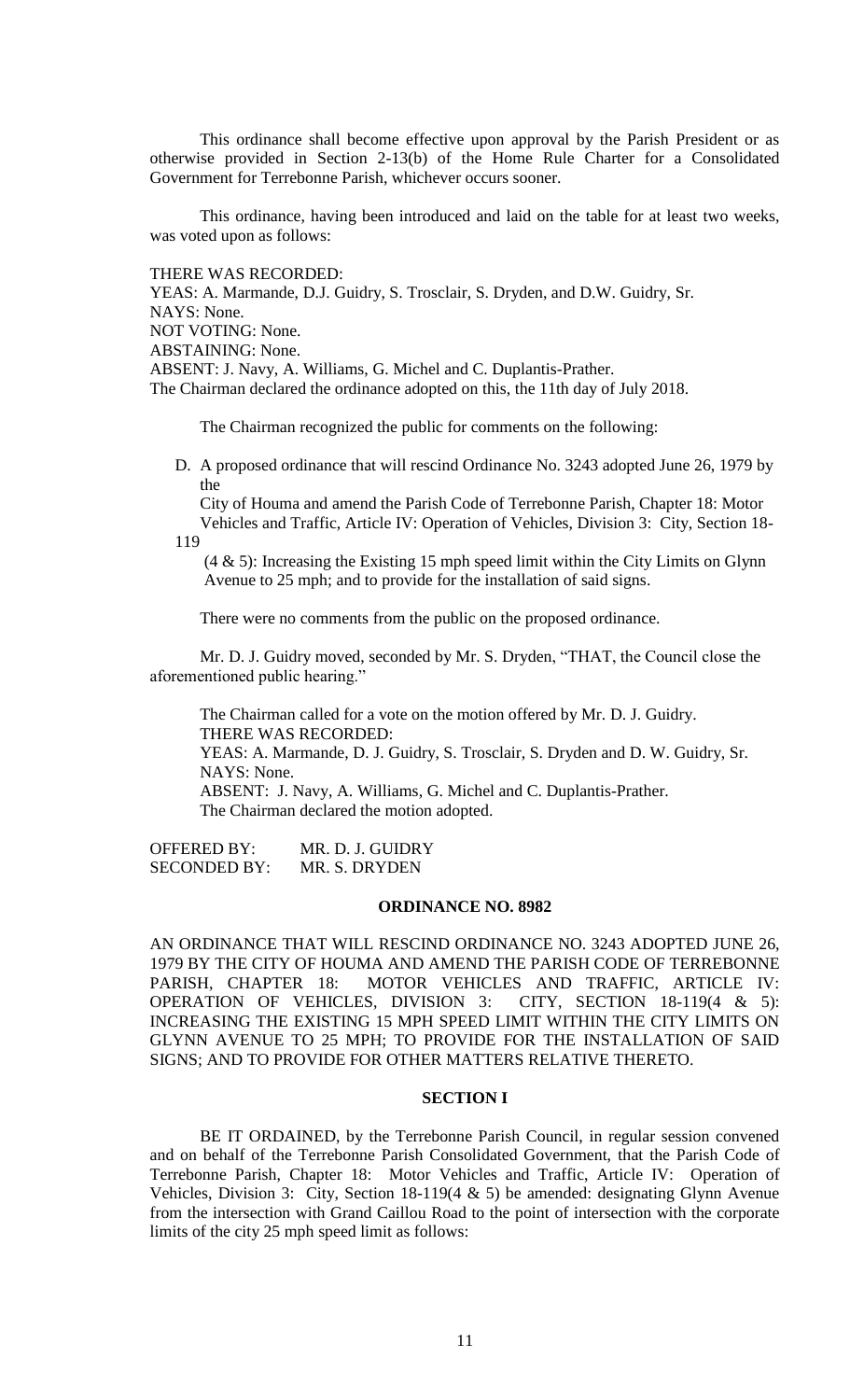#### **CHAPTER 18: MOTOR VEHICLES AND TRAFFIC**

# **ARTICLE IV: OPERATION OF VEHICLES**

# **DIVISON 2: PARISH**

# **SECTION 18-119: SPEED LIMITS**

The speed limit of 15 mph for the portion of Glynn Avenue from the intersection with Grand Caillou Road to the point of intersection with the corporate limits is hereby increased and is hereby designated as a 25 mph speed limit zone; and appropriate speed limit signs shall be erected and maintained along the said roadway. Any vehicles traveling on Glynn Avenue shall respect the signs erected and maintained under the provisions of this section.

#### **SECTION II**

If any word, clause, phrase, section or other portion of this ordinance shall be declared null, void, invalid, illegal, or unconstitutional, the remaining words, clauses, phrases, sections and other portions of this ordinance shall remain in full force and effect, the provisions of this ordinance hereby being declared to be severable.

# **SECTION III**

This ordinance shall become effective upon approval by the Parish President or as otherwise provided in Section 2-13(b) of the Home Rule Charter for a Consolidated Government for Terrebonne Parish, whichever occurs sooner.

This ordinance, having been introduced and laid on the table for at least two weeks, was voted upon as follows: THERE WAS RECORDED: YEAS: A. Marmande, D.J. Guidry, S. Trosclair, S. Dryden, and D.W. Guidry, Sr. NAYS: None. NOT VOTING: None. ABSTAINING: None. ABSENT: J. Navy, A. Williams, G. Michel and C. Duplantis-Prather. The Chairman declared the ordinance adopted on this, the 11th day of July 2018.

The Chairman recognized the public for comments on the following:

- E. A PROPOSED ORDINANCE TO AMEND THE 2018 ADOPTED OPERATING BUDGET AND THE 5-YEAR CAPITAL OUTLY BUDGET OF THE TERREBONNE PARISH CONSOLIDATED GOVERNMENT FOR THE FOLLOWING ITEMS AND TO PROVIDE FOR RELATED MATTERS:
	- I. Parish Prisoners Fund, \$1,170
	- II. Houma Police Department, \$6,901
	- III. General Fund, Coroner's office, \$22,011
	- IV. General Fund Housing and Human Services, \$5,000
	- V. Houma Fire Department, \$4,085
	- VI. Country Drive Improvements project, \$184,764
	- VII. Animal Shelter Building, (\$83,800)
	- VIII. Animal Shelter Building, \$8,535<br>IX. FMA Flood Mitigation \$317.331
	- FMA Flood Mitigation, \$317,331
	- X. Bayou Black Pump Station, \$1,250,427

There were no comments from the public on the proposed ordinance.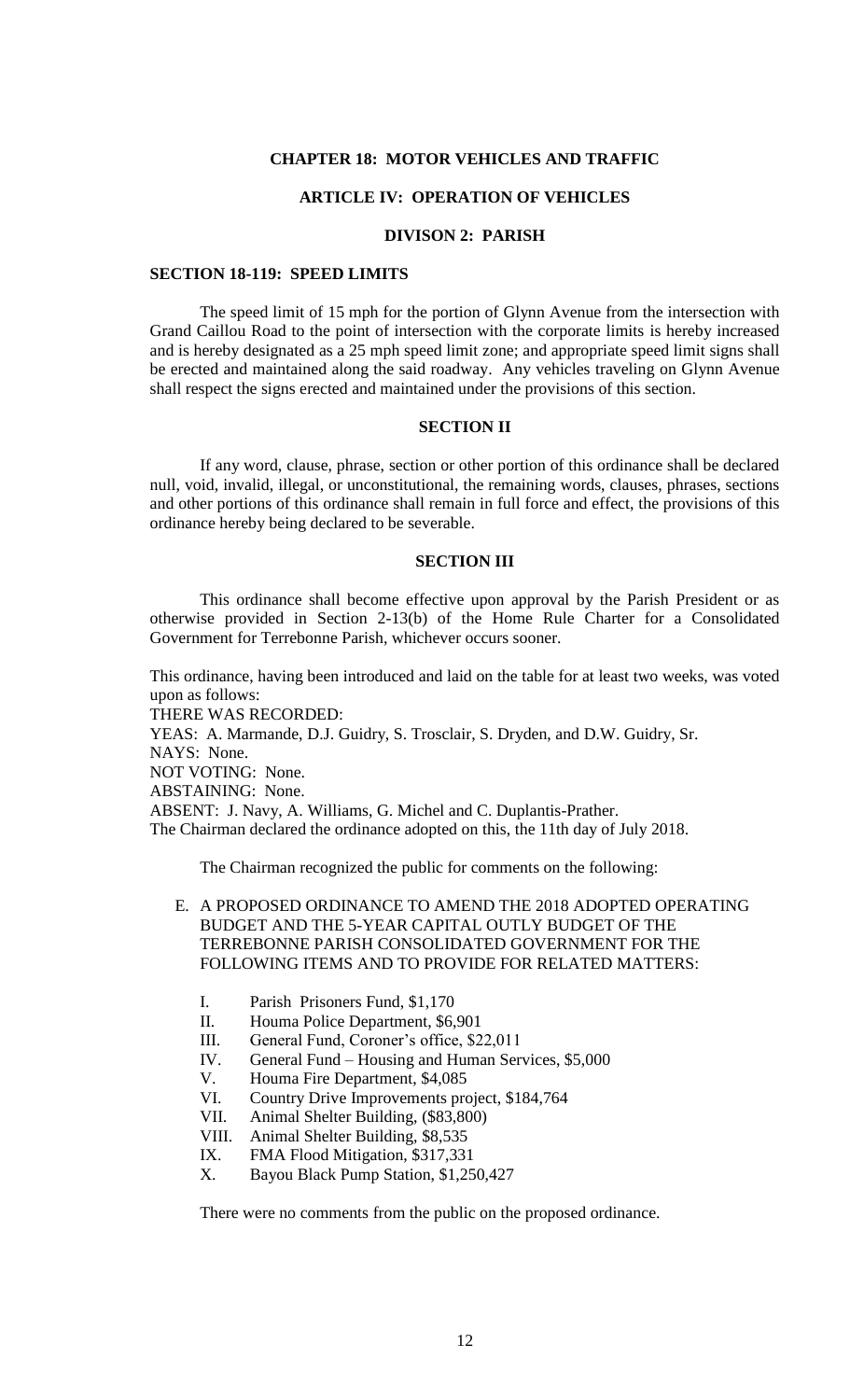Mr. D. W. Guidry, Sr. moved, seconded by Mr. S. Dryden, "THAT, the Council close the aforementioned public hearing."

The Chairman called for a vote on the motion offered by Mr. D. W. Guidry, Sr. THERE WAS RECORDED: YEAS: A. Marmande, D. J. Guidry, S. Trosclair, S. Dryden and D. W. Guidry, Sr. NAYS: None. ABSENT: J. Navy, A. Williams, G. Michel and C. Duplantis-Prather. The Chairman declared the motion adopted.

OFFERED BY: MR. D. W. GUIDRY, SR. SECONDED BY: MR. S. DRYDEN

## **ORDINANCE NO. 8983**

AN ORDINANCE TO AMEND THE 2018 ADOPTED OPERATING BUDGET AND THE 5-YEAR CAPITAL OUTLAY BUDGET OF THE TERREBONNE PARISH CONSOLIDATED GOVERNMENT FOR THE FOLLOWING ITEMS AND TO PROVIDE FOR RELATED MATTERS.

- **I.** PARISH PRISONERS FUND, \$1,170
- **II.** HOUMA POLICE DEPARTMENT, \$6,901
- **III.** GENERAL FUND, CORONER'S OFFICE, \$22,011
- **IV.** GENERAL FUND HOUSING AND HUMAN SERVICES,
- \$5,000
- **V.** HOUMA FIRE DEPARTMENT, \$4,085
- **VI.** COUNTRY DRIVE IMPROVEMENTS PROJECT, \$184,764
- **VII.** ANIMAL SHELTER BUILDING, (\$83,800)
- **VIII.** ANIMAL SHELTER BUILDING, \$8,535
- **IX.** FMA FLOOD MITIGATION, \$317,331
- **X.** BAYOU BLACK PUMP STATION, \$1,250,427

### **SECTION I**

**WHEREAS**, the Parish Prisoner Fund received \$1,170 reimbursement for damages that occurred to the security gate, and

**WHEREAS,** this reimbursement needs to be reflected in the Building Repairs account for the impending repairs to the security gate.

**NOW, THEREFORE BE IT ORDAINED**, by the Terrebonne Parish Council, on behalf of the Terrebonne Parish Consolidated Government, that the 2018 Adopted Operating Budget be amended to recognize the reimbursement for damages that occurred to the security gate. (Attachment A)

#### **SECTION II**

**WHEREAS**, the Houma Police Department received \$6,901 reimbursement for damages occurred to unit #223, and

**WHEREAS**, this reimbursement needs to be reflected in the Paint/Body Repairs account for the impending repairs to the vehicle.

**NOW, THEREFORE BE IT FURTHER ORDAINED**, by the Terrebonne Parish Council, on behalf of the Terrebonne Parish Consolidated Government, that the 2018 Adopted Operating Budget be amended to recognize the reimbursement for damages occurred to the Houma Police Department vehicle. (Attachment B)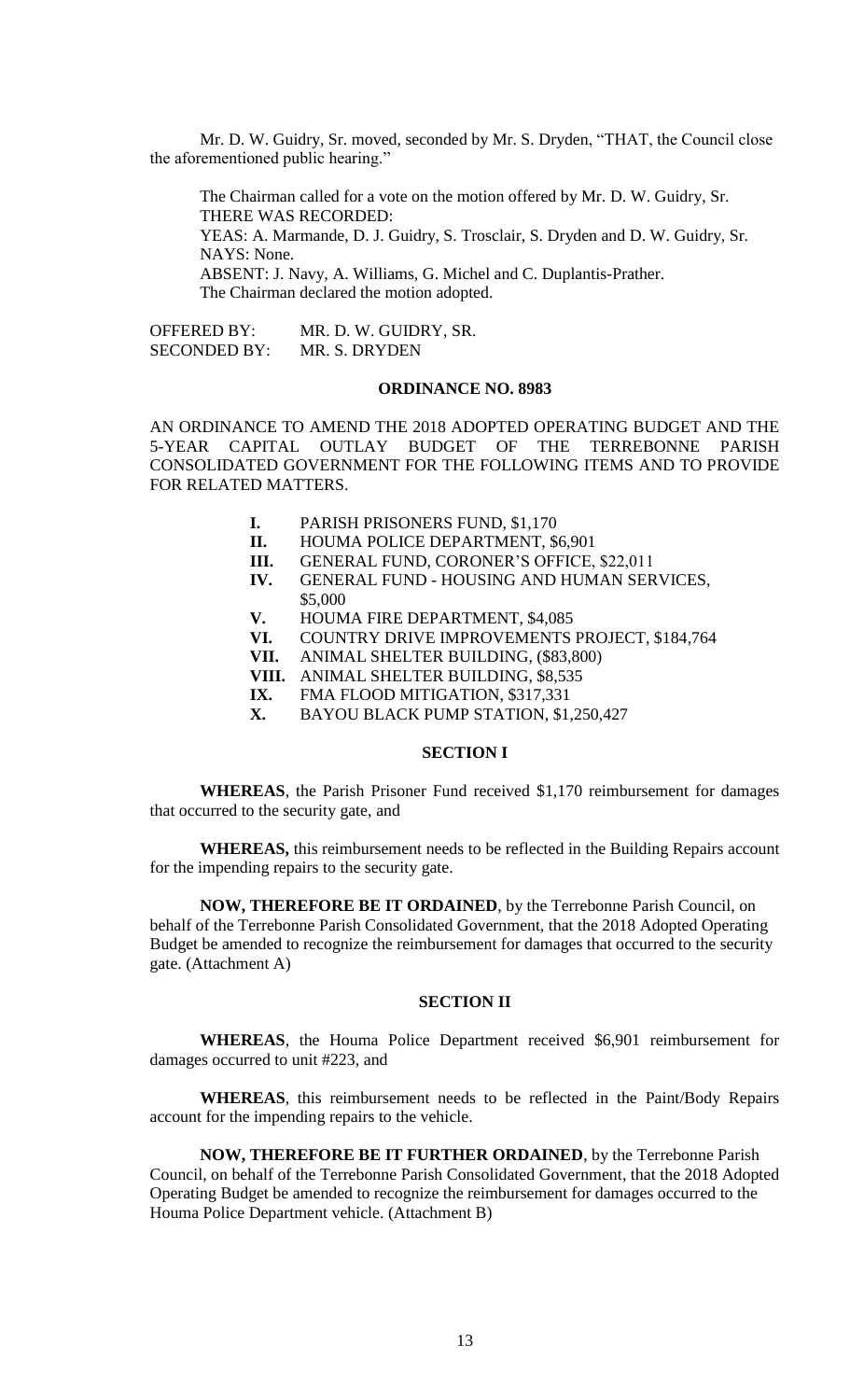### **SECTION III**

**WHEREAS**, Administration is requesting funding of a vehicle for the Coroner's Office, and

**WHEREAS,** the funding source is from the General Fund, fund balance for \$22,011.

**NOW, THEREFORE BE IT FURTHER ORDAINED**, by the Terrebonne Parish Council, on behalf of the Terrebonne Parish Consolidated Government, that the 2018 Adopted Operating Budget be amended to recognize the funding of a vehicle for the Coroner's Office. (Attachment C)

#### **SECTION IV**

**WHEREAS**, the General Fund, Housing and Human Services Department has received funds for the annual lease payment for the Houma School Apartments for \$5,000, and

**WHEREAS**, these funds will be used to supplement grant program activities and costs.

**NOW, THEREFORE BE IT FURTHER ORDAINED**, by the Terrebonne Parish Council, on behalf of the Terrebonne Parish Consolidated Government, that the 2018 Adopted Operating Budget be amended in the General Fund, Housing and Human Services Department. (Attachment D)

### **SECTION V**

**WHEREAS**, the Houma Fire Department received \$4,085 reimbursement for damages occurred to the computer and phone system, and

**WHEREAS**, this reimbursement needs to be reflected in the Computer Equipment account for the repairs to the computer and phone system.

**NOW, THEREFORE BE IT FURTHER ORDAINED**, by the Terrebonne Parish Council, on behalf of the Terrebonne Parish Consolidated Government, that the 2018 Adopted Operating Budget be amended in the Public Safety Fund, Houma Fire Department. (Attachment E)

# **SECTION VI**

**WHEREAS,** funding is needed for the Country Drive Improvements Project, and

**WHEREAS,** the funding source is from the completed Bayou Gardens Extension Project for \$184,764.

**NOW, THEREFORE BE IT FURTHER ORDAINED**, by the Terrebonne Parish Council, on behalf of the Terrebonne Parish Consolidated Government, that the 2018 Adopted Operating Budget and 5-Year Capital Outlay Budget be amended to recognize the funding of the Country Drive Improvements Project. (Attachment F)

### **SECTION VII**

**WHEREAS**, the Animal Shelter Building Project receives funding from Facility Planning & Control, and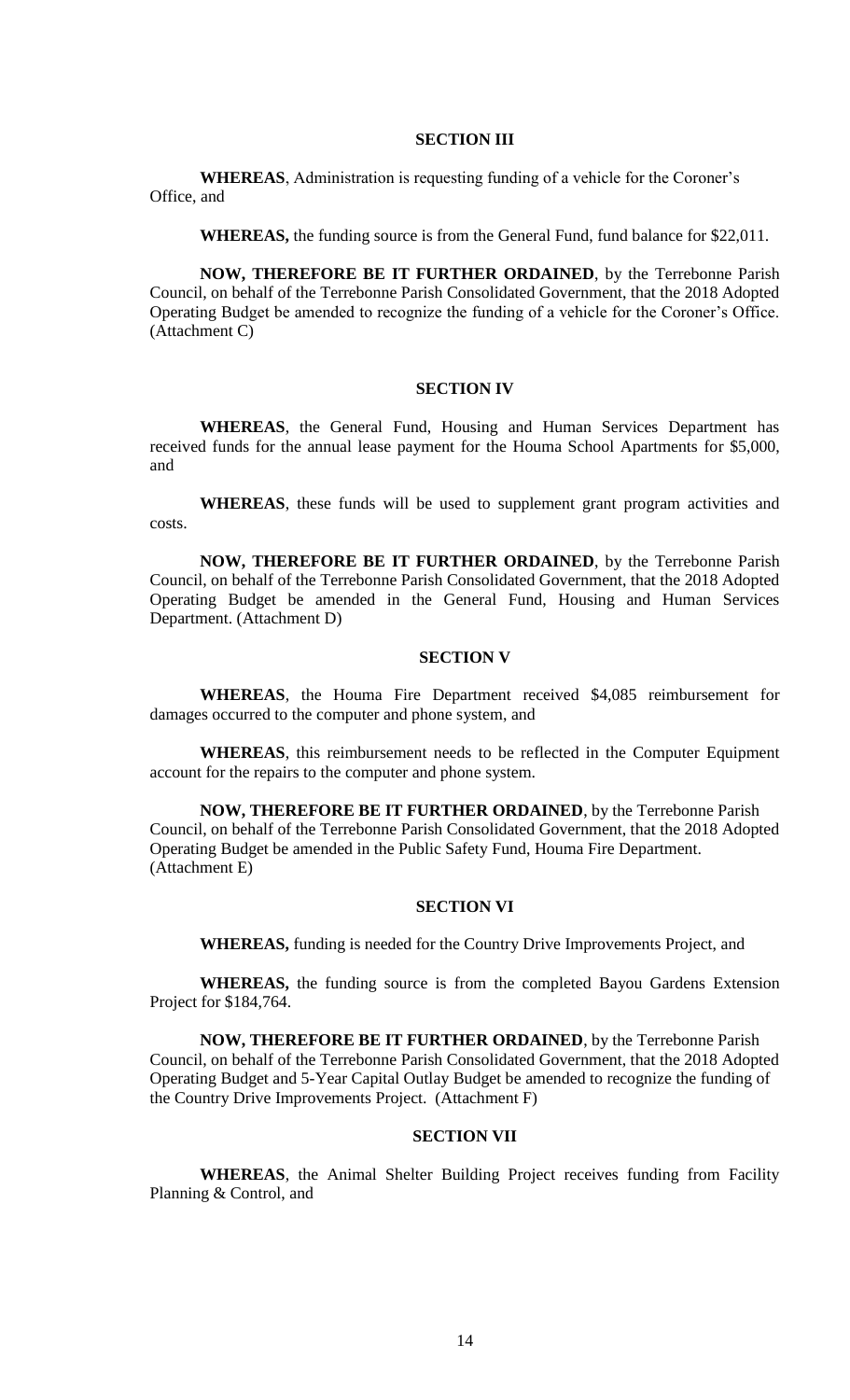**WHEREAS**, Facility Planning & Control decreased their funding by \$83,800 for the Animal Shelter Building Project.

**NOW, THEREFORE BE IT FURTHER ORDAINED**, by the Terrebonne Parish Council, on behalf of the Terrebonne Parish Consolidated Government, that the 2018 Adopted Operating Budget and 5-Year Capital Outlay Budget be amended for the Animal Shelter Building Project. (Attachment G)

### **SECTION VIII**

**WHEREAS**, funding is needed for the Animal Shelter Building Project, and

**WHEREAS,** the funding source is from the Animal Shelter donations account for \$8,535.

**NOW, THEREFORE BE IT FURTHER ORDAINED**, by the Terrebonne Parish Council, on behalf of the Terrebonne Parish Consolidated Government, that the 2018 Adopted Operating Budget and 5-Year Capital Outlay Budget be amended to recognize the funding of the Animal Shelter Building. (Attachment H)

### **SECTION IX**

**WHEREAS**, the Terrebonne Parish Consolidated Government applied for funding allocated as a result of the yearly Flood Mitigation Assistance (FMA) program through the Federal Emergency Management agency (FEMA) and the National Flood Insurance Program (NFIP), and

**WHEREAS**, by communication from the GOHSEP dated August 7, 2017, the Terrebonne Parish Consolidated Government has been notified that its application for federal assistance allocated to elevate severe repetitive loss structures was approved by FEMA July 31, 2017, and

**WHEREAS,** the approved funding under FMA-PJ-06-LA-2016-009 to elevate or otherwise mitigate approximately two (2) flood damaged structures in the Parish for \$317,331, and

**WHEREAS**, the Governor's Office of Homeland Security and Emergency Preparedness (GOHSEP) is the grantee under this Flood Mitigation Assistance Program, and

**WHEREAS,** Terrebonne Parish Consolidated Government is a subgrantee.

**NOW, THEREFORE BE IT FURTHER ORDAINED**, by the Terrebonne Parish Council, on behalf of the Terrebonne Parish Consolidated Government, that the 2018 Adopted Operating Budget be amended for the Flood Mitigation Assistance Program. (Attachment I)

#### **SECTION X**

**WHEREAS**, funding is needed for the Bayou Black Pump Station, and

**WHEREAS,** the funding source is from GoMesa funds for \$1,250,427.

**NOW, THEREFORE BE IT FURTHER ORDAINED**, by the Terrebonne Parish Council, on behalf of the Terrebonne Parish Consolidated Government, that the 2018 Adopted Operating Budget and 5-Year Capital Outlay Budget be amended to recognize the funding of the Bayou Black Pump Station Project. (Attachment J)

# **SECTION XI**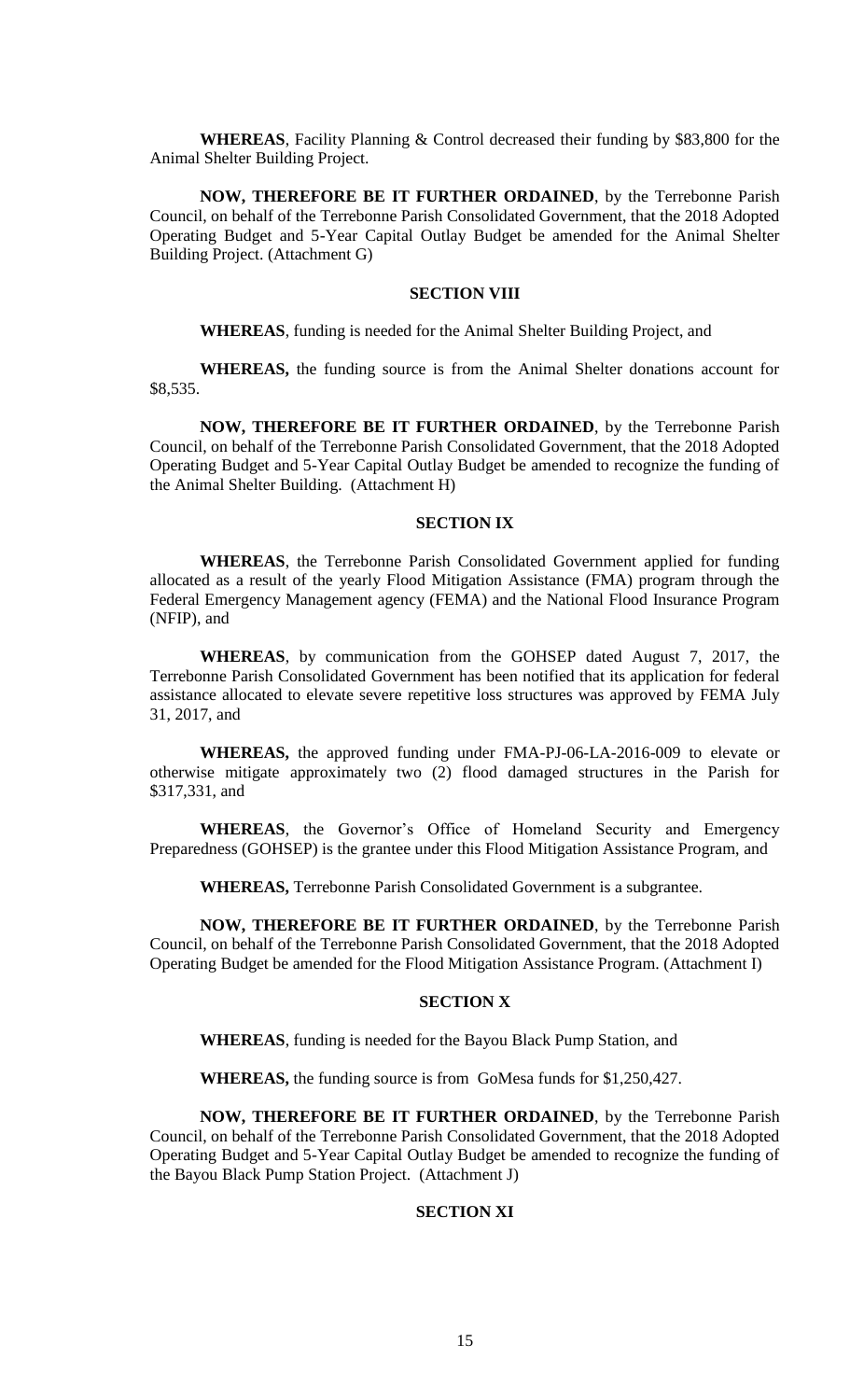If any word, clause, phrase, section or other portion of this ordinance shall be declared null, void, invalid, illegal, or unconstitutional, the remaining words, clauses, phrases, sections and other portions of this ordinance shall remain in full force and effect, the provisions of this ordinance hereby being declared to be severable.

### **SECTION X. II**

This ordinance shall become effective upon approval by the Parish President or as otherwise provided in Section 2-13(b) of the Home Rule Charter for a Consolidated Government for Terrebonne Parish, whichever occurs sooner.

This ordinance, having been introduced and laid on the table for at least two weeks, was voted upon as follows:

THERE WAS RECORDED:

YEAS: A. Marmande, D.J. Guidry, S. Trosclair, S. Dryden, and D.W. Guidry, Sr. NAYS: None. NOT VOTING: None. ABSTAINING: None. ABSENT: J. Navy, A. Williams, G. Michel and C. Duplantis-Prather. The Chairman declared the ordinance adopted on this, the 11th day of July 2018.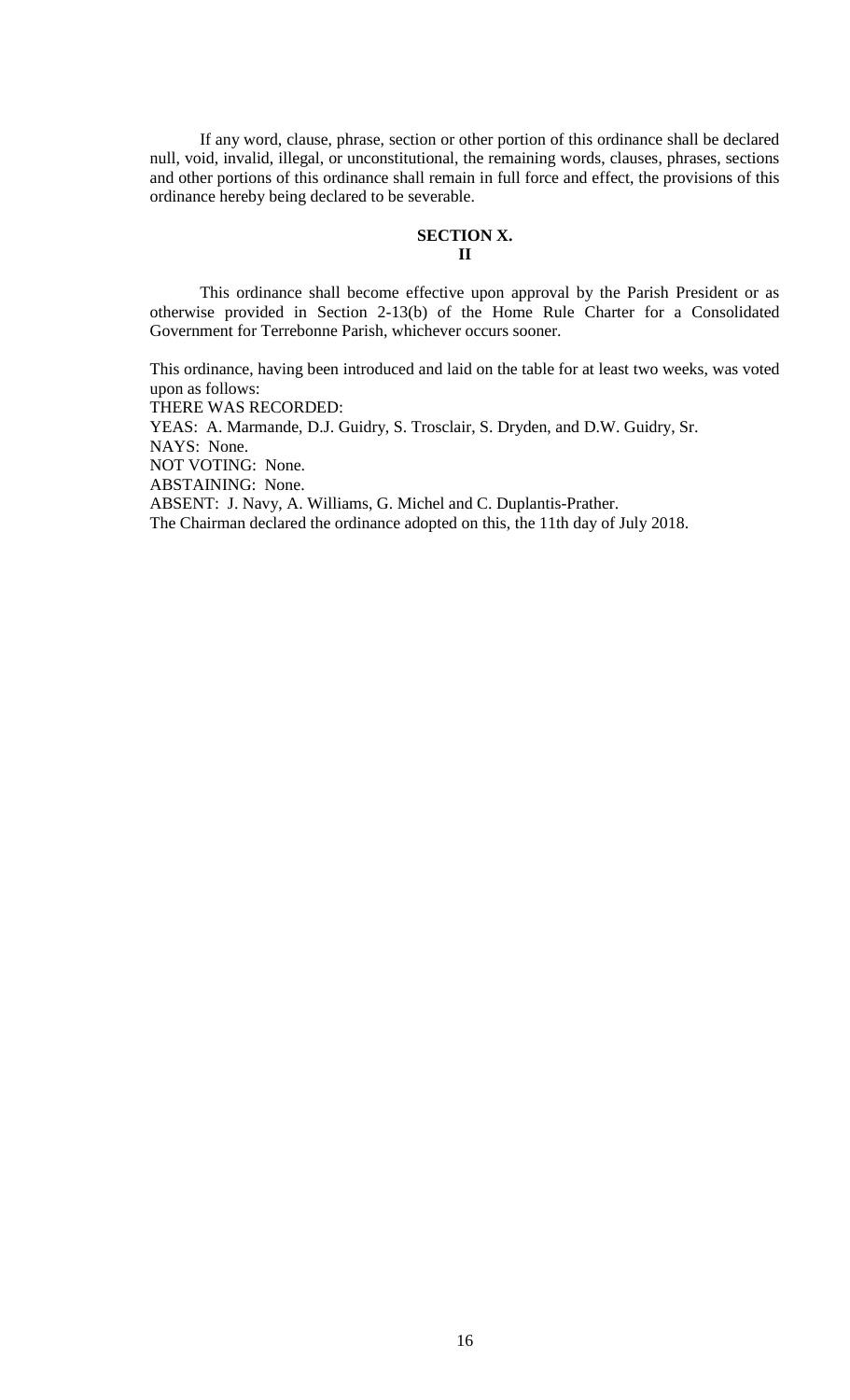# **ATTACHMENT A - Parish Prisoner Fund**

|                                      | 2018                     |               |         |  |  |
|--------------------------------------|--------------------------|---------------|---------|--|--|
|                                      | <b>Adopted</b>           | <b>Change</b> | Amended |  |  |
| <b>Compensation Property Damange</b> | $\overline{\phantom{0}}$ | (1,170)       | (1,170) |  |  |
| <b>Building Repairs</b>              | 120,958                  | 1.170         | 122,128 |  |  |

# **ATTACHMENT B - Houma Police Department**

|                                     | 2018                     |               |         |  |  |
|-------------------------------------|--------------------------|---------------|---------|--|--|
|                                     | <b>Adopted</b>           | <b>Change</b> | Amended |  |  |
|                                     |                          |               |         |  |  |
| <b>Compensation Property Damage</b> | $\overline{\phantom{0}}$ | (6,901)       | (6,901) |  |  |
| Paint/Body Repairs                  | 10,000                   | 6.901         | 16,901  |  |  |

# **ATTACHMENT C - Coroner's Office**

|                         |                          | 2018          |         |
|-------------------------|--------------------------|---------------|---------|
|                         | <b>Adopted</b>           | <b>Change</b> | Amended |
|                         |                          |               |         |
| Motor Vehicles          | $\overline{\phantom{0}}$ | 22,011        | 22,011  |
| Fund Balance (decrease) | n/a                      | (22,011)      | n/a     |

# **ATTACHMENT D - Housing and Human Services**

|                         |                          | 2018          |         |
|-------------------------|--------------------------|---------------|---------|
|                         | <b>Adopted</b>           | <b>Change</b> | Amended |
|                         |                          |               |         |
| <b>Client Services</b>  | $\overline{\phantom{0}}$ | 5,000         | 5,000   |
| Fund Balance (decrease) | n/a                      | (5,000)       | n/a     |

# **ATTACHMENT E - Houma Fire Department**

|                                     | 2018                         |               |                |
|-------------------------------------|------------------------------|---------------|----------------|
|                                     | <b>Adopted</b>               | <b>Change</b> | <b>Amended</b> |
| <b>Compensation Property Damage</b> | $\qquad \qquad \blacksquare$ | (4,085)       | (4,085)        |
| Computer Equipment                  | $\qquad \qquad$              | 4,085         | 4,085          |

# **ATTACHMENT F - Country Drive Improvement Project**

|                                             | 2018           |               |           |
|---------------------------------------------|----------------|---------------|-----------|
|                                             | <b>Adopted</b> | <b>Change</b> | Amended   |
|                                             |                |               |           |
| <b>Country Drive Improvements</b>           | 576,996        | 184,764       | 761,760   |
| <b>Bayou Gardens Extension</b>              | 119,366        | (119,366)     |           |
| <b>Transfer from Road Construction Fund</b> | (250,000)      | (184,764)     | (434,764) |
| Transfer to 1998 Public Impr Constr         | 250,000        | 184,764       | 434,764   |
| <b>Bayou Gardens Extension</b>              | 65,398         | (65,398)      |           |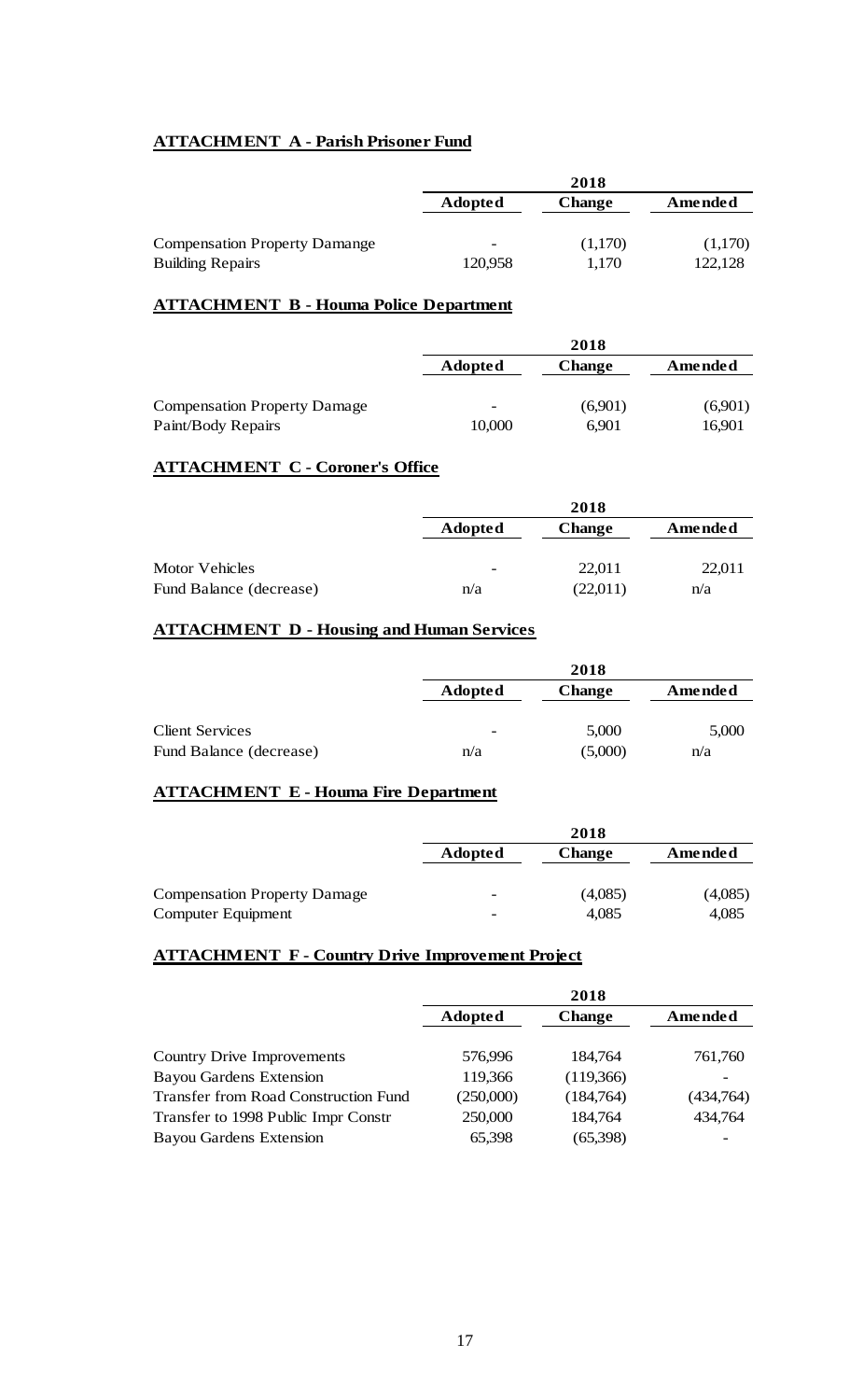# **ATTACHMENT G - Animal Shelter Building**

| 2018           |               |          |
|----------------|---------------|----------|
| <b>Adopted</b> | <b>Change</b> | Amended  |
|                |               |          |
| 166,535        | (83,800)      | 82,735   |
| (105, 430)     | 83,800        | (21,630) |
|                |               |          |

# **ATTACHMENT H - Animal Shelter Building**

|                                             | 2018           |               |           |  |  |
|---------------------------------------------|----------------|---------------|-----------|--|--|
|                                             | <b>Adopted</b> | <b>Change</b> | Amended   |  |  |
| New Animal Shelter Building                 | 82,735         | 8,535         | 91,270    |  |  |
| Transfer from General Fund                  | (156, 854)     | (8,535)       | (165,389) |  |  |
| <b>Transfer to Capital Projects Control</b> | 156,854        | 8,535         | 165,389   |  |  |
| General Fund (decrease)                     | n/a            | (8,535)       | n/a       |  |  |

# **ATTACHMENT I - FMA Flood Mitigation**

|                               | 2018                     |            |           |  |  |
|-------------------------------|--------------------------|------------|-----------|--|--|
|                               | <b>Adopted</b>           | Change     | Amended   |  |  |
| Elevation FMA-PJ-06-LA2016-09 | $\overline{\phantom{0}}$ | 317.331    | 317,331   |  |  |
| Fed FMA La2016-009            | $\overline{\phantom{a}}$ | (317, 331) | (317,331) |  |  |

# **ATTACHMENT J - Bayou Black Pump Station**

|                                              | 2018                     |               |             |
|----------------------------------------------|--------------------------|---------------|-------------|
|                                              | <b>Adopted</b>           | <b>Change</b> | Amended     |
|                                              |                          |               |             |
| <b>GOM Energy Security Act GOMESA</b>        | $\overline{\phantom{a}}$ | (1,250,427)   | (1,250,427) |
| Transfer to Parishwide Drainage Constr       |                          | 1,250,427     | 1,250,427   |
| <b>Transfer from Coastal Restore/Preserv</b> |                          | (1,250,427)   | (1,250,427) |
| <b>Bayou Black Pump Station</b>              | 8,720,258                | 1,250,427     | 9,970,685   |

The Chairman recognized the public for comments on the following:

F. A proposed ordinance that will set the salaries of the Council Staff for inclusion of the 2018 2% Cost of living Adjustment; addressing other matters relative thereto.

There were no comments from the public on the proposed ordinance.

Mr. D. J. Guidry moved, seconded by Mr. A. Marmande, "THAT, the Council close the aforementioned public hearing."

The Chairman called for a vote on the motion offered by Mr. D. J. Guidry. THERE WAS RECORDED: YEAS: A. Marmande, D. J. Guidry, S. Trosclair, S. Dryden and D. W. Guidry, Sr. NAYS: None. ABSENT: J. Navy, A. Williams, G. Michel and C. Duplantis-Prather.

The Chairman declared the motion adopted.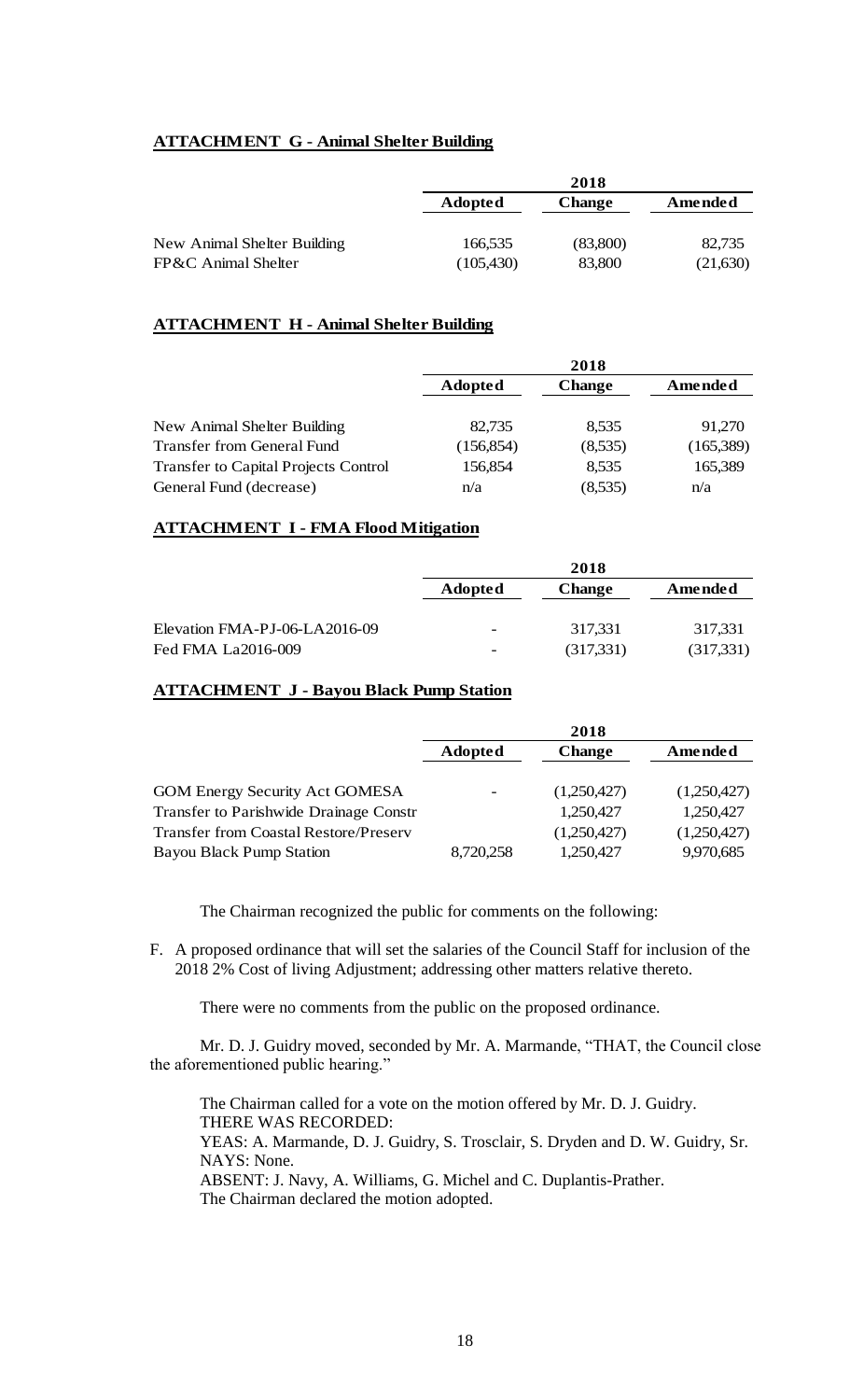# **OFFERED BY: MR. D. J. GUIDRY SECONDED BY: MR. A. MARMANDE**

#### **ORDINANCE NO. 8984**

AN ORDINANCE TO SET THE SALARIES OF THE COUNCIL STAFF FOR INCLUSION OF A 2018 2% COST OF LIVING ADJUSTMENT; AND TO ADDRESS OTHER MATTERS RELATIVE THERETO.

### **SECTION I**

**WHEREAS**, the Parish President has authorized a 2% Cost of Living Increase to those employees directly under his supervision, and

**WHEREAS**, the Parish Council would like to award the same 2% Cost of Living Increase under the provisions of the Home Rule Charter, Section 2-10 (d), "The Council shall, by ordinance, fix the salaries of its employees", and

**WHEREAS**, sufficient funds are in place to cover the cost of a 2% COLA for the Council Clerk and Council Staff within the current 2018 Operating Budget.

#### **SECTION II**

**BE IT ORDAINED** that all Council employees shall receive a 2% COLA effective July 1, 2018.

# **SECTION III**

This ordinance shall become effective upon approval by the Parish President or as otherwise provided in Section 2-13(b) of the Home Rule Charter for a Consolidated Government for Terrebonne Parish, whichever occurs sooner.

This ordinance, having been introduced and laid on the table for at least two weeks, was voted upon as follows:

THERE WAS RECORDED:

YEAS: A. Marmande, D.J. Guidry, S. Trosclair, S. Dryden, and D.W. Guidry, Sr. NAYS: None. NOT VOTING: None. ABSTAINING: None. ABSENT: J. Navy, A. Williams, G. Michel and C. Duplantis-Prather. The Chairman declared the ordinance adopted on this, the 11th day of July 2018.

G. A proposed ordinance that will authorize the acquisition of property, sites and/or servitudes required for the Bonanza Pump Station Infrastructure Improvements (HMGP) project, authorizing the Parish President to execute any and all documents necessary to acquire sites, property and/or servitudes for the said purposes; to authorize the Parish Legal Staff to commence expropriation proceedings in the event the sites, property and/or servitudes cannot be obtained conventionally; to declare that the taking, if required, is necessary and useful for the benefit of the public, providing for others matters relative thereto.

There were no comments from the public on the proposed ordinance.

Mr. D. W. Guidry, Sr. moved, seconded by Mr. A. Marmande, "THAT, the Council close the aforementioned public hearing."

The Chairman called for a vote on the motion offered by Mr. D. W. Guidry, Sr. THERE WAS RECORDED: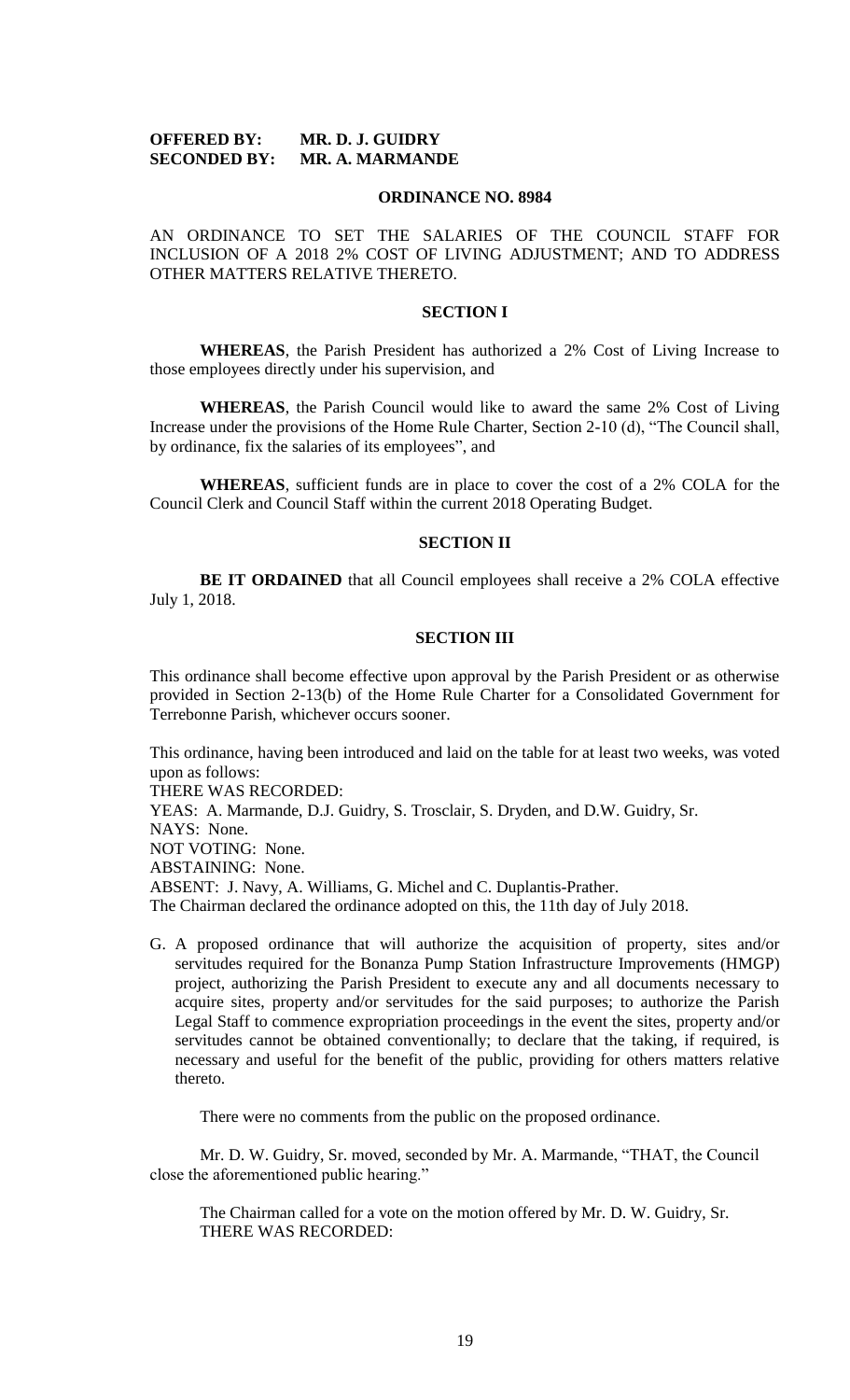YEAS: A. Marmande, D. J. Guidry, S. Trosclair, S. Dryden and D. W. Guidry, Sr. NAYS: None. ABSENT: J. Navy, A. Williams, G. Michel and C. Duplantis-Prather. The Chairman declared the motion adopted.

OFFERED BY: MR. D. W. GUIDRY, SR. SECONDED BY: MR. A. MARMANDE

### **ORDINANCE NO. 8985**

AN ORDINANCE TO AUTHORIZE THE ACQUISITION OF PROPERTY, SITES AND/OR SERVITUDES REQUIRED FOR THE BONANZA PUMP STATION INFRASTRUCTURE IMPROVEMENTS (HMGP) PROJECT, PARISH PROJECT NO. 13- HMGP-16; AUTHORIZE THE PARISH PRESIDENT TO EXECUTE ANY AND ALL DOCUMENTS NECESSARY TO ACQUIRE SITES, PROPERTY AND/OR SERVITUDES FOR THE SAID PURPOSES; TO AUTHORIZE THE PARISH LEGAL STAFF TO COMMENCE EXPROPRIATION PROCEEDINGS IN THE EVENT THE SITES, PROPERTY AND/OR SERVITUDES CANNOT BE OBTAINED CONVENTIONALLY; TO DECLARE THAT THE TAKING, IF REQUIRED, IS NECESSARY AND USEFUL FOR THE BENEFIT OF THE PUBLIC; AND TO PROVIDE FOR OTHER MATTERS RELATIVE THERETO.

#### **SECTION I**

**BE IT ORDAINED** by the Terrebonne Parish Council, in due, regular and legal sessions convened, that the Parish Administration is hereby authorized to acquire any and all property in full ownership and/or servitudes that are required to facilitate construction and maintenance of the Bonanza Pump Station Infrastructure Improvements Project in Houma, Louisiana, Parish Project No. 13-HMGP-16; that the Parish President is hereby authorized and empowered for and on behalf of the Terrebonne Parish Consolidated Government to execute documents necessary to acquire the sites, property in full ownership and/or servitudes for the above stated purpose for consideration he deems just and reasonable, not to exceed the fair market value, and that the Parish Legal Department is hereby authorized at the direction of the Parish Administration, to institute expropriation pursuant to LA R.S. 19:271 et seq., and/or any other legal proceedings necessary to acquire the necessary sites, property in full ownership and/or servitudes that are necessary and useful for the herein described purposes.

#### **SECTION II**

# PARISH PROJECT NO. 13-HMGP-16 BONANZA PUMP STATION INFRASTRUCTURE IMPROVEMENTS PROJECT HOUMA, PARISH OF TERREBONNE

The work for this Project consists of removing timber bulkheads, plumb piles, and battered piles; earthwork (excavation and backfilling of structures); furnishing and installation of 12" diameter steel batter piles; furnishing and installation of steel sheet piles and all associated structural metal work; installation and removal of temporary aggregate access road; earthwork (grading and shaping of levee); clearing and grubbing, Cathodic protection to steel structures; mobilization; and construction layout.

The construction of the above described project will be conducive to the public interest, convenience and safety and will enable Terrebonne Parish Consolidated Government (TPCG) to properly fulfill the functions imposed upon it by law.

#### **SECTION III**

If any word, clause, phrase, section or other portion of this ordinance shall be declared null, void, invalid, illegal, or unconstitutional, the remaining words, clauses, phrases, sections and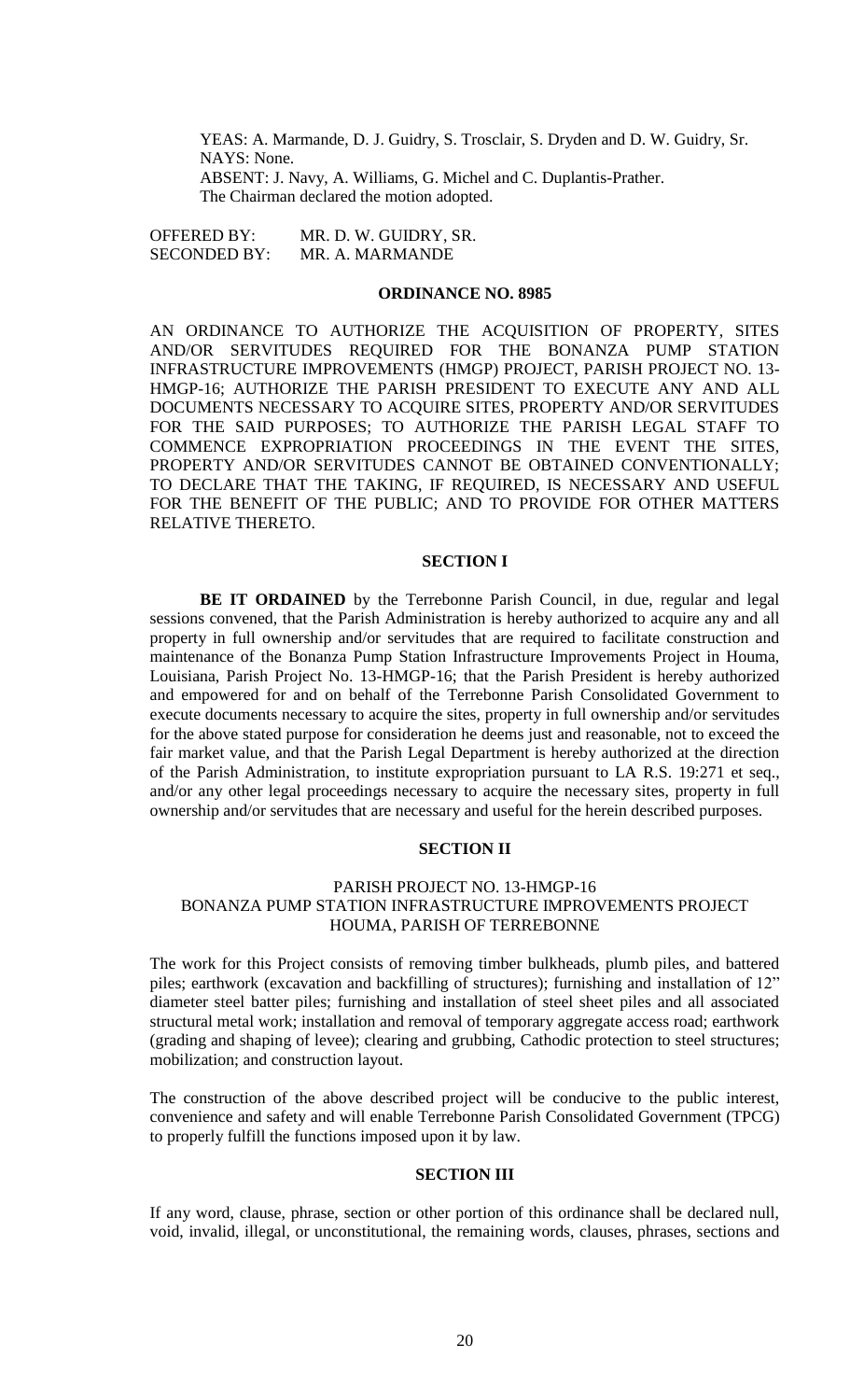other portions of this ordinance shall remain in full force and effect, the provisions of this ordinance hereby being declared to be severable.

#### **SECTION IV**

This ordinance shall become effective upon approval by the Parish President or as otherwise provided in Section 2-13(b) of the Home Rule Charter for a Consolidated Government for Terrebonne Parish, whichever occurs sooner.

This ordinance, having been introduced and laid on the table for at least two weeks, was voted upon as follows:

#### THERE WAS RECORDED:

YEAS: A. Marmande, D.J. Guidry, S. Trosclair, S. Dryden, and D.W. Guidry, Sr. NAYS: None. NOT VOTING: None. ABSTAINING: None. ABSENT: J. Navy, A. Williams, G. Michel and C. Duplantis-Prather. The Chairman declared the ordinance adopted on this, the 11th day of July 2018.

Mr. D. J. Guidry moved, seconded by Mr. S. Dryden, "THAT, the Council continue with the regular order of business."

The Chairman called for a vote on the motion offered by Mr. D. J. Guidry. THERE WAS RECORDED: YEAS: A. Marmande, D. J. Guidry, S. Trosclair, S. Dryden and D. W. Guidry, Sr. NAYS: None. ABSENT: J. Navy, A. Williams, G. Michel and C. Duplantis-Prather. The Chairman declared the motion adopted.

The Chairman called for a report on the Budget and Finance Committee meeting held on 07/09/18, whereupon the Committee Vice-Chairman noting ratification of minutes calls public hearings on 07/25/18 at 6:30 p.m., rendered the following:

# **BUDGET & FINANCE COMMITTEE**

### **JULY 9, 2018**

The Committee Chairwoman, Arlanda Williams, called the Budget & Finance Committee meeting to order at 5:30 p.m. in the Terrebonne Parish Council Meeting Room with an Invocation offered by Committee Member J. Navy and the Pledge of Allegiance led by Committee Member D. J. Guidry. Upon roll call, Committee Members recorded as present were: A. Marmande, D. J. Guidry, S. Trosclair, J. Navy, A. Williams, S. Dryden, and D. W. Guidry, Sr. G. Michel and C. Duplantis-Prather were recorded as absent. A quorum was declared present.

The Chairwoman read aloud a letter from Committee Member G. Michel explaining his absence from the night's proceedings and stated that Committee Member C. Duplantis-Prather notified the Committee that she would be arriving shortly.

OFFERED BY: MR. D. W. GUIDRY, SR. SECONDED BY: MR. S. TROSCLAIR

#### **RESOLUTION NO. 18-250**

**WHEREAS,** Louisiana Statutory Law provides for the disposal of surplus movable property having a value of \$5,000.00 or less, in addition to other legally permissible means, at private sale which is, in the opinion of the governing authority, not needed for public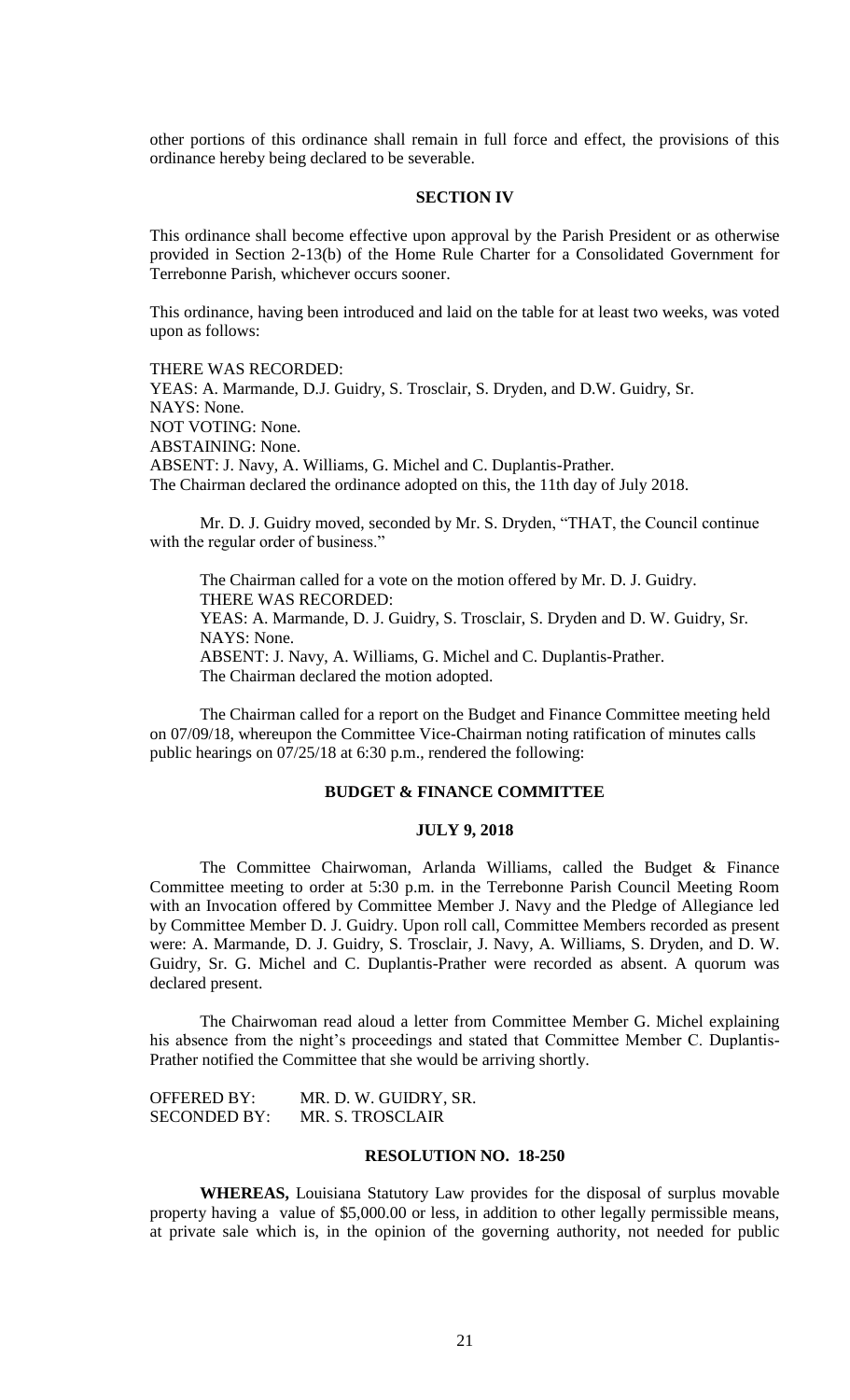purposes; and

**WHEREAS**, the movable property listed in the attached Exhibit A each have a valued of \$5,000.00 or less, as indicated by the values set out next to each item on the attached Exhibit A; and

**WHEREAS**, the parish administration has recommended that the movable property listed in the attached Exhibit A be declared surplus as the items are no longer useful, nor do they serve a public purpose and authorizes immediate award to the highest bidder for all items, including those where the highest bid exceeds \$5,000.00; and

**NOW THEREFORE, BE IT RESOLOVED** by the Terrebonne Parish Council that the movable property listed in the attached Exhibit A be declared surplus and grants authorization to dispose of said items by private sale or by any other legally approved method to the highest bidder pursuant to statutory law, including those where the highest bid exceeds \$5,000.00.

#### **THERE WAS RECORDED:**

YEAS: A. Marmande, D. J. Guidry, S. Trosclair, S. Dryden, and D. W. Guidry, Sr. NAYS: None. ABSTAINING: None. ABSENT: J. Navy, A. Williams, G. Michel, and C. Duplantis. The Chairwoman declared the resolution adopted on this the 9th day of July 2018.

\* \* \* \* \* \* \* \* \*

Mr. D. J. Guidry moved, seconded by Mr. S. Trosclair, "THAT the Council introduce an ordinance to declare as surplus a tax property located at 162 Fellowship Lane adjudicated to the Terrebonne Parish Consolidated Government and to acquire authorization to dispose of said property in accordance with LA R.S. 47:2196; and call a public hearing on said matter on Wednesday, July 25, 2018 at 6:30 p.m."

The Chairwoman called for a vote on the motion offered by Mr. D. J. Guidry. THERE WAS RECORDED: YEAS: A. Marmande, D. J. Guidry, S. Trosclair, J. Navy, A. Williams, S. Dryden, and D. W. Guidry, Sr. NAYS: None. ABSENT: G. Michel and C. Duplantis-Prather. The Chairwoman declared the motion adopted.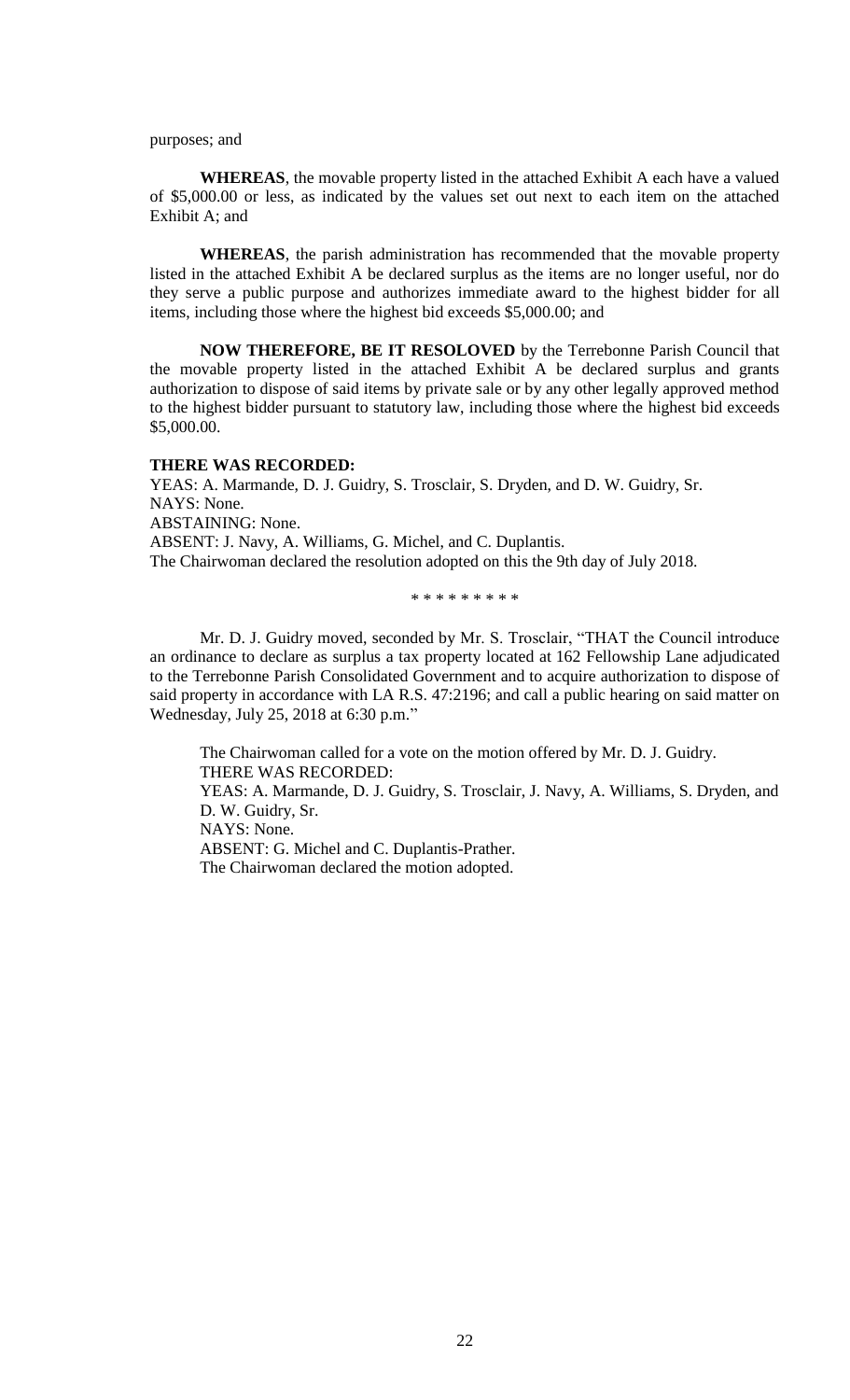| <b>OFFERED BY:</b>  | MR. D. W. GUIDRY, SR. |
|---------------------|-----------------------|
| <b>SECONDED BY:</b> | MR. S. TROSCLAIR      |

# **RESOLUTION NO. 18-251**

**WHEREAS**, on June 20, 2018 bids were received by the Terrebonne Parish Consolidated Government (TPCG) for Bid 18-WHSE-40 Purchase of New/Unused Gas Meters (6-Month Requirements Contract), and

**WHEREAS,** after careful review by Angela Guidry, Purchasing Manager and Cary Robichaux, Gas Distribution Superintendent it has been determined that the bid of Louisiana Utilities Supply Company (LUSCO) provided the lowest qualified bid, for the items on the attached listing, and

**WHEREAS,** the TPCG Warehouse Division reserves the right to increase or decrease quantities within a six (6) month period at the same unit prices, and

**WHEREAS**, Parish Administration concurs with the recommendation to award Bid 18-WHSE-40 Purchase of New/Unused Gas Meters (6-Month Requirements Contract) to Louisiana Utilities Supply Company as per pricing on the attached documents, and

**NOW, THEREFORE BE IT RESOLVED,** by the Terrebonne Parish Council, on behalf of the Terrebonne Parish Consolidated Government, that the recommendation of the Parish Administration be accepted for the purchase of gas meters, as per attached documents.

#### **THERE WAS RECORDED:**

YEAS: A. Marmande, D. J. Guidry, S. Trosclair, J. Navy, A. Williams, S. Dryden, and D. W. Guidry, Sr. NAYS: None. ABSTAINING: None. ABSENT: G. Michel and C. Duplantis. The Chairwoman declared the resolution adopted on this the 9th day of July 2018.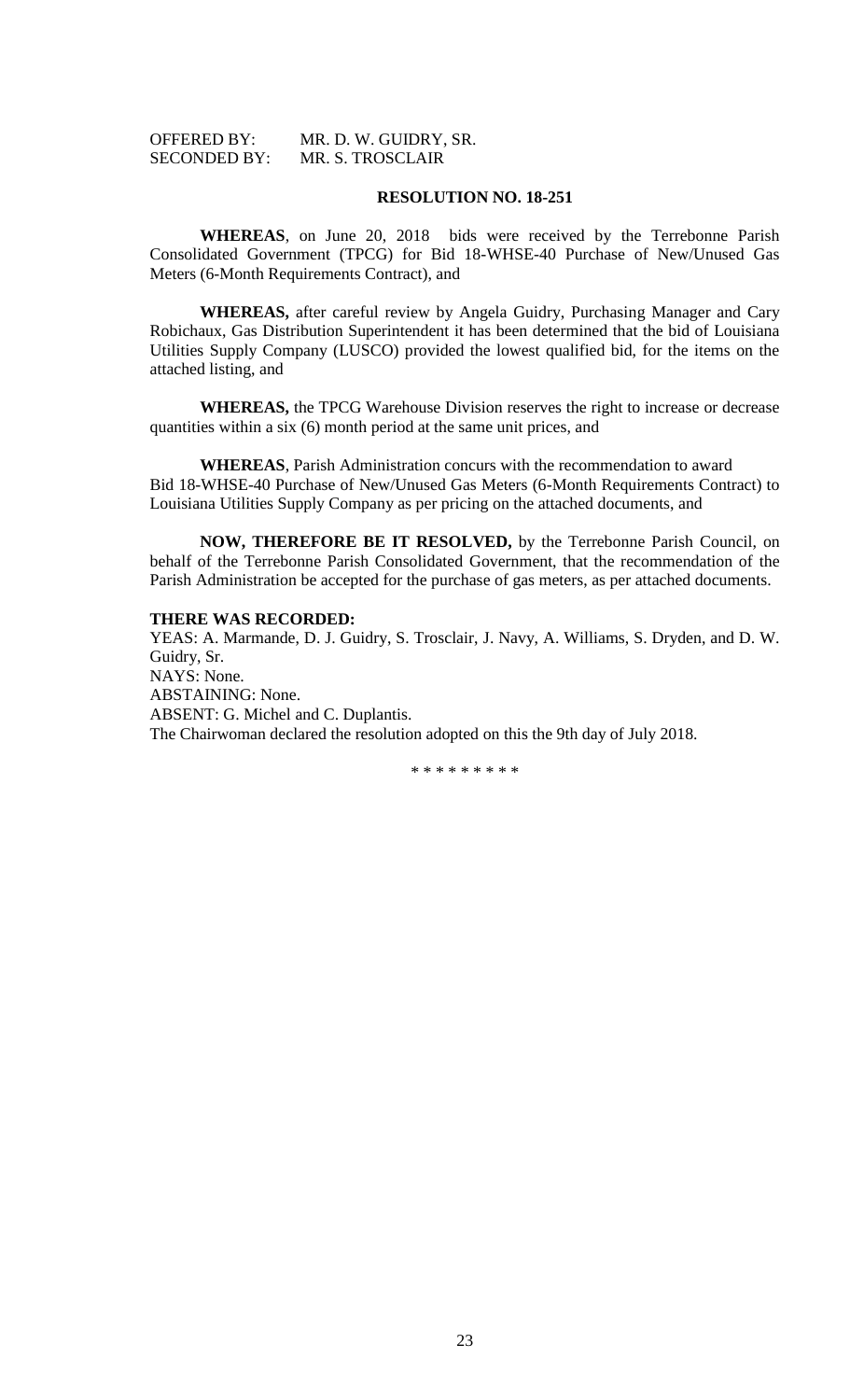| <b>OFFERED BY:</b>  | MR. D. J. GUIDRY |
|---------------------|------------------|
| <b>SECONDED BY:</b> | MR. A. MARMNDE   |

#### RESOLUTION NO. 18-252

A resolution authorizing the Parish President to execute an application form to the U.S. Department of Justice, Office of Justice Programs 2017 Edward Byrne Memorial JAG Grant for the Houma Police Department of the Terrebonne Parish Consolidated Government; and to address other matters relative thereto.

**WHEREAS,** the Houma Police Department of the Terrebonne Parish Consolidated Government has been approved to implement an application for a grant from the U.S. Department of Justice, Office of Justice Programs Fiscal Year 2017 Edward Byrne Memorial JAG Fund in the amount of Sixteen Thousand One Hundred dollars and thirty nine (\$16,139.00) for the Terrebonne Parish Consolidated Government, The Fiscal Year 2017 Edward Byrne Memorial JAG Fund will provide grant funding to improve the effectiveness and safety of our Police Officers by providing them with overtime, Traffic Enforcement with guns complaints, improving Police Officer Safety, community policing with Terrebonne Young Marines, and

**WHEREAS,** the Parish Administrative staff and the Parish Finance Department will oversee the application process in the implementation and meeting all the requirements set forth by the United States Department of Justice, Office of Justice Programs and,

**NOW, THEREFORE BE IT RESOLVED,** that the Terrebonne Parish Council on behalf of the Terrebonne Parish Consolidated Government, authorizes the Parish President to execute any and all necessary documents to implement the grant from the United States Department of Justice, Office of Justice Programs and to address other matters relative thereto.

#### **THERE WAS RECORDED:**

YEAS: A. Marmande, D. J. Guidry, S. Trosclair, J. Navy, A. Williams, S. Dryden, and D. W. Guidry, Sr. NAYS: None. ABSTAINING: None. ABSENT: G. Michel and C. Duplantis. The Chairwoman declared the resolution adopted on this the 9th day of July 2018.

\* \* \* \* \* \* \* \* \*

Mr. S. Trosclair moved, seconded by Mr. D. W. Guidry, Sr., "THAT the Council introduce an ordinance to amend the 2018 Budget of the Terrebonne Parish Consolidated Government so as to adjust the 2018 Adopted Beginning Fund Balances and the Net Positions to actual as per the 2017 Audited Financial Statements."

The Chairwoman called for a vote on the motion offered by Mr. S. Trosclair. THERE WAS RECORDED: YEAS: A. Marmande, D. J. Guidry, S. Trosclair, J. Navy, A. Williams, S. Dryden, and D. W. Guidry, Sr. NAYS: None. ABSENT: G. Michel and C. Duplantis-Prather. The Chairwoman declared the motion adopted.

Mr. D. W. Guidry, Sr. moved, seconded by Mr. A. Marmande, "THAT the Council introduce an ordinance to amend the 2018 Adopted Operating Budget and the 5-Year Capital Outlay Budget of the Terrebonne Parish Consolidated Government for the following items and to provide for related matters:

I. Multi Task Force Grant Award, \$123,340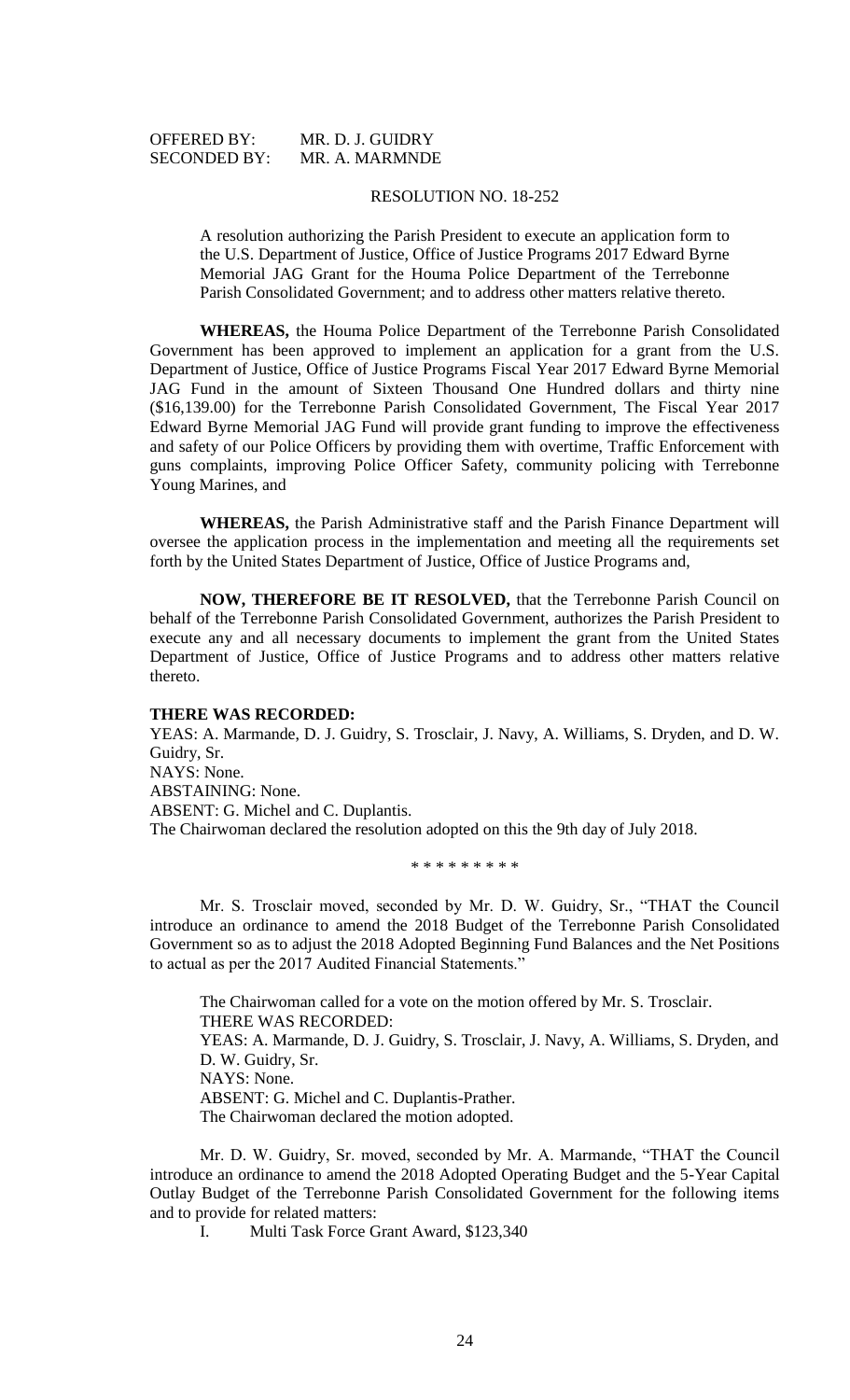II. Houma Police Department, \$1,984

III. Bayou Black Pump Station, \$1,581, 216

and call a public hearing on said matter on July 25, 2018 at 6:30 p.m."

The Chairwoman called for a vote on the motion offered by Mr. D. W. Guidry, Sr. THERE WAS RECORDED: YEAS: A. Marmande, D. J. Guidry, S. Trosclair, J. Navy, A. Williams, S. Dryden, and D. W. Guidry, Sr. NAYS: None. ABSENT: G. Michel and C. Duplantis-Prather. The Chairwoman declared the motion adopted.

OFFERED BY: MR. S. TROSCLAIR SECONDED BY: MR. A. MARMANDE

## **RESOLUTION NO. 18-253**

**WHEREAS**, prices were obtained by the Terrebonne Parish Consolidated Government for the sole source / proprietary purchase of one (1) Flygt Submersible Pump Rotating Assembly (replacement) with 450mm Impeller, minus Cable and FM for pump SS for the Airbase Major Sewer Lift Station for the Sewer Collection Division and,

**WHEREAS**, after careful review by Gregory Bush, Pollution Control Administrator and David Rome, Public Works Director, it has been determined that the quoted price of Thirty-six Thousand, Eight Hundred Sixty Dollars and No Cents (\$36,860.00) from Gulf States Engineering Co., Inc. for the sole source / proprietary purchase of one (1) Flygt Submersible Pump Rotating Assembly (replacement) with 450mm Impeller, minus Cable and FM for pump SS should be accepted as per the attached documents and under sole source / proprietary provisions set forth in the Louisiana Revised Statutes Titles 39:1597 and 39:1551 et seq., and

**WHEREAS**, the Parish Finance Department has verified that funds are budgeted in the 2018 Budget under Account Number 311-434-8927-12 for the purchase of the aforementioned pump, and

**WHEREAS**, the Parish Administration has recommended the acceptance of the price for the aforementioned pump at the cost of Thirty-six Thousand, Eight Hundred Sixty Dollars and No Cents (\$36,860.00), as per the attached documents.

**NOW THEREFORE BE IT RESOLVED**, that the Terrebonne Parish Council (Budget and Finance Committee), on behalf of the Terrebonne Parish Consolidated Government, that the recommendation of the Parish Administration be approved and that the sole source / proprietary purchase of the aforementioned pumps be accepted as per the attached forms.

#### **THERE WAS RECORDED:**

YEAS: A. Marmande, D. J. Guidry, S. Trosclair, J. Navy, A. Williams, S. Dryden, and D. W. Guidry, Sr. NAYS: None. ABSTAINING: None. ABSENT: G. Michel and C. Duplantis. The Chairwoman declared the resolution adopted on this the 9th day of July 2018.

\* \* \* \* \* \* \* \* \*

Mr. J. Navy moved, seconded by Mr. D. J. Guidry, "THAT the Council introduce an ordinance that will approve and ratify an Intergovernmental Lease Agreement between Terrebonne Parish Consolidated Government and the Terrebonne Parish District Attorney's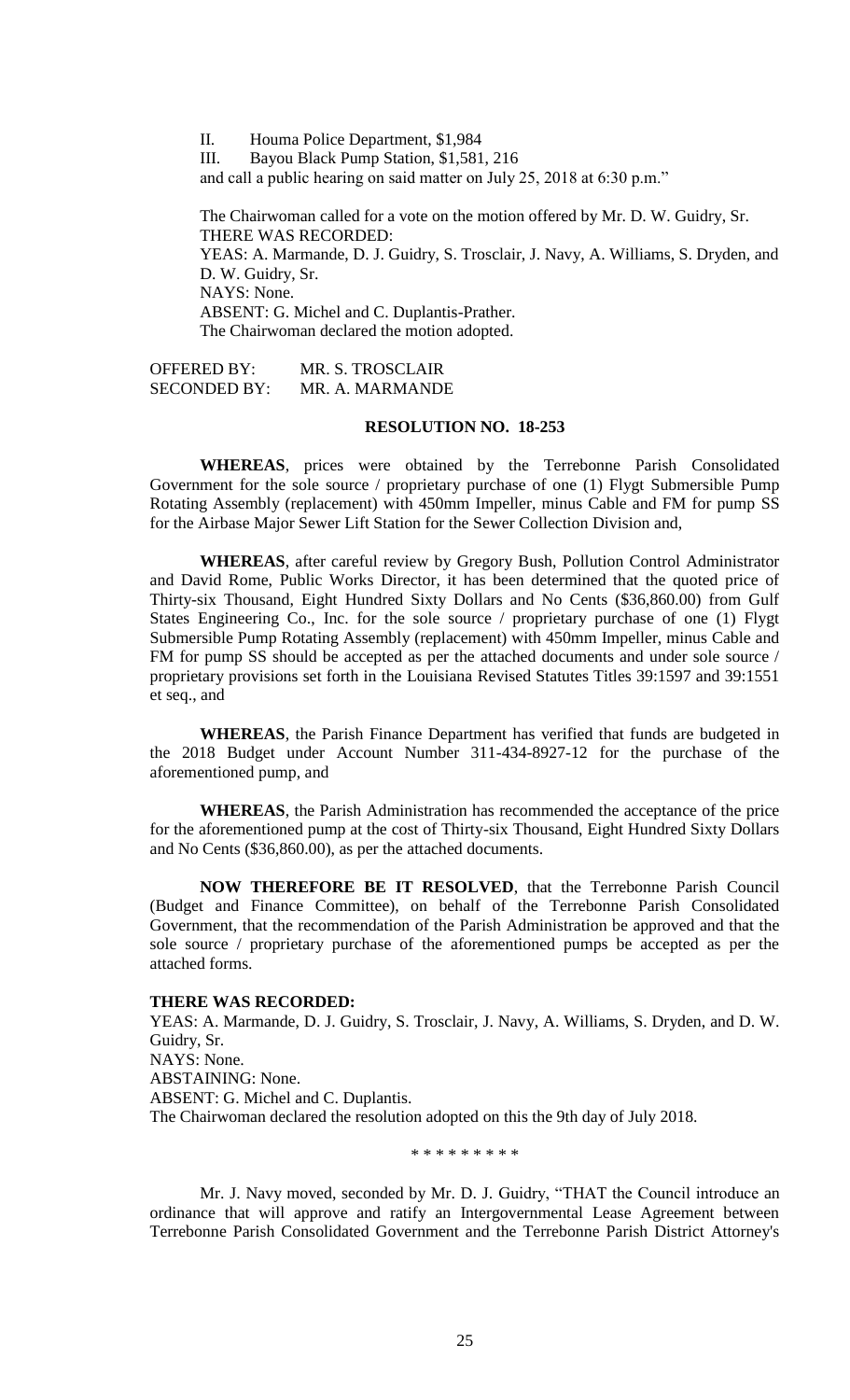Office for use for the Houma Police Department and call a public hearing on July 25, 2018 at 6:30 p.m."

The Chairwoman called for a vote on the motion offered by Mr. J. Navy. THERE WAS RECORDED: YEAS: A. Marmande, D. J. Guidry, S. Trosclair, J. Navy, A. Williams, S. Dryden, and D. W. Guidry, Sr. NAYS: None. ABSENT: G. Michel and C. Duplantis-Prather. The Chairwoman declared the motion adopted.

OFFERED BY: MR. S. TROSCLAIR SECONDED BY: MR. S. DRYDEN

# **RESOLUTION NO. 18-254**

**WHEREAS**, on April 30, 2018 submittals were received by the Terrebonne Parish Consolidated Government (TPCG) for **Request for Proposals (RFP): #18-OEPEMG-18 Emergency Remediation Services** for the Office Homeland Security and Emergency Preparedness, and

**WHEREAS,** after careful review by Angela Guidry Purchasing/Warehouse Manager and Earl Eues, Director of the Office Homeland Security and Emergency Preparedness, it has been determined that the submittals of Lawson Environmental Services and ES&H should be rejected in order for the TPCG to revise the specifications to better meet the needs specific to the Parish and request authorization to re-advertise the RFP at a later date, and

**WHEREAS,** Parish Administration concurs with the recommendation that the proposals of Lawson Environmental Services and ES&H for RFP #18-OEPEMG-18 Emergency Remediation Services be rejected while the specifications are revised and authorizes re-advertisement of the RFP at a later date, and

**NOW, THEREFORE BE IT RESOLVED** by the Terrebonne Parish Council (Budget & Finance Committee), on behalf of the Terrebonne Parish Consolidated Government that the recommendation of Parish Administration be accepted and the submittals be rejected and the RFP re-advertised at a later date.

# **THERE WAS RECORDED:**

YEAS: A. Marmande, D. J. Guidry, S. Trosclair, J. Navy, A. Williams, S. Dryden, and D. W. Guidry, Sr. NAYS: None. ABSTAINING: None. ABSENT: G. Michel and C. Duplantis. The Chairwoman declared the resolution adopted on this the 9th day of July 2018.

\* \* \* \* \* \* \* \* \*

Mr. D. W. Guidry, Sr. moved, seconded by Mr. D. J. Guidry, "THAT the Council approve the co-sponsorship request from the Downtown on the Bayou Organization for the Downtown on the Bayou Festival to be held on September 15 & 16, 2018 in downtown Houma."

The Chairwoman called for a vote on the motion offered by Mr. D. W. Guidry, Sr. THERE WAS RECORDED: YEAS: A. Marmande, D. J. Guidry, S. Trosclair, J. Navy, A. Williams, S. Dryden, and D. W. Guidry, Sr. NAYS: None. ABSENT: G. Michel and C. Duplantis-Prather.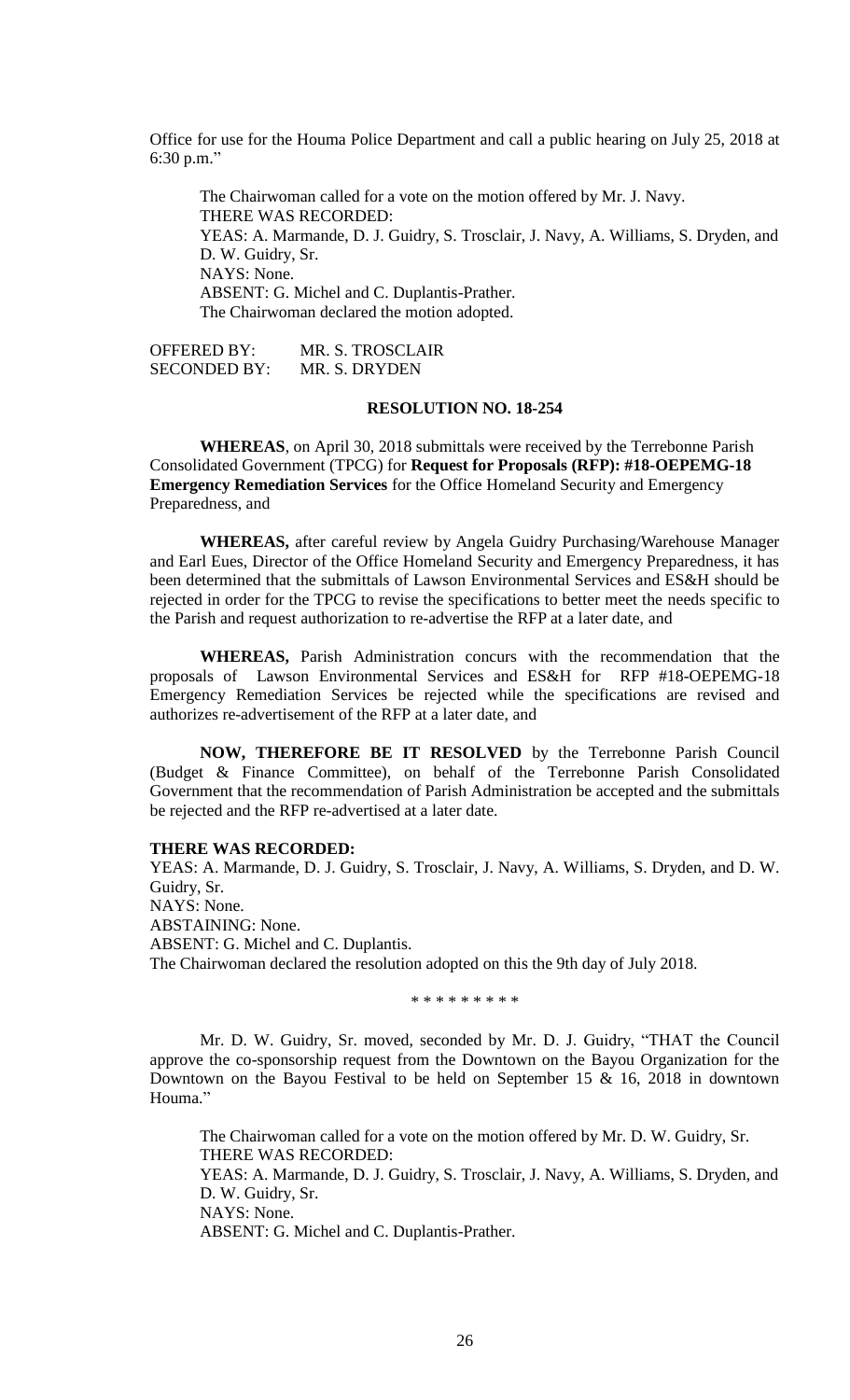The Chairwoman declared the motion adopted.

Mr. D. W. Guidry, Sr. moved, seconded by Mr. S. Dryden, "THAT, there being no further business to come before the Budget and Finance Committee, the meeting be adjourned."

The Chairwoman called for a vote on the motion offered by Mr/s. D. W. Guidry, Sr. THERE WAS RECORDED:

YEAS: A. Marmande, D. J. Guidry, S. Trosclair, J. Navy, A. Williams, S. Dryden, and D. W. Guidry, Sr.

NAYS: None.

ABSENT: G. Michel and C. Duplantis-Prather.

The Chairwoman declared the motion adopted and the meeting was adjourned at 5:37 p.m.

Arlanda Williams, Chairwoman

Keith M. Hampton, Minute Clerk

Mr. D. J. Guidry moved, seconded by Mr. D. W. Guidry, Sr., "THAT, the Council accept and ratify the minutes of the Budget and Finance Committee meeting held on 07/09/18."

The Chairman called for a vote on the motion offered by Mr. D. J. Guidry. THERE WAS RECORDED:

YEAS: A. Marmande, D. J. Guidry, S. Trosclair, S. Dryden and D. W. Guidry, Sr. NAYS: None.

ABSENT: J. Navy, A. Williams, G. Michel and C. Duplantis-Prather. The Chairman declared the motion adopted.

The Chairman called for a report of the Public Services Committee meeting held on 07/09/18, whereupon the Committee Chairman noting ratification of minutes calls a public hearing on 07/25/18 at 6:30 p.m., rendered the following:

# **PUBLIC SERVICES COMMITTEE**

### **JULY 9, 2018**

The Committee Chairman, Alidore "Al" Marmande, called the Public Services Committee meeting to order at 5:40 p.m. in the Terrebonne Parish Council Meeting Room with an Invocation offered by Committee Member A. Williams and the Pledge of Allegiance led by Committee Member S. Dryden. Upon roll call, Committee Members recorded as present were: A. Marmande, D. J. Guidry, S. Trosclair, J. Navy, A. Williams, S. Dryden, C. Duplantis-Prather, and D. W. Guidry, Sr. G. Michel was recorded as absent. A quorum was declared present.

The Committee Chairman read aloud a letter from Committee Member G. Michel explaining his absence from the night's proceedings.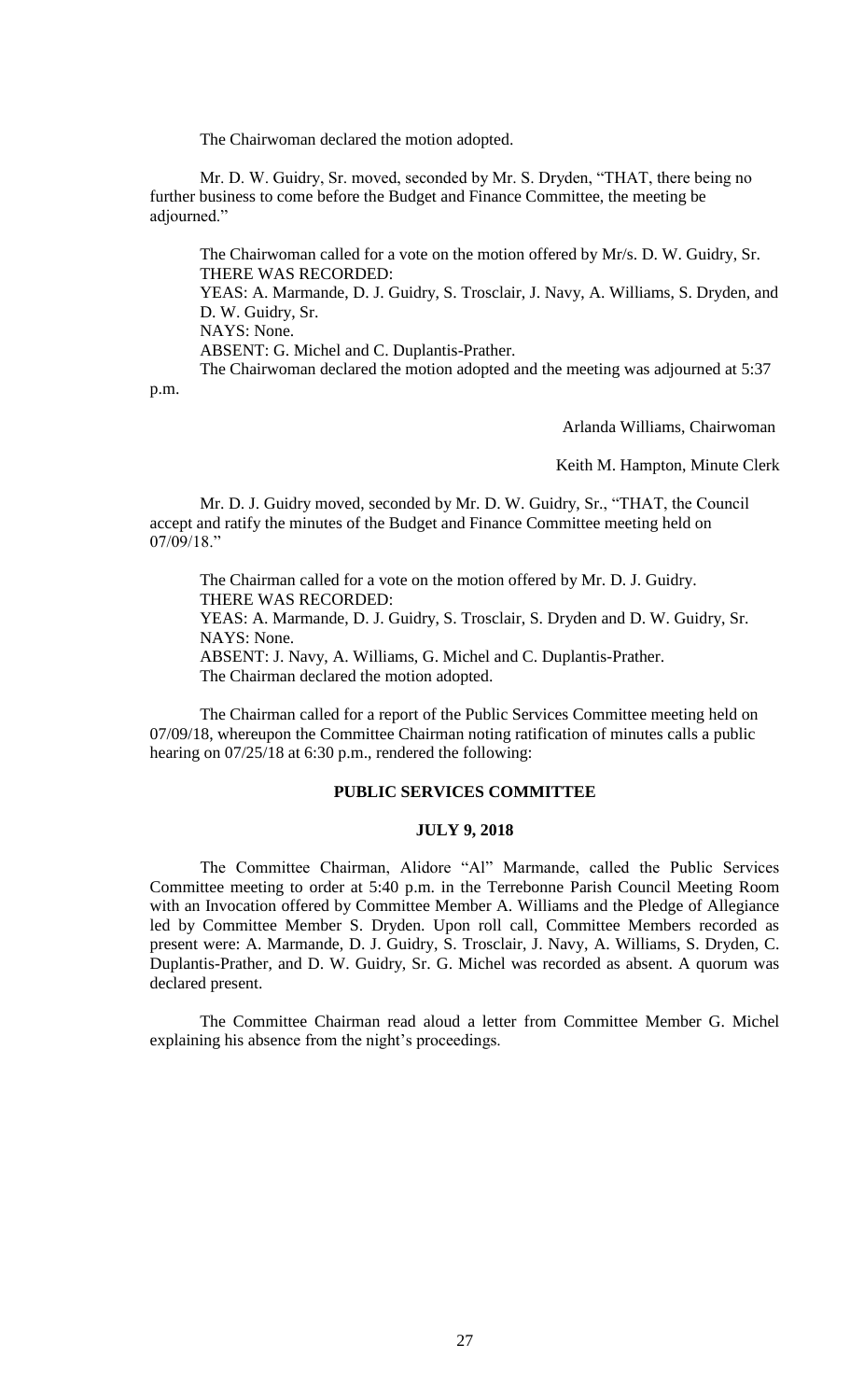#### **RESOLUTION NO. 18-255**

A resolution authorizing the execution of Change Order No. 7 (Balancing) for the Construction Agreement for Parish Project No. 10-CDBG-R-LEV-63; Ward 7 Levee Improvements & Extension Phase II, Lashbrook Pump Station to Bayou Neuf Pump Station, Terrebonne Parish, Louisiana.

**WHEREAS**, the Terrebonne Parish Consolidated Government entered into a contract dated May 7, 2014, with Ceres Environmental Services, Inc., for the Ward 7 Levee Improvements & Extension Phase II, Lashbrook Pump Station to Bayou Neuf Pump Station, Parish Project No. 10-CDBG-R-LEV-63, Terrebonne Parish, Louisiana, and

**WHEREAS**, this change order is required to balance contract quantities with installed quantities, and

**WHEREAS**, this change order will decrease the Construction Cost by \$245,001.10, and

**WHEREAS,** this change order will increase Contract time by 14.5 days, and

**WHEREAS**, this change order has been approved by the Louisiana Office of Community Development (OCD), and

**WHEREAS**, this Change Order No. 7 (Balancing) has been recommended by the ENGINEER for this project, APTIM Coastal, Inc.

**NOW, THEREFORE BE IT RESOLVED** that the Terrebonne Parish Council, on behalf of the Terrebonne Parish Consolidated Government, does hereby approve and authorize the execution by Terrebonne Parish President Gordon E. Dove of Change Order No. 7 (Balancing) to the construction agreement with Ceres Environmental Services, Inc., increases the construction time by Fourteen and One Half (14.5) calendar days with a decrease in Construction Cost of Two Hundred Forty-Five Thousand, One Dollars and Ten Cents (\$245,001.10), and

**BE IT FURTHER RESOLVED** that a certified copy of the resolution be forwarded to the Engineer, APTIM Coastal, Inc.

#### **THERE WAS RECORDED:**

YEAS: A. Marmande, D. J. Guidry, S. Trosclair, J. Navy, C. Duplantis-Prather, and D. W. Guidry, Sr. NAYS: None. ABSTAINING: None. ABSENT: A. Williams and G. Michel. The Chairwoman declared the resolution adopted on this the 9th day of July 2018.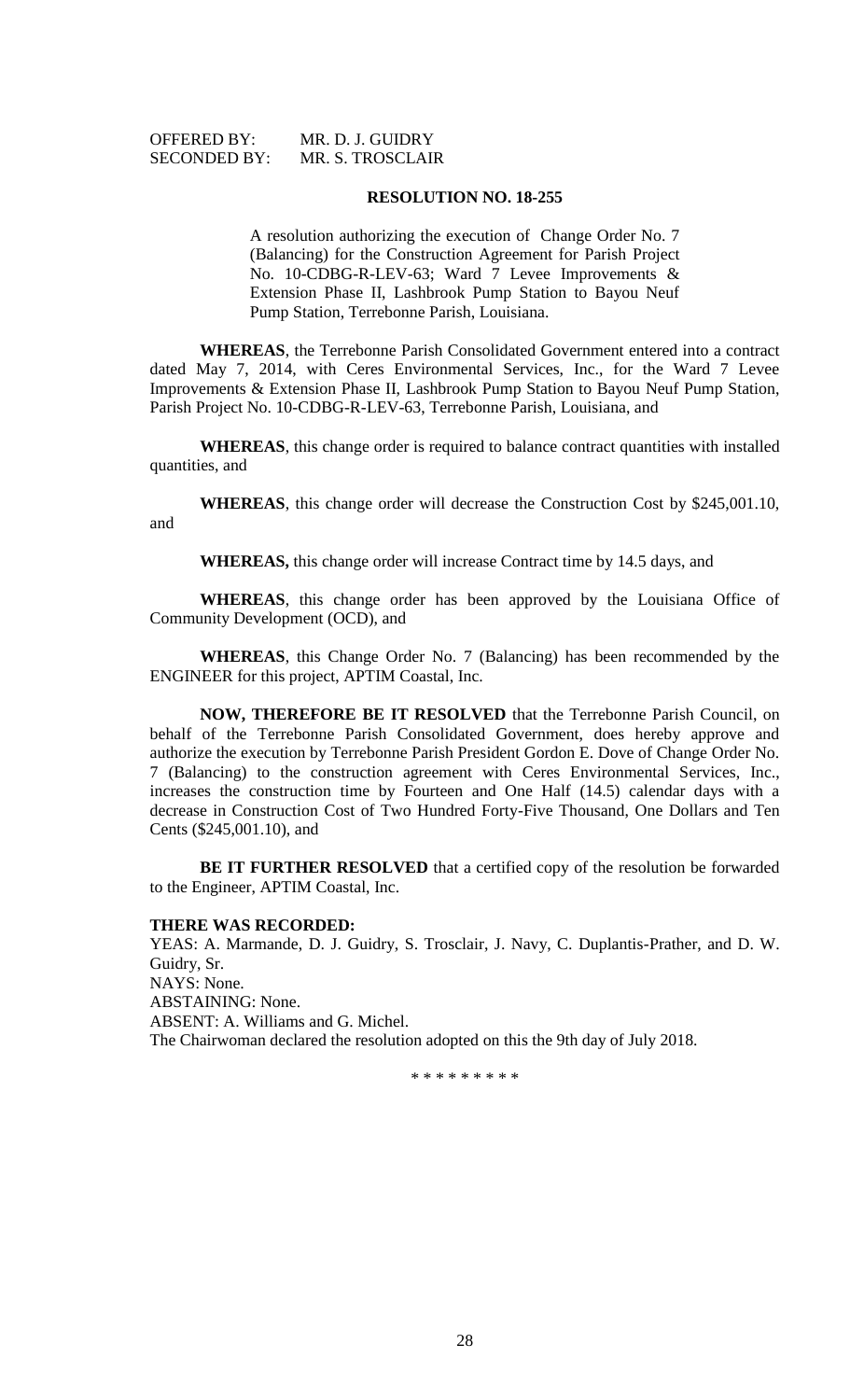| <b>OFFERED BY:</b>  |  |
|---------------------|--|
| <b>SECONDED BY:</b> |  |

MR. D. J. GUIDRY MR. S. TROSCLAIR

#### **RESOLUTION NO. 18-256**

A resolution authorizing the execution of Change Order No. 7 for the Construction Agreement for Parish Project No. 10- CDBG-R-LEV-63; Ward 7 Levee Improvements & Extension Phase III, Boudreaux Canal to Lashbrook Pump Station, Terrebonne Parish, Louisiana.

**WHEREAS**, the Terrebonne Parish Consolidated Government entered into a contract dated January 26, 2016, with Phylway Construction, LLC, for the Ward 7 Levee Improvements & Extension Phase III, Boudreaux Canal to Lashbrook Pump Station, Parish Project No. 10-CDBG-R-LEV-63, Terrebonne Parish, Louisiana, and

**WHEREAS**, this change order is required to adjust contract quantities on selected Bid Items, and

**WHEREAS**, this change order will decrease the Construction Cost by \$47,652.44, and

**WHEREAS,** this change order will not increase Contract Time, and

**WHEREAS**, this change order has been approved by the Louisiana Office of Community Development (OCD), and

**WHEREAS**, this Change Order No. 7 has been recommended by the ENGINEER for this project, APTIM Coastal, Inc.

**NOW, THEREFORE BE IT RESOLVED** that the Terrebonne Parish Council, on behalf of the Terrebonne Parish Consolidated Government, does hereby approve and authorize the execution by Terrebonne Parish President Gordon E. Dove of Change Order No. 7 to the construction agreement with Phylway Construction, LLC, decreasing the Construction cost by Forty-Seven Thousand, Six Hundred Fifty-Two Dollars and Forty-Four Cents (\$47,652.44) and with no increase Contract Time, and

**BE IT FURTHER RESOLVED** that a certified copy of the resolution be forwarded to the Engineer, APTIM Coastal, Inc.

#### **THERE WAS RECORDED:**

YEAS: A. Marmande, D. J. Guidry, S. Trosclair, J. Navy, C. Duplantis-Prather, and D. W. Guidry, Sr.. NAYS: None. ABSTAINING: None. ABSENT: A. Williams and G. Michel. The Chairwoman declared the resolution adopted on this the 9th day of July 2018.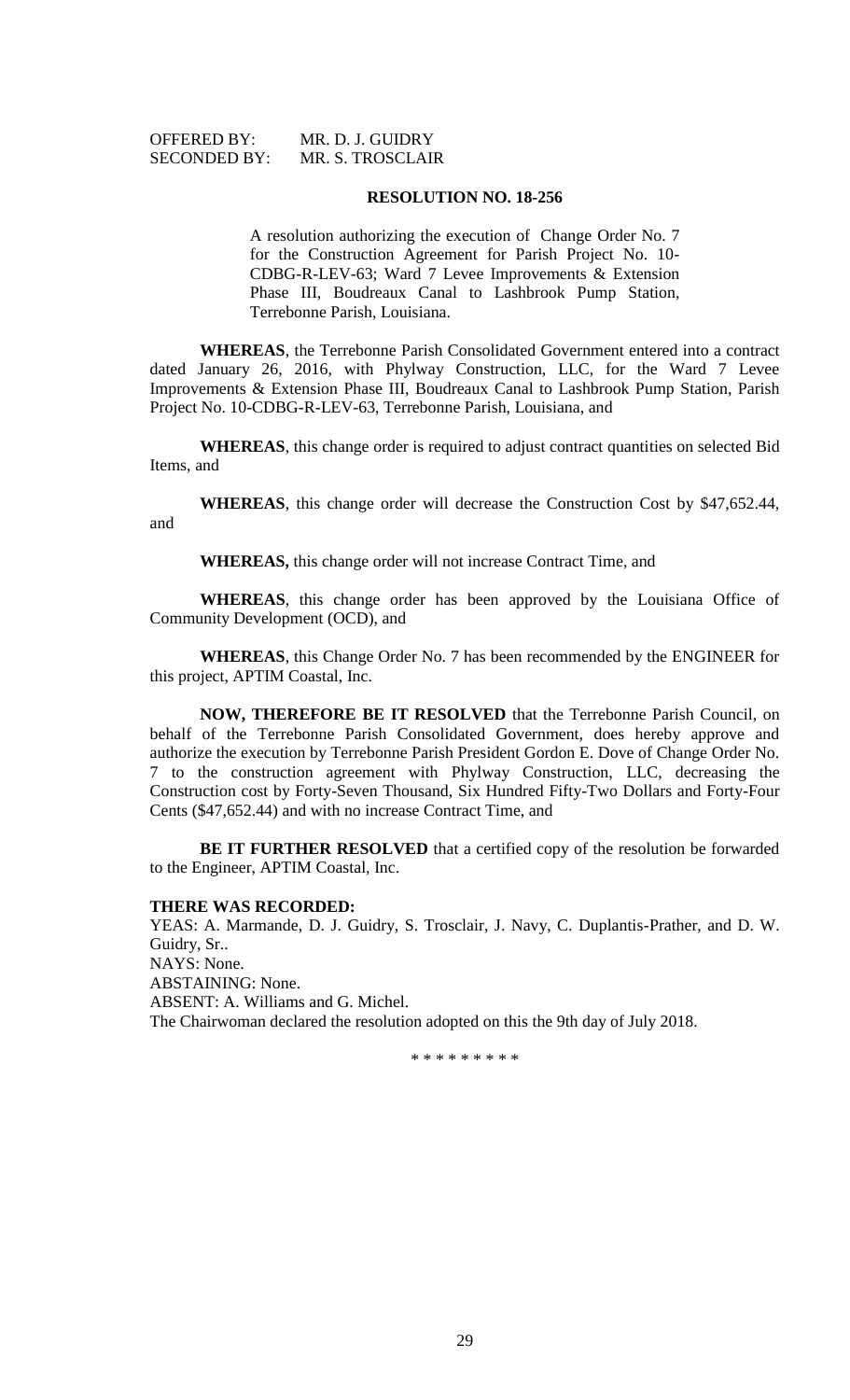OFFERED BY: MR. D. J. GUIDRY SECONDED BY: MR. S. DRYDEN

### **RESOLUTION NO. 18-257**

A resolution authorizing the execution of Change Order No. 3 (Balancing) for the Construction Agreement for Parish Project No. 10-CDBG-R-LEV-63; Ward 7 Levee Improvements Marsh Creation Project, Terrebonne Parish, Louisiana.

**WHEREAS**, the Terrebonne Parish Consolidated Government entered into a contract dated October 29, 2015, with Coastal Dredging Company, Inc., for the Ward 7 Levee Improvements Marsh Creation Project, Parish Project No. 10-CDBG-R-LEV-63, Terrebonne Parish, Louisiana, and

**WHEREAS,** this change order is required to balance installed quantities with contract quantities, and

**WHEREAS,** this change order will decrease the Construction Cost by \$63,488.00, and

**WHEREAS,** this change order will not increase Contract Time, and

**WHEREAS**, this change order has been approved by the Louisiana Office of Community Development (OCD), and

**WHEREAS**, this Change Order No. 3 (Balancing) has been recommended by the ENGINEER for this project, APTIM Coastal, Inc.

**NOW, THEREFORE BE IT RESOLVED** that the Terrebonne Parish Council, on behalf of the Terrebonne Parish Consolidated Government, does hereby approve and authorize the execution by Terrebonne Parish President Gordon E. Dove of Change Order No. 3 (Balancing) to the construction agreement with Coastal Dredging Company, Inc., decreases the contract amount by Sixty-Three Thousand, Four Hundred Eighty-Eight Dollars and No Cents (\$63,488.00), with no increase the construction time and

**BE IT FURTHER RESOLVED** that a certified copy of the resolution be forwarded to the Engineer, APTIM Coastal, Inc.

#### **THERE WAS RECORDED:**

YEAS: A. Marmande, D. J. Guidry, S. Trosclair, J. Navy, C. Duplantis-Prather, and D. W. Guidry, Sr.. NAYS: None. ABSTAINING: None. ABSENT: A. Williams and G. Michel.

The Chairwoman declared the resolution adopted on this the 9th day of July 2018.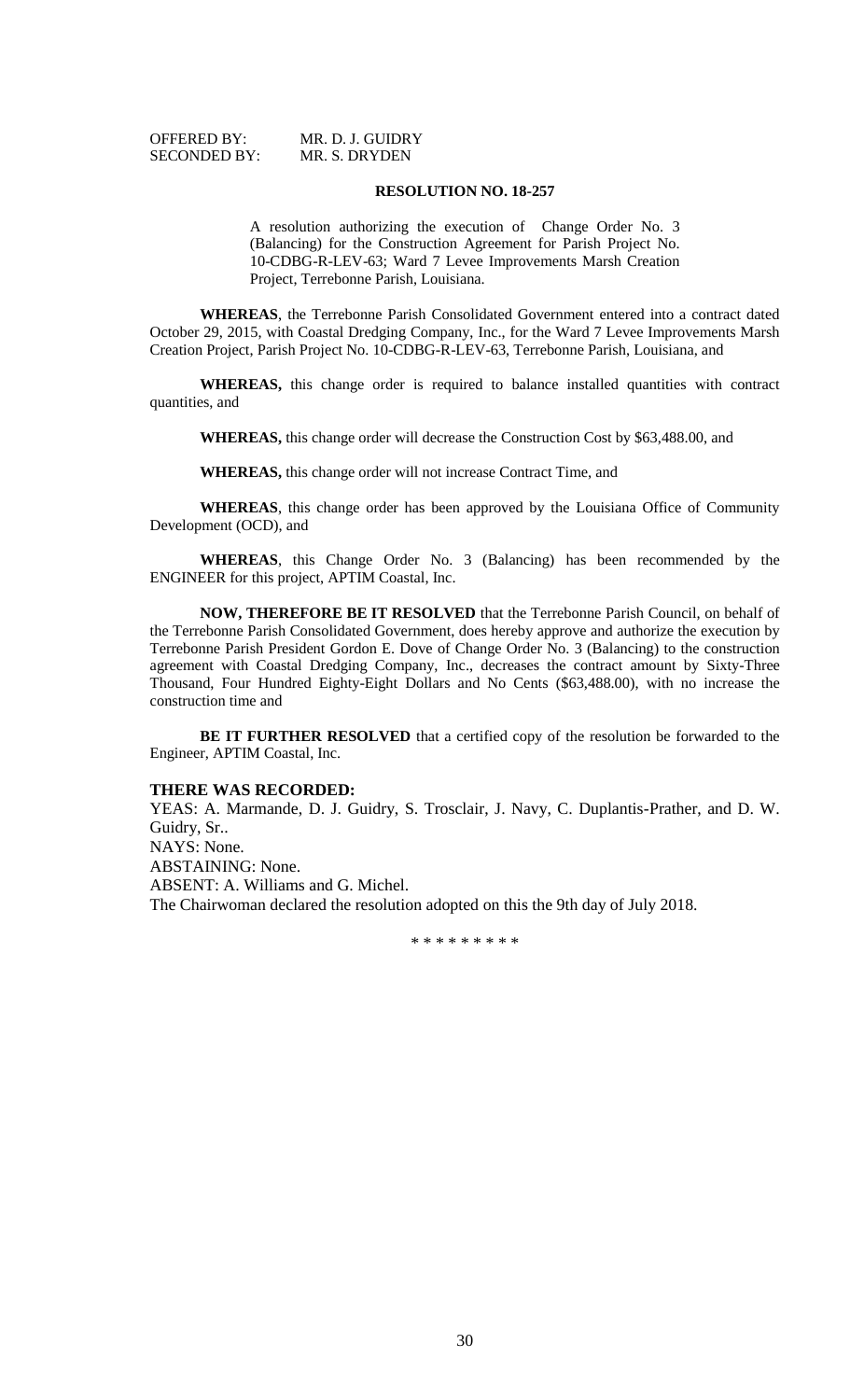SECONDED BY: MR. D. W. GUIDRY, SR.

#### **RESOLUTION NO. 18-258**

A resolution providing for the acceptance of work performed by Coastal Dredging Company, Inc., in accordance with the Certificate of Substantial Completion for Parish Project No. 10- CDBG-R-LEV-63; Ward 7 Levee Improvements and Extension Marsh Creation Project, Terrebonne Parish, Louisiana.

**WHEREAS**, the Terrebonne Parish Consolidated Government entered into a contract dated October 27, 2015, with Coastal Dredging Company, Inc., for Parish Project No. 10- CDBG-R-LEV-63; Ward 7 Levee Improvements and Extension Marsh Creation Project, Terrebonne Parish, Louisiana, as will be seen by reference to said contract which is recorded under Entry No. 1493023 of the records of Terrebonne Parish, and

**WHEREAS**, the work performed has been inspected by authorized representatives of the Owner, Engineer, and Contractor and found to be substantially complete, and

**WHEREAS**, the Engineer for this project, APTIM Coastal, Inc, recommends the acceptance of the substantial completion,

**NOW, THEREFORE BE IT RESOLVED** that the Terrebonne Parish Council, on behalf of the Terrebonne Parish Consolidated Government, does hereby accept the work performed, effective as of the date of recording of this resolution, and does authorize and direct the Clerk of Court and Ex-Officio Recorder of Mortgages of Terrebonne Parish to note this acceptance thereof in the margin of the inscription of said contract under Entry No. 1493023 of the Records of Terrebonne Parish, Louisiana, and

**BE IT FURTHER RESOLVED** that a certified copy of the resolution be forwarded to the Engineer, APTIM Coastal, Inc, and

**BE IT FURTHER RESOLVED** that a certified copy of the resolution be recorded in the office of the Clerk of Court of Terrebonne Parish to commence a 45-day clear lien period, and

**BE IT FURTHER RESOLVED** that the Administration is authorized to make payment of retainage upon the presentation of a Clear Lien Certificate.

# **THERE WAS RECORDED:**

YEAS: A. Marmande, D. J. Guidry, S. Trosclair, J. Navy, C. Duplantis-Prather, and D. W. Guidry, Sr.. NAYS: None. ABSTAINING: None. ABSENT: A. Williams and G. Michel. The Chairwoman declared the resolution adopted on this the 9th day of July 2018.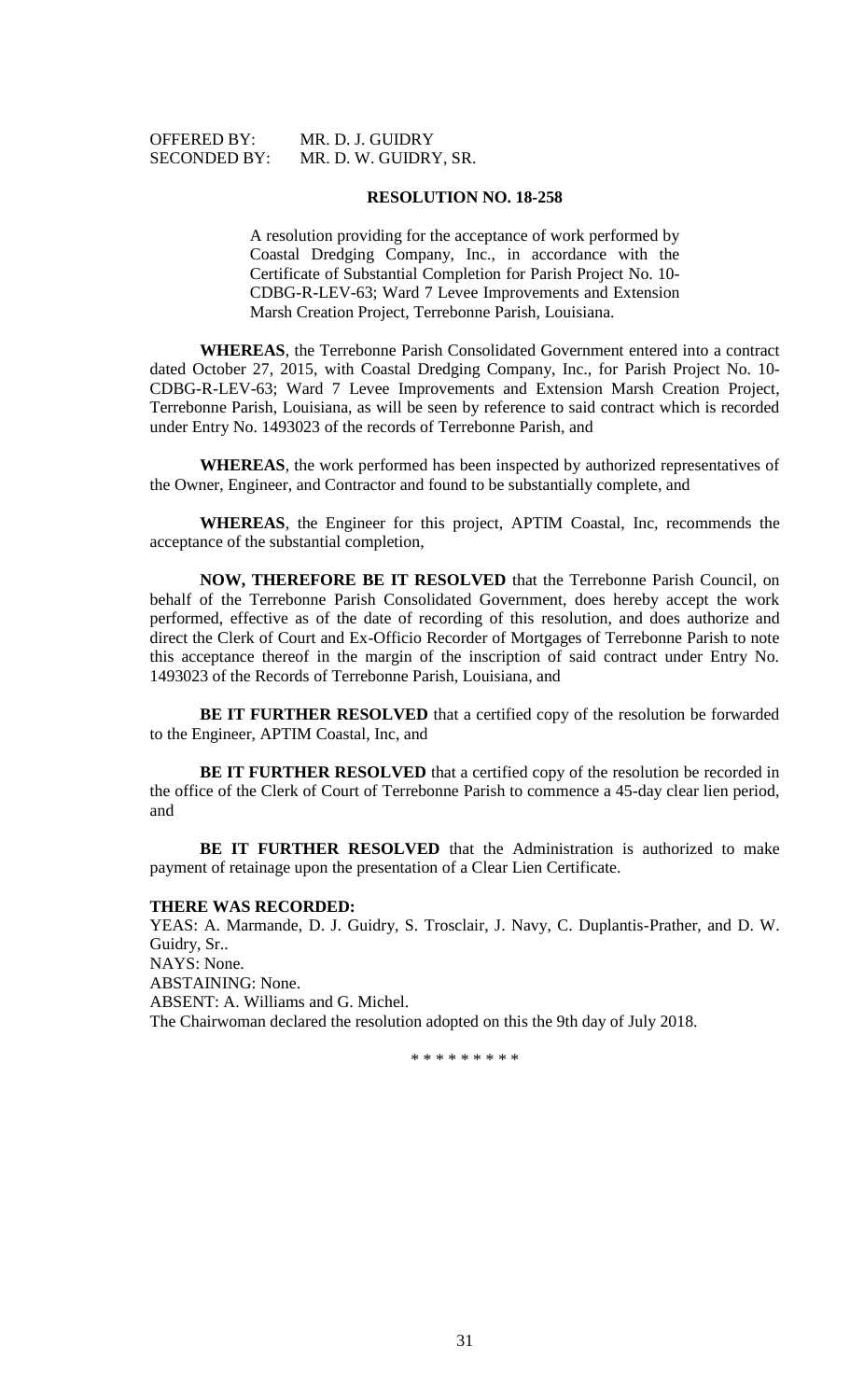| <b>OFFERED BY:</b>  | MR. S. DRYDEN    |
|---------------------|------------------|
| <b>SECONDED BY:</b> | MR. S. TROSCLAIR |

#### **RESOLUTION NO. 18-259**

A resolution authorizing the execution of Change Order No. 1 (Balancing) for the Construction Agreement for Parish Project No. 95-DRA-67, 2-1A Drainage Improvements Projects, Phase VI - Honeysuckle, Terrebonne Parish, Louisiana.

**WHEREAS**, the Terrebonne Parish Consolidated Government awarded the construction to Byron E. Talbot Contractor, Inc., for Parish Project No. 95-DRA-67, 2-1A Drainage Improvements Projects, Phase VI - Honeysuckle, Terrebonne Parish, Louisiana, and

**WHEREAS**, this change order has been recommended so as to adjust the estimated contract item quantities for the completion of the project described on the attached Change Order No. 1 (Balancing) for the above referenced project, and

**WHEREAS**, the construction of the 2-1A Drainage Improvements Project, Phase VI - Honeysuckle Drainage Project is complete, and

**WHEREAS**, this change order will decrease the overall contract price by Thirty-Six Thousand Seven Hundred and Thirty-Two Dollars and Seventy-Three Cents (\$36,732.73), and

**WHEREAS**, Change Order No. 1 (Balancing) had been recommended by the Engineer, Providence Engineering & Design, LLC, for this project.

**NOW, THEREFORE BE IT RESOLVED** that the Terrebonne Parish Council on behalf of the Terrebonne Parish Consolidated Government, does hereby approve and authorize the execution by Terrebonne Parish President Gordon E. Dove of Change Order No. 1 (Balancing) to the construction agreement with Byron E. Talbot Contractor, Inc. for Parish Project No. 95-DRA-67, 2-1A Drainage Improvements Projects, Phase VI - Honeysuckle, Terrebonne Parish, Louisiana, for a decrease in the overall contract price of Thirty-Six Thousand Seven Hundred and Thirty-Two Dollars and Seventy-Three Cents (\$36,732.73), and

**BE IT FURTHER RESOLVED** that a certified copy of the resolution be forwarded to Engineer, Providence Engineering & Design, LLC.

#### **THERE WAS RECORDED:**

YEAS: A. Marmande, D. J. Guidry, S. Trosclair, J. Navy, C. Duplantis-Prather, and D. W. Guidry, Sr. NAYS: None. ABSTAINING: None. ABSENT: A. Williams and G. Michel. The Chairwoman declared the resolution adopted on this the 9th day of July 2018.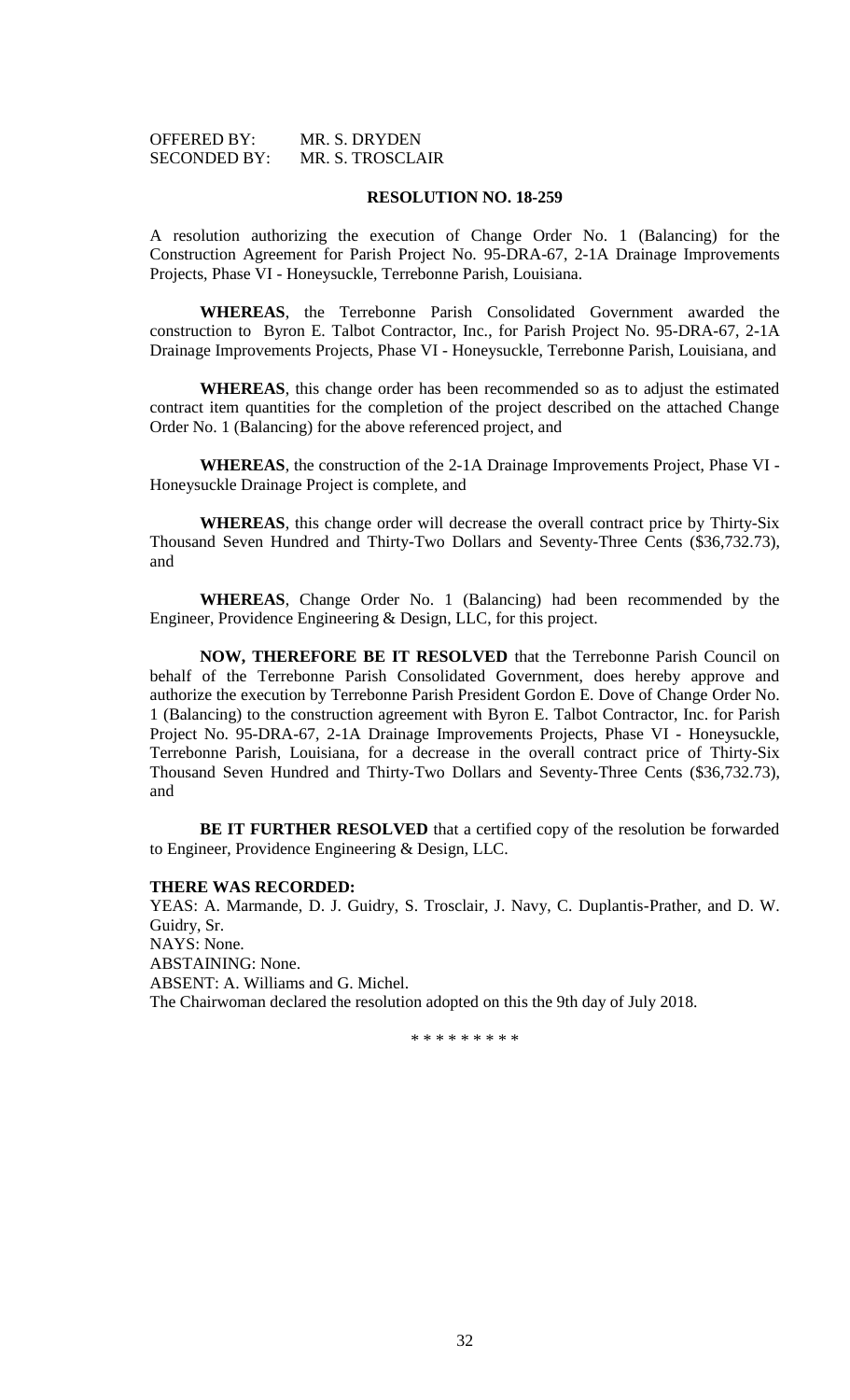| <b>OFFERED BY:</b>  | MR. D. J. GUIDRY |
|---------------------|------------------|
| <b>SECONDED BY:</b> | MR. S. DRYDEN    |

#### **RESOLUTION NO. 18-260**

A resolution authorizing the parish president to execute a contract with W.B. Company, inc. for solid waste transportation services in terrebonne parish, and to provide for related matters.

**WHEREAS**, the Terrebonne Parish Consolidated Government has contracted with the W.B. Company, Inc. for over ten years, which serves the TPCG in transportation of solid waste from the Ashland Landfill to an out of town disposal facility; and

**WHEREAS**, the current agreement between the TPCG and the W.B. Company will expire July 31, 2018; and

**WHEREAS**, the W.B. Company has proposed a new contract offering the same services to begin August 1, 2018, and

**WHEREAS**, TPCG wishes to secure the services of the W.B. Company for the continued transportation of solid waste from Terrebonne Parish to another disposal site;

**NOW, THEREFORE, BE IT RESOLVED** by the Terrebonne Parish Council on behalf of the Terrebonne Parish Consolidated Government, that the Parish President is hereby authorized to sign and to execute all necessary documents to contract with the W.B. Company, Inc. for the described services, in such terms and at such rates not inconsistent with the attached agreement.

#### **THERE WAS RECORDED:**

YEAS: A. Marmande, D. J. Guidry, S. Trosclair, A. Williams, C. Duplantis-Prather, and D. W. Guidry, Sr. NAYS: None. ABSTAINING: None. ABSENT: J. Navy and G. Michel. The Chairwoman declared the resolution adopted on this the 9th day of July 2018.

\* \* \* \* \* \* \* \* \*

Ms. C. Duplantis-Prather moved, seconded by Mr. D. W. Guidry, Sr., "THAT the Council introduce an ordinance that will establish a "4-Way Stop" at the intersection of Central Avenue and Pear Street and call a public hearing on July 25, 2018 at 6:30 p.m."

The Chairman called for a vote on the motion offered by Ms. C. Duplantis-Prather. THERE WAS RECORDED: YEAS: A. Marmande, D. J. Guidry, S. Trosclair, J. Navy, A. Williams, S. Dryden, C. Duplantis-Prather, and D. W. Guidry, Sr. NAYS: None. ABSENT: G. Michel. The Chairman declared the motion adopted.

Mr. D. W. Guidry, Sr. moved, seconded by Mr. S. Dryden, "THAT, there being no further business to come before the Public Services Committee, the meeting be adjourned."

The Chairman called for a vote on the motion offered by Mr. D. W. Guidry, Sr. THERE WAS RECORDED: YEAS: A. Marmande, D. J. Guidry, S. Trosclair, J. Navy, A. Williams, S. Dryden, C. Duplantis-Prather, and D. W. Guidry, Sr. NAYS: None.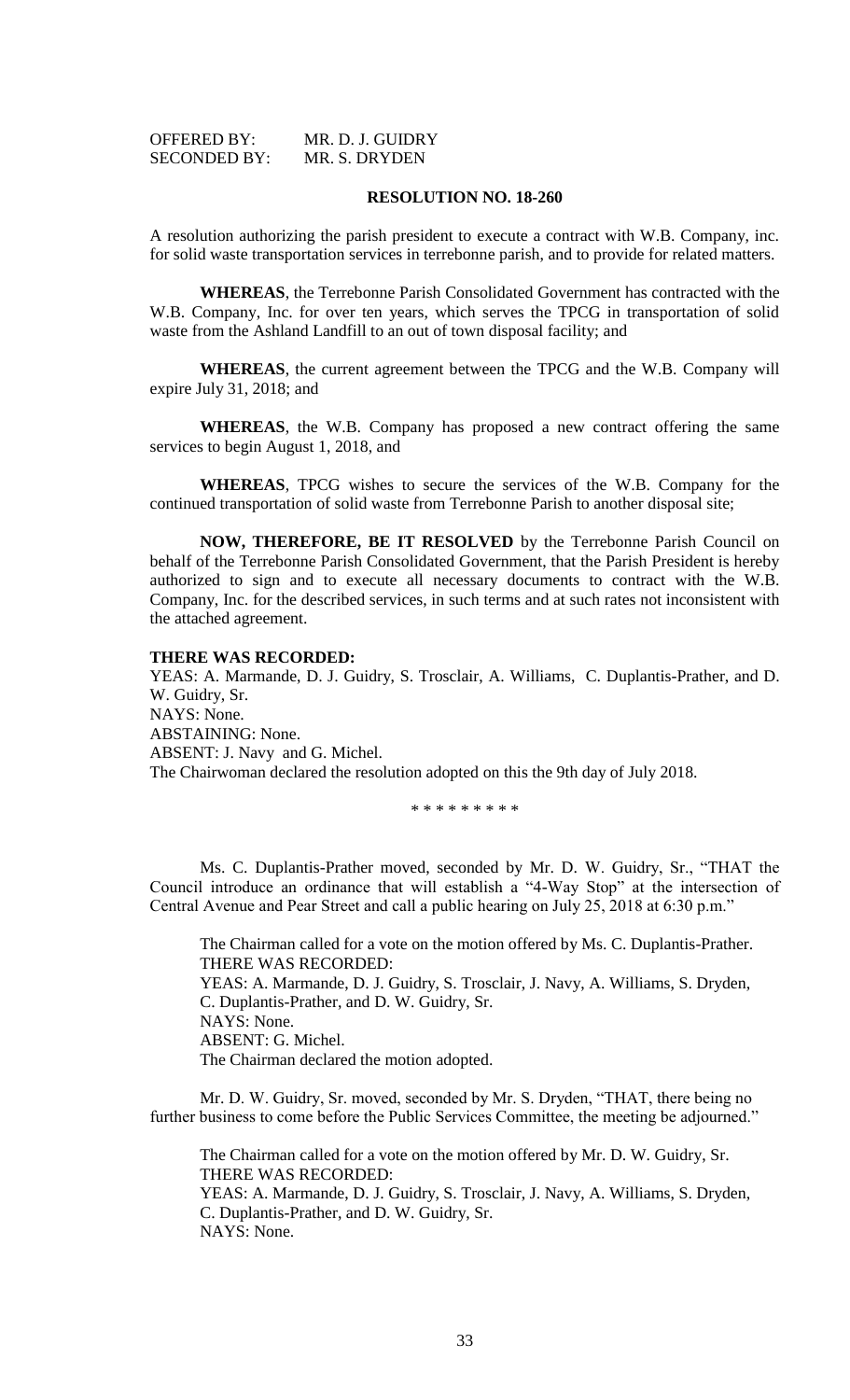ABSENT: G. Michel.

The Chairman declared the motion adopted and the meeting was adjourned at 5:45 p.m.

Alidore "Al" Marmande, Chairman

Keith M. Hampton, Minute Clerk

Mr. A. Marmande moved, seconded by Mr. S. Dryden, "THAT, the Council accept and ratify the minutes of the Public Services Committee meeting held on 07/09/18."

The Chairman called for a vote on the motion offered by Mr. A. Marmande. THERE WAS RECORDED: YEAS: A. Marmande, D. J. Guidry, S. Trosclair, S. Dryden and D. W. Guidry, Sr. NAYS: None. ABSENT: J. Navy, A. Williams, G. Michel and C. Duplantis-Prather.

The Chairman declared the motion adopted.

The Chairman called for a report of the Community Development and Planning Committee meeting held on 07/09/18, whereupon the Committee Chairman noting ratification of minutes calls condemnation hearings on 07/23/18 at 5:30 p.m. and a public hearing on 07/25/18 at 6:30 p.m., rendered the following:

# **COMMUNITY DEVELOPMENT AND PLANNING COMMITTEE**

# **JULY 9, 2018**

The Committee Chairman, Dirk Guidry, called the Community Development and Planning Committee meeting to order at 5:45 p.m. in the Terrebonne Parish Council Meeting Room with an Invocation offered by Committee Member A. Williams and the Pledge of Allegiance led by Committee Member D. W. Guidry, Sr. Upon roll call, Committee Members recorded as present were: A. Marmande, D. J. Guidry, S. Trosclair, J. Navy, A. Williams, S. Dryden, C. Duplantis-Prather, and D. W. Guidry, Sr. G. Michel was recorded as absent. A quorum was declared present.

The Committee Chairman read aloud a letter from Committee Member G. Michel explaining his absence from the night's proceedings.

OFFERED BY: MS. A. WILLIAMS SECONDED BY: MR. D. W. GUIDRY, SR.

#### **RESOLUTION NO. 18-261**

A RESOLUTION CALLING A CONDEMNATION HEARING ON THE RESIDENTIAL STRUCTURE SITUATED AT 7524 MAIN ST, 70360, TRACT A-B-C-D-E-F-A AS SHOWN ON SURVEY OF TRACT A-B-C-D-E-F-A LOCATED IN A PORTION OF BLK 120 OF GEORGE WILLIAMS ADDITION TO CITY OF HOUMA., FOR MONDAY, JULY 23, 2018, AT 5:30 P.M. AND ADDRESSING OTHER MATTERS RELATIVE THERETO.

**WHEREAS**, on March 24, 2017, the Department of Planning and Zoning was notified of extensive violations to the Terrebonne Parish Nuisance Abatement Ordinance occurring at 7524 MAIN ST, 70360; and

**WHEREAS**, from an inspection of the property conducted by the Department of Planning and Zoning on March 30, 2017, it was found that the structure located at 7524 MAIN ST, 70360 was, in fact, in such condition that it has been formally declared a dilapidated and dangerous structure, as defined under Section 14-26 of the Terrebonne Parish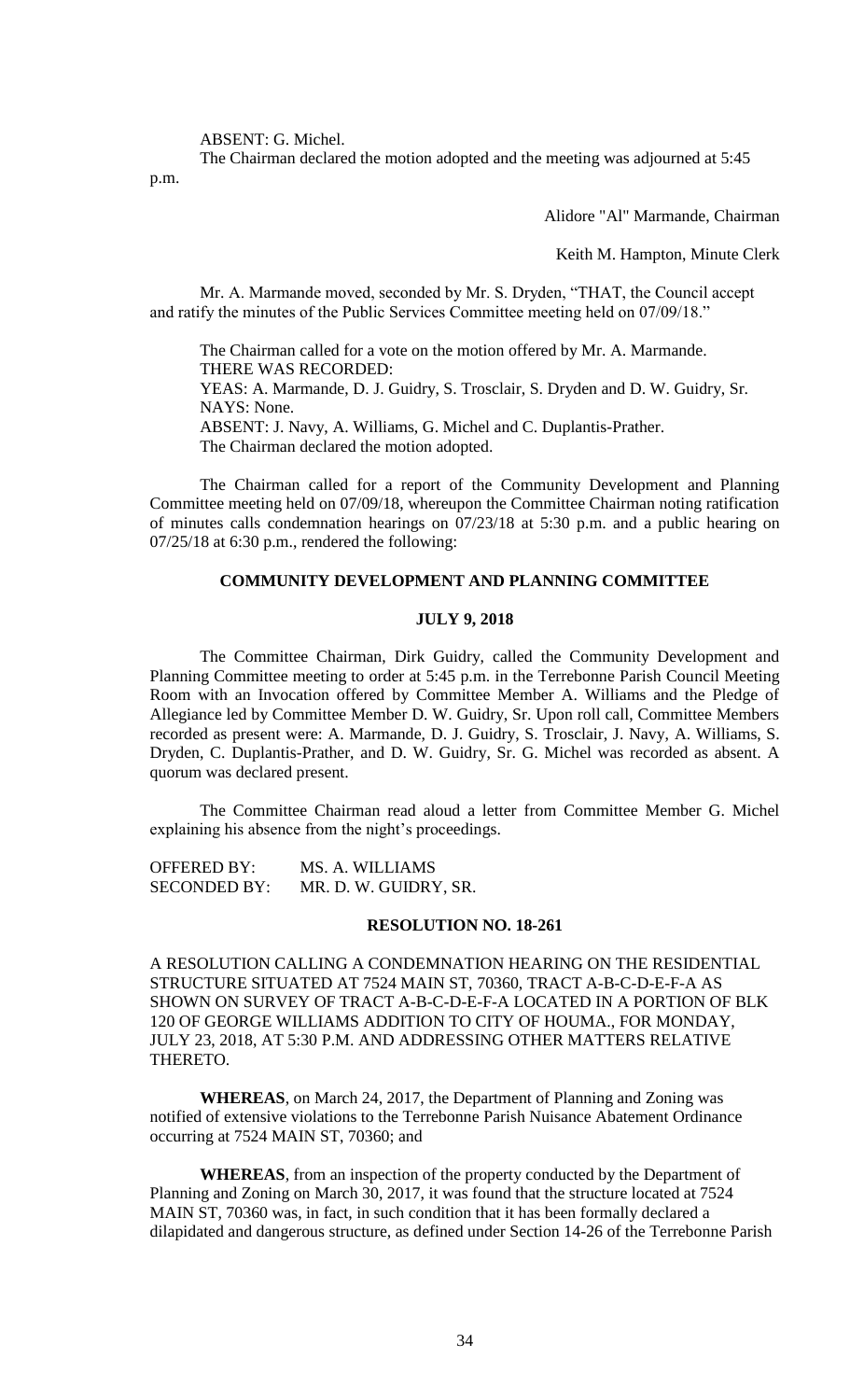Code of Ordinances and, therefore, constitutes a nuisance; and

**WHEREAS**, after attempts to contact the owner of record via certified mail, the Department of Planning and Zoning published the required warning giving the owner notice of the violations; and

**WHEREAS**, subsequent to the required publication of the nuisance warning and numerous inspections of the property, the last of which occurring on May 11, 2018, no work to remedy the violations has occurred.

**NOW, THEREFORE, BE IT RESOLVED** by the Terrebonne Parish Council that a condemnation hearing on the Residential Structure located at 7524 MAIN ST, 70360 be called for Monday, July 23, 2018, at 5:30 p. m.; and

**BE IT FURTHER RESOLVED** that the appropriate notice be sent to the property owner(s) requiring him/her to show just cause at the hearing as to why the structure should not be condemned; and

**BE IT FURTHER RESOLVED** that the Parish President is hereby authorized to appoint an attorney ad hoc to ensure that the property owner(s) are given proper notice and representation, if needed.

## **THERE WAS RECORDED:**

YEAS: A. Marmande, D. J. Guidry, S. Trosclair, J. Navy, A. Williams, S. Dryden, C. Duplantis-Prather, D. W. Guidry, Sr. NAYS: None. ABSTAINING: None. ABSENT: G. Michel. The Chairwoman declared the resolution adopted on this the 9th day of July 2018.

\* \* \* \* \* \* \* \* \*

Committee Member C. Duplantis-Prather stated that the property was being considered for dedication as a historical landmark and that she would support sending it to condemnation hearing so that further investigation can be completed.

| <b>OFFERED BY:</b>  | MS. C. DUPLANTIS-PRATHER |
|---------------------|--------------------------|
| <b>SECONDED BY:</b> | MR. D. W. GUIDRY, SR.    |

# **RESOLUTION NO. 18-262**

A RESOLUTION CALLING A CONDEMNATION HEARING ON THE RESIDENTIAL STRUCTURE SITUATED AT 8308 MAIN ST, 79FT X 165FT LOT ON EAST MAIN STREET, FOR MONDAY, JULY 23, 2018, AT 5:30 P.M. AND ADDRESSING OTHER MATTERS RELATIVE THERETO**.**

**WHEREAS**, on March 24, 2017, the Department of Planning and Zoning was notified of extensive violations to the Terrebonne Parish Nuisance Abatement Ordinance occurring at 8308 MAIN ST; and

**WHEREAS**, from an inspection of the property conducted by the Department of Planning and Zoning on November 16, 2016, it was found that the structure located at 8308 MAIN ST was, in fact, in such condition that it has been formally declared a dilapidated and dangerous structure, as defined under Section 14-26 of the Terrebonne Parish Code of Ordinances and, therefore, constitutes a nuisance; and

**WHEREAS**, after attempts to contact the owner of record via certified mail, the Department of Planning and Zoning published the required warning giving the owner notice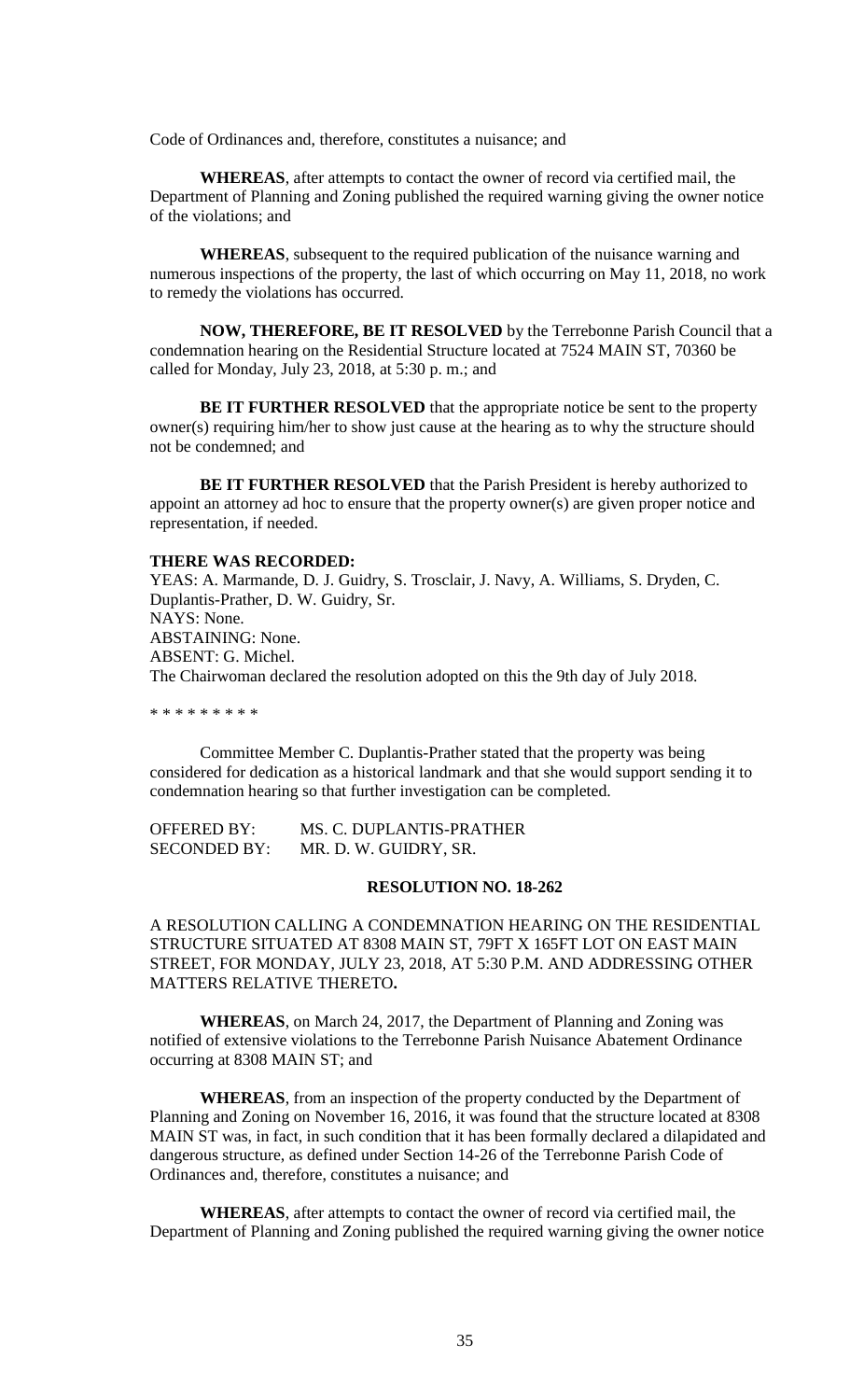of the violations; and

**WHEREAS**, subsequent to the required publication of the nuisance warning and numerous inspections of the property, the last of which occurring on May 07, 2018, no work to remedy the violations has occurred.

**NOW, THEREFORE, BE IT RESOLVED** by the Terrebonne Parish Council that a condemnation hearing on the Residential Structure located at 8308 MAIN ST be called for Monday, July 23, 2018, at 5:30 p. m.; and

**BE IT FURTHER RESOLVED** that the appropriate notice be sent to the property owner(s) requiring him/her to show just cause at the hearing as to why the structure should not be condemned; and

**BE IT FURTHER RESOLVED** that the Parish President is hereby authorized to appoint an attorney ad hoc to ensure that the property owner(s) are given proper notice and representation, if needed.

#### **THERE WAS RECORDED:**

YEAS: A. Marmande, D. J. Guidry, S. Trosclair, J. Navy, A. Williams, S. Dryden, C. Duplantis-Prather, D. W. Guidry, Sr. NAYS: None. ABSTAINING: None. ABSENT: G. Michel. The Chairwoman declared the resolution adopted on this the 9th day of July 2018.

\* \* \* \* \* \* \* \* \*

| <b>OFFERED BY:</b>  | MR. S. TROSCLAIR |
|---------------------|------------------|
| <b>SECONDED BY:</b> | MR. A. MARMANDE  |

## **RESOLUTION NO. 18-263**

A RESOLUTION CALLING A CONDEMNATION HEARING ON THE RESIDENTIAL MOBILE HOME SITUATED AT 9087 MAIN STREET, LOT 3 BLOCK H MECHANICVILLE (ON BATTURE), FOR MONDAY, JULY 23, 2018, AT 5:30 P.M. AND ADDRESSING OTHER MATTERS RELATIVE THERETO.

 **WHEREAS**, on February 14, 2017, the Department of Planning and Zoning was notified of extensive violations to the Terrebonne Parish Nuisance Abatement Ordinance occurring at 9087 MAIN STREET; and

 **WHEREAS**, from an inspection of the property conducted by the Department of Planning and Zoning on February 21, 2017, it was found that the structure located at 9087 MAIN STREET was, in fact, in such condition that it has been formally declared a dilapidated and dangerous structure, as defined under Section 14-26 of the Terrebonne Parish Code of Ordinances and, therefore, constitutes a nuisance; and

 **WHEREAS**, the owner of record has been issued the required warning via certified mail by the Department of Planning and Zoning, of the violations occurring on the property; and

 **WHEREAS**, subsequent to the required notifications publication of the nuisance warning and numerous inspections of the property, the last of which occurring on May 09, 2018, no work to remedy the violations has occurred.

 **NOW, THEREFORE, BE IT RESOLVED** by the Terrebonne Parish Council that a condemnation hearing on the Residential Mobile Home located at 9087 MAIN STREET be called for Monday, July 23, 2018, at 5:30 p. m.; and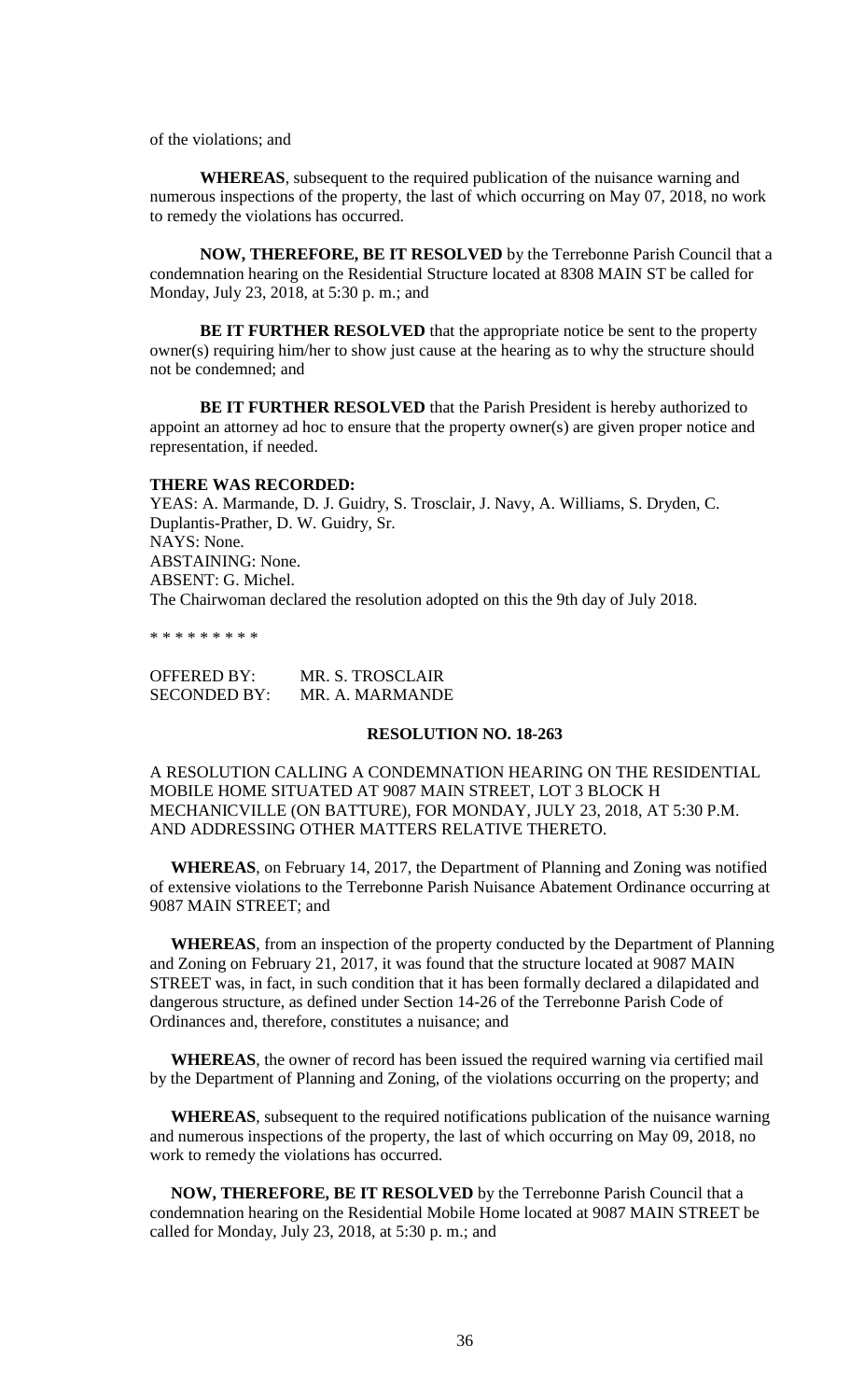**BE IT FURTHER RESOLVED** that the appropriate notice be sent to the property owner(s) requiring him/her to show just cause at the hearing as to why the structure should not be condemned; and

 **BE IT FURTHER RESOLVED** that the Parish President is hereby authorized to appoint an attorney ad hoc to ensure that the property owner(s) are given proper notice and representation, if needed.

#### **THERE WAS RECORDED:**

YEAS: A. Marmande, D. J. Guidry, S. Trosclair, J. Navy, A. Williams, S. Dryden, C. Duplantis-Prather, D. W. Guidry, Sr. NAYS: None. ABSTAINING: None. ABSENT: G. Michel. The Chairwoman declared the resolution adopted on this the 9th day of July 2018.

\* \* \* \* \* \* \* \* \*

| OFFERED BY:         | MR. S. TROSCLAIR |
|---------------------|------------------|
| <b>SECONDED BY:</b> | MR. S. DRYDEN    |

#### **RESOLUTION NO. 18-264**

A RESOLUTION CALLING A CONDEMNATION HEARING ON THE RESIDENTIAL MOBILE HOME SITUATED AT 205 ARCEMENT ST, 70377, TRACT LOCATED AT OR NEAR THE VILLAGE OF MONTEGUT MEASURING 160 FT. FRONT MORE OR LESS IN REAR OF AND CONTIGUOUS TO THE ARCEMENT SUBD; AS EXTENDED BY THE REMAINING DEPTH OF SURVEY SAY 320 FT. MORE OR LESS.,, FOR MONDAY, JULY 23, 2018, AT 5:30 P.M. AND ADDRESSING OTHER MATTERS RELATIVE THERETO.

**WHEREAS**, on March 10, 2017, the Department of Planning and Zoning was notified of extensive violations to the Terrebonne Parish Nuisance Abatement Ordinance occurring at 205 ARCEMENT ST, 70377; and

**WHEREAS**, from an inspection of the property conducted by the Department of Planning and Zoning on March 20, 2017, it was found that the structure located at 205 ARCEMENT ST, 70377 was, in fact, in such condition that it has been formally declared a dilapidated and dangerous structure, as defined under Section 14-26 of the Terrebonne Parish Code of Ordinances and, therefore, constitutes a nuisance; and

**WHEREAS**, the owner of record has been issued the required warning via certified mail by the Department of Planning and Zoning, of the violations occurring on the property; and

**WHEREAS**, subsequent to the required notifications of the nuisance warning and numerous inspections of the property, the last of which occurring on May 10, 2018, no work to remedy the violations has occurred.

**NOW, THEREFORE, BE IT RESOLVED** by the Terrebonne Parish Council that a condemnation hearing on the Residential Mobile Home located at 205 ARCEMENT ST, 70377 be called for Monday, July 23, 2018, at 5:30 p. m.; and

**BE IT FURTHER RESOLVED** that the appropriate notice be sent to the property owner(s) requiring him/her to show just cause at the hearing as to why the structure should not be condemned; and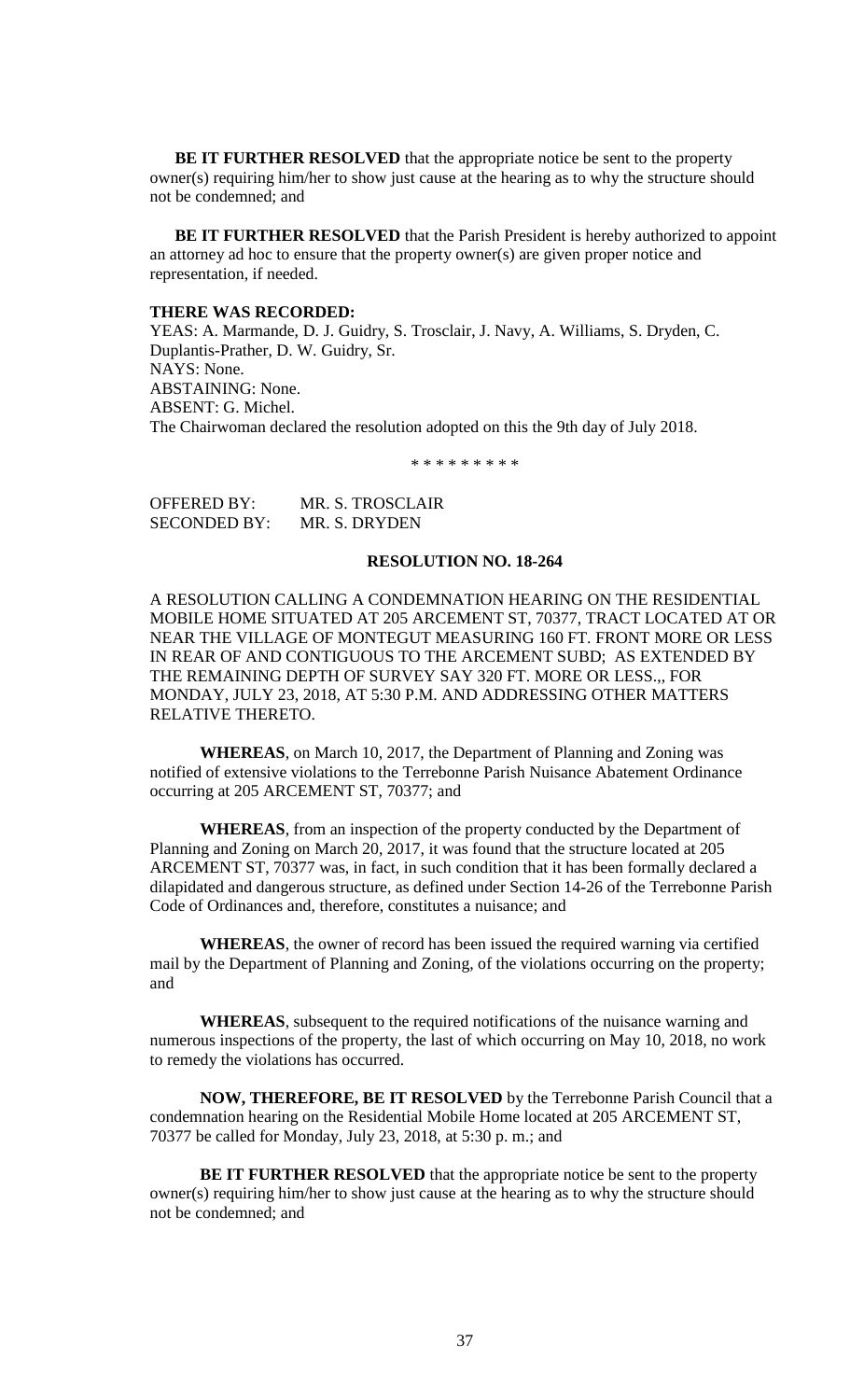**BE IT FURTHER RESOLVED** that the Parish President is hereby authorized to appoint an attorney ad hoc to ensure that the property owner(s) are given proper notice and representation, if needed.

### **THERE WAS RECORDED:**

YEAS: A. Marmande, D. J. Guidry, S. Trosclair, J. Navy, A. Williams, S. Dryden, C. Duplantis-Prather, D. W. Guidry, Sr. NAYS: None. ABSTAINING: None. ABSENT: G. Michel. The Chairwoman declared the resolution adopted on this the 9th day of July 2018.

\* \* \* \* \* \* \* \* \*

OFFERED BY: MR. D. W. GUIDRY, SR. SECONDED BY: MR. S.TROSCLAIR

# **RESOLUTION NO. 18-265**

A RESOLUTION CALLING A CONDEMNATION HEARING ON THE RESIDENTIAL STRUCTURE SITUATED AT 1108 BOND ST, 70360, LOT 5 BLOCK B CELESTIN ADDITION, FOR MONDAY, JULY 23, 2018, AT 5:30 P.M. AND ADDRESSING OTHER MATTERS RELATIVE THERETO.

**WHEREAS**, on January 31, 2017, the Department of Planning and Zoning was notified of extensive violations to the Terrebonne Parish Nuisance Abatement Ordinance occurring at 1108 BOND ST, 70360; and

**WHEREAS**, from an inspection of the property conducted by the Department of Planning and Zoning on February 09, 2017, it was found that the structure located at 1108 BOND ST, 70360 was, in fact, in such condition that it has been formally declared a dilapidated and dangerous structure, as defined under Section 14-26 of the Terrebonne Parish Code of Ordinances and, therefore, constitutes a nuisance; and

**WHEREAS**, the owner of record has been issued the required warning via certified mail by the Department of Planning and Zoning, of the violations occurring on the property; and

**WHEREAS**, subsequent to the required notification of the nuisance warning and numerous inspections of the property, the last of which occurring on May 10, 2018, no work to remedy the violations has occurred.

**NOW, THEREFORE, BE IT RESOLVED** by the Terrebonne Parish Council that a condemnation hearing on the Residential Structure located at 1108 BOND ST, 70360 be called for Monday, July 23, 2018, at 5:30 p. m.; and

**BE IT FURTHER RESOLVED** that the appropriate notice be sent to the property owner(s) requiring him/her to show just cause at the hearing as to why the structure should not be condemned; and

**BE IT FURTHER RESOLVED** that the Parish President is hereby authorized to appoint an attorney ad hoc to ensure that the property owner(s) are given proper notice and representation, if needed.

### **THERE WAS RECORDED:**

YEAS: A. Marmande, D. J. Guidry, S. Trosclair, J. Navy, A. Williams, S. Dryden, C. Duplantis-Prather, D. W. Guidry, Sr. NAYS: None.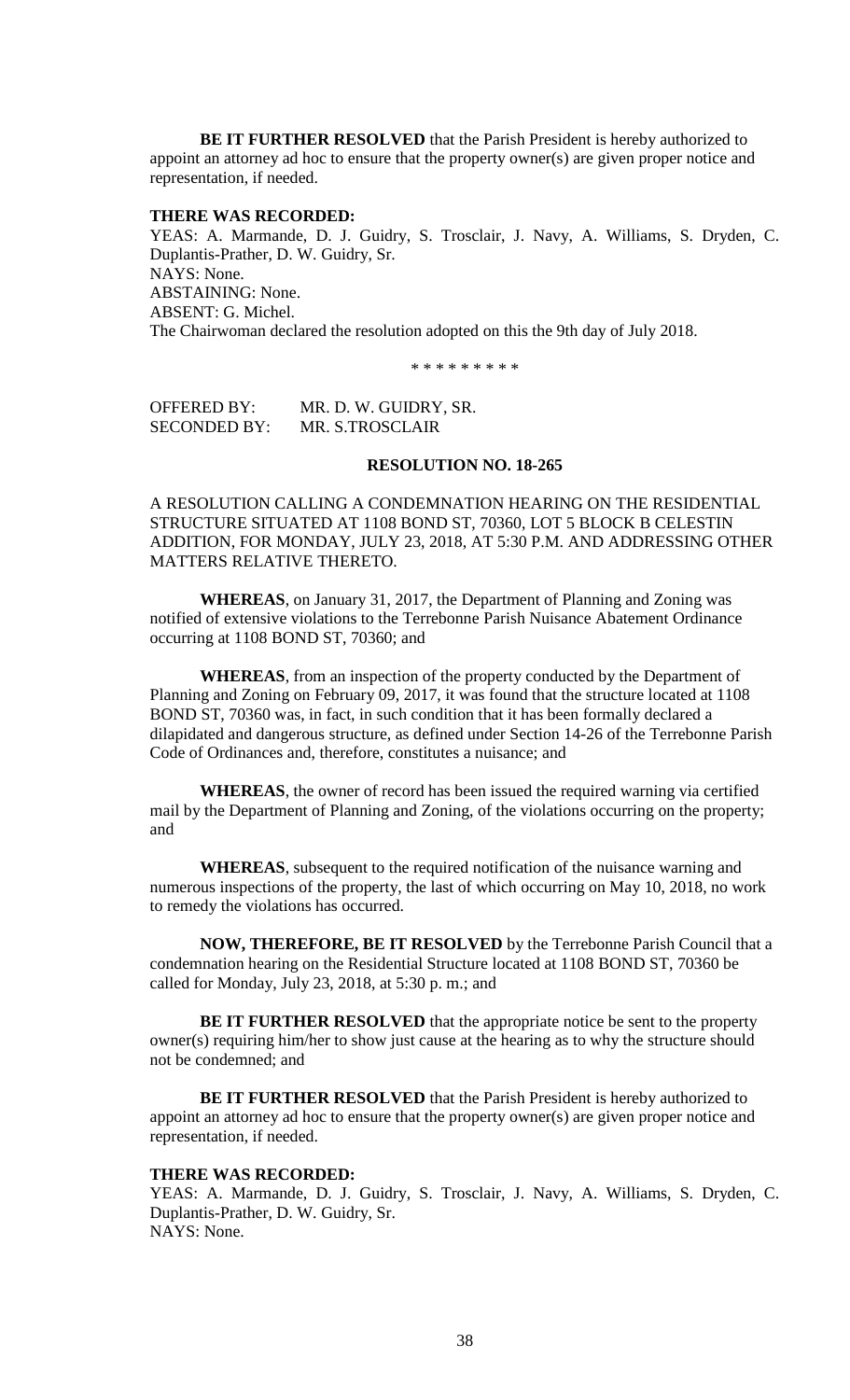ABSTAINING: None. ABSENT: G. Michel. The Chairwoman declared the resolution adopted on this the 9th day of July 2018.

\* \* \* \* \* \* \* \* \*

OFFERED BY: MR. S. TROSCLAIR SECONDED BY: MR. D. W. GUIDRY, SR.

# **RESOLUTION NO. 18-266**

A RESOLUTION CALLING A CONDEMNATION HEARING ON THE RESIDENTIAL STRUCTURE SITUATED AT 1605 MORRIS ST, 70363, LOT 36 BOARDVILLE., FOR MONDAY, JULY 23, 2018, AT 5:30 P.M. AND ADDRESSING OTHER MATTERS RELATIVE THERETO.

 **WHEREAS**, on February 09, 2017, the Department of Planning and Zoning was notified of extensive violations to the Terrebonne Parish Nuisance Abatement Ordinance occurring at 1605 MORRIS ST, 70363; and

 **WHEREAS**, from an inspection of the property conducted by the Department of Planning and Zoning on February 16, 2017, it was found that the structure located at 1605 MORRIS ST, 70363 was, in fact, in such condition that it has been formally declared a dilapidated and dangerous structure, as defined under Section 14-26 of the Terrebonne Parish Code of Ordinances and, therefore, constitutes a nuisance; and

 **WHEREAS**, the owner of record has been issued the required warning via certified mail by the Department of Planning and Zoning, of the violations occurring on the property; and

 **WHEREAS**, subsequent to the required notifications of the nuisance warning and numerous inspections of the property, the last of which occurring on May 08, 2018, no work to remedy the violations has occurred.

 **NOW, THEREFORE, BE IT RESOLVED** by the Terrebonne Parish Council that a condemnation hearing on the Residential Structure located at 1605 MORRIS ST, 70363 be called for Monday, July 23, 2018, at 5:30 p. m.; and

**BE IT FURTHER RESOLVED** that the appropriate notice be sent to the property owner(s) requiring him/her to show just cause at the hearing as to why the structure should not be condemned; and

 **BE IT FURTHER RESOLVED** that the Parish President is hereby authorized to appoint an attorney ad hoc to ensure that the property owner(s) are given proper notice and representation, if needed.

#### **THERE WAS RECORDED:**

YEAS: A. Marmande, D. J. Guidry, S. Trosclair, J. Navy, A. Williams, S. Dryden, C. Duplantis-Prather, D. W. Guidry, Sr. NAYS: None. ABSTAINING: None. ABSENT: G. Michel. The Chairwoman declared the resolution adopted on this the 9th day of July 2018.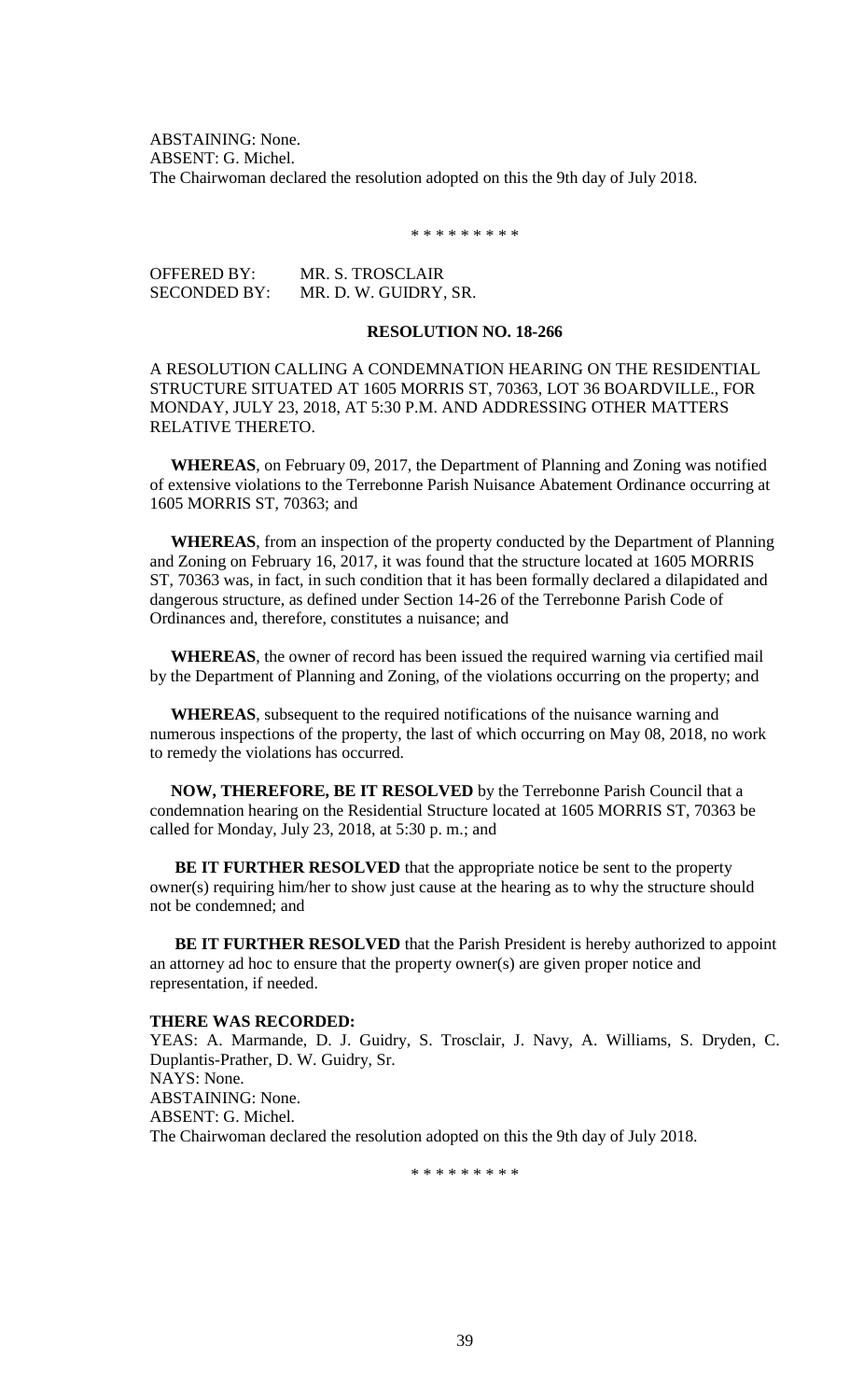The Chairman recognized Ms. Sharon Boudreaux, Thibodaux resident, who stated that she had received notification of the condemnation of 688 West Main Street then requested further details to explain the reasoning for the condemnation.

The Chairman recognized Mr. Christopher Pulaski, Planning and Zoning Director, who stated that the notification letters should have details regarding the issues which lead to the condemnation and suggested that Ms. Boudreaux contact Ms. Deon Stewart with the Nuisance Abatement Division for more information.

Committee Member S. Dryden that he had spoken with Ms. Boudreaux earlier and had contacted Ms. Deon Stewart to speak with Ms. Boudreaux the following day.

OFFERED BY: MR. S. DRYDEN SECONDED BY: MR. S. TROSCLAIR

## **RESOLUTION NO. 18-267**

A RESOLUTION CALLING A CONDEMNATION HEARING ON THE RESIDENTIAL STRUCTURE SITUATED AT 688 WEST MAIN ST, 70301, A TRACT OF LAND IN SECTIONS 81 AND 82 T15S-R16E CONTAINING 71.029 ACRES; ALSO TRACT OF LAND IN SECTIONS 68, 71 AND 72 CONTAINING 40.005 ACRES..., FOR MONDAY, JULY 23, 2018, AT 5:30 P.M. AND ADDRESSING OTHER MATTERS RELATIVE THERETO.

 **WHEREAS**, on February 01, 2017, the Department of Planning and Zoning was notified of extensive violations to the Terrebonne Parish Nuisance Abatement Ordinance occurring at 688 WEST MAIN ST, 70301; and

 **WHEREAS**, from an inspection of the property conducted by the Department of Planning and Zoning on February 08, 2017, it was found that the structure located at 688 WEST MAIN ST, 70301 was, in fact, in such condition that it has been formally declared a dilapidated and dangerous structure, as defined under Section 14-26 of the Terrebonne Parish Code of Ordinances and, therefore, constitutes a nuisance; and

 **WHEREAS**, the owner of record has been issued the required warning via certified mail by the Department of Planning and Zoning, of the violations occurring on the property; and

 **WHEREAS**, subsequent to the required notifications of the nuisance warning and numerous inspections of the property, the last of which occurring on May 09, 2018, no work to remedy the violations has occurred.

 **NOW, THEREFORE, BE IT RESOLVED** by the Terrebonne Parish Council that a condemnation hearing on the Residential Structure located at 688 WEST MAIN ST, 70301 be called for Monday, July 23, 2018, at 5:30 p. m.; and

**BE IT FURTHER RESOLVED** that the appropriate notice be sent to the property owner(s) requiring him/her to show just cause at the hearing as to why the structure should not be condemned; and

**BE IT FURTHER RESOLVED** that the Parish President is hereby authorized to appoint an attorney ad hoc to ensure that the property owner(s) are given proper notice and representation, if needed.

#### **THERE WAS RECORDED:**

YEAS: A. Marmande, D. J. Guidry, S. Trosclair, J. Navy, A. Williams, S. Dryden, C. Duplantis-Prather, D. W. Guidry, Sr. NAYS: None. ABSTAINING: None.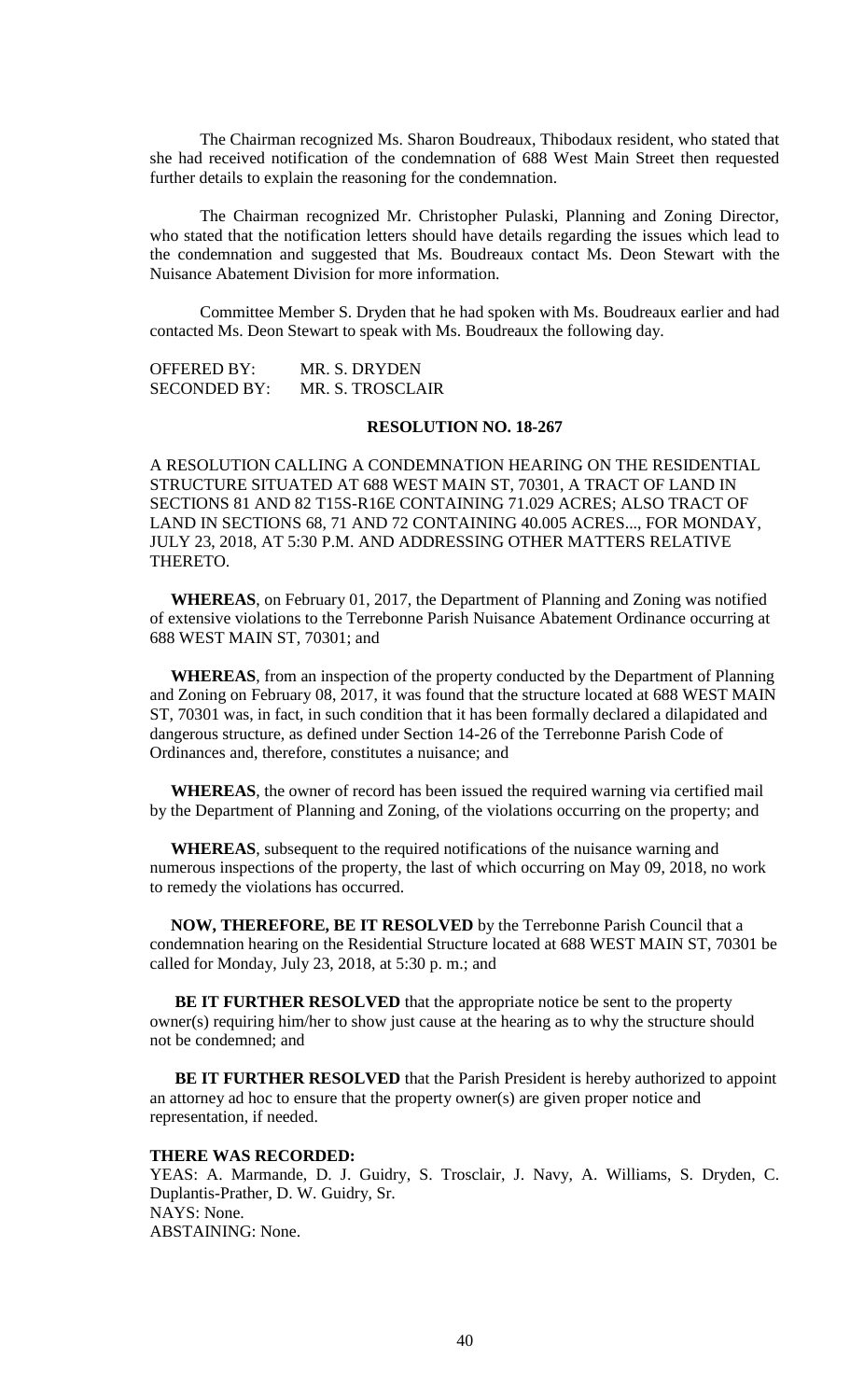ABSENT: G. Michel. The Chairwoman declared the resolution adopted on this the 9th day of July 2018.

\* \* \* \* \* \* \* \* \*

Upon Committee Member J. Navy's request, Mr. Christopher Pulaski, Planning and Zoning Director, clarified that the reasoning for the revision was to include all burial sites of the cemetery with the state's cemetery board records. He then stated that he was not aware of any plans for an expansion of the cemetery or for acquiring property to expand the cemetery at this time.

OFFERED BY: MR. S. TROSCLAIR SECONDED BY: MR. A. MARMANDE

#### **RESOLUTION NO. 18-268**

### A RESOLUTION CALLING A PUBLIC HEARING REGARDING THE INTENT TO ADOPT REVISIONS TO THE SOUTHDOWN CEMETERY BOUNDARIES AND LEGAL DESCRIPTION.

**WHEREAS,** Terrebonne Parish Consolidated Government is the title holder of the property containing the area known as Southdown Cemetery, and,

**WHEREAS,** the land containing Southdown Cemetery has by custom and use expanded and reached capacity for new plot burials, and

**WHEREAS,** the property known as Southdown Cemetery is closed to new plot burials, and

**WHEREAS,** Terrebonne Parish desires to amend the boundaries of the cemetery by the legal description and revised Southdown Cemetery plat (attachment A) showing revised boundary lines of Southdown Cemetery property belonging to Terrebonne Parish Consolidated Government located in Section 102, T17S—R17E prepared by Keneth L. Rembert, dated June 5, 2018, and recorded under Entry No. 1561653 of the records of Terrebonne Parish, Louisiana, and

**WHEREAS,** amendments to the ordinance outlined in Attachment A must be heard at a formal public hearing to gather and consider public input;

**NOW, THEREFORE, BE IT RESOLVED** by the Terrebonne Parish Council, on behalf of the Terrebonne Parish Consolidated Government, that a public hearing be called on July 25th at 6:30 p.m. in order to receive further public comment on the revisions in Attachment A.

#### **THERE WAS RECORDED:**

YEAS: A. Marmande, D. J. Guidry, S. Trosclair, J. Navy, A. Williams, S. Dryden, C. Duplantis-Prather, D. W. Guidry, Sr. NAYS: None. ABSTAINING: None. ABSENT: G. Michel. The Chairwoman declared the resolution adopted on this the 9th day of July 2018.

\* \* \* \* \* \* \* \* \*

The Chairman recognized Mr. Christopher Pulaski, Planning and Zoning Director, who gave a brief review regarding the condemnation of the residential structure located at 1217 Division Avenue and Mr. Christopher Carter's request for the rescinding of the condemnation.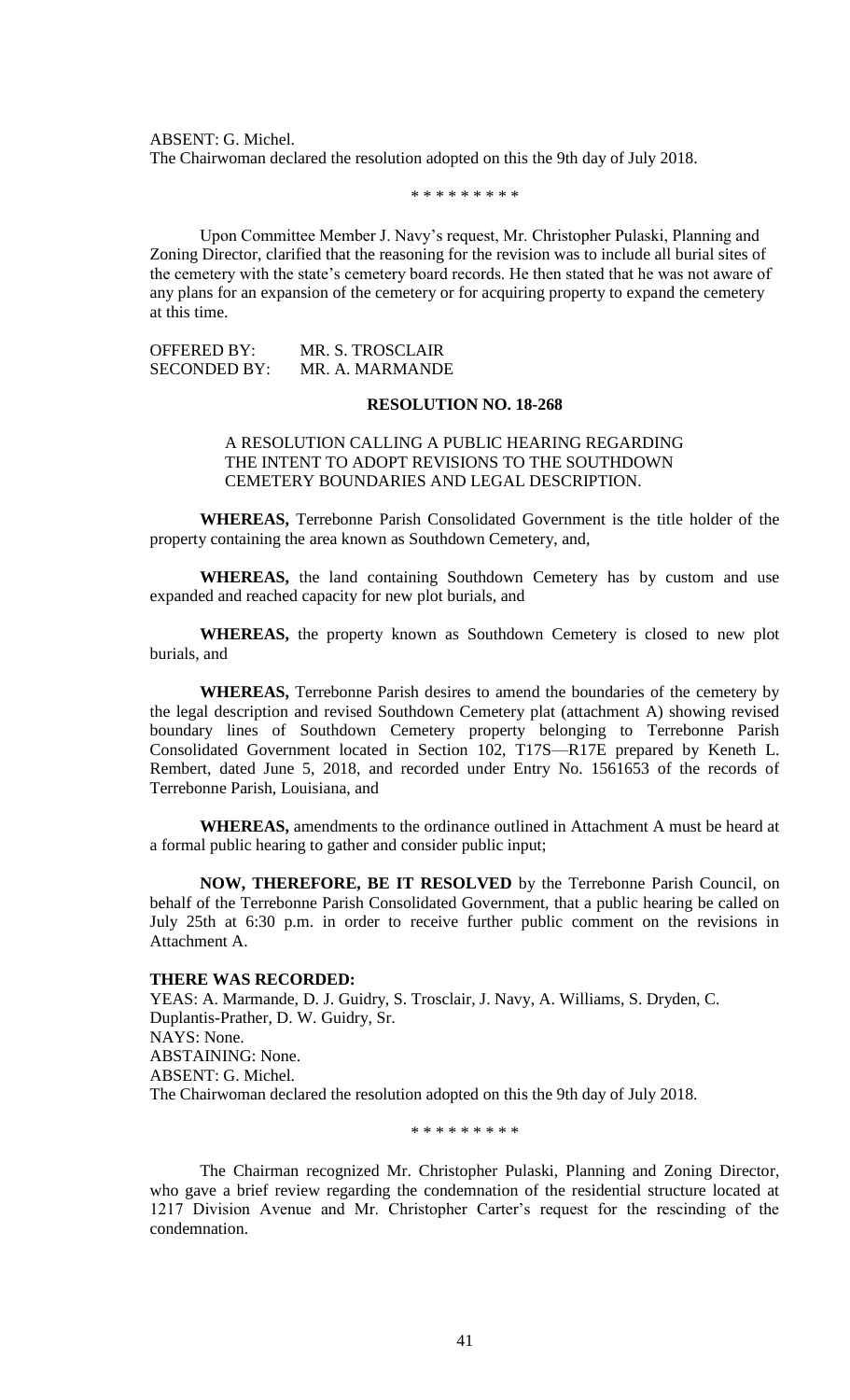The Chairman recognized Mr. Christopher Carter, St. Bernard resident, who reported that he had completed some repairs on the structure at the 1217 Division Avenue property and was awaiting permits that would allow him to complete other repair projects.

Mr. Pulaski reported that Mr. Carter had requested permits to complete repair work on the property but that the Planning Department withheld issuing the permits while the condemnation was in effect.

Mr. Carter shared some of his concerns for a lack of representation by the ad hoc attorney assigned to the property then stated that a succession which named him sole owner of the property had not been completed until after the structure was declared condemned.

Upon Committee Member J. Navy's request, the Chairman recognized Ms. Holly Guidry Politz, Houma resident, who shared her experiences with the previous property owners and her opposition to the condemnation, then reported on the effects of the poor condition of the structure on the local area. She then shared her concerns regarding the process to research and to demolish a condemned structure in a timely manner.

A discussion ensued relative to the procedures and timelines that are followed once a property has been condemned leading up to demolition. Mr. Pulaski clarified that some time is necessary to do appropriate assessments and receive bids for demolition by contractors which would delay a structure's demolition beyond a thirty-day timeframe for the owner to respond once a structure has been condemned.

Mr. Carter reported that he has hired several contractor services to help maintain the property and shared his experiences in maintaining correspondence with the previous ad hoc attorney regarding the condemnation of the property.

The Chairman recognized Mr. Gerald Arceneaux, on behalf of attorney Tanner Magee, who reported that a succession notice and permit applications had been received from Mr. Carter and that there were no records filed with their office regarding correspondence with Mr. Carter and the previous ad hoc attorney.

The Chairman recognized Mr. Chad Luke, Assistant Parish Attorney, who gave a brief review regarding the time required for completing a succession and related issues with regards to the condemnation process.

Committee Member J. Navy recommended that the property be kept under condemnation and that Mr. Carter be allowed a period of time to complete the necessary repairs before the condemnation process would be completed.

Mr. Luke then gave an overview of the responsibilities of an ad hoc attorney with regards to their representation for a condemned property and suggested that ad hoc attorneys could be made more receptive to individual treatment of clients in the future.

Mr. Pulaski suggested that a time frame be given before the condemnation of the property was rescinded and encouraged Mr. Carter to continue applying for permits to complete reparations as well as contact Ms. Deon Stewart with Nuisance Abatement to ensure that all of the issues would be addressed.

Mr. J. Navy moved, seconded by Ms. A. Williams, "THAT the Council hold over the condemnation of the residential property located at 1217 Division Avenue owned by Christopher Carter for a period of six months." **\*(MOTION VOTED ON AFTER DISCUSSION)**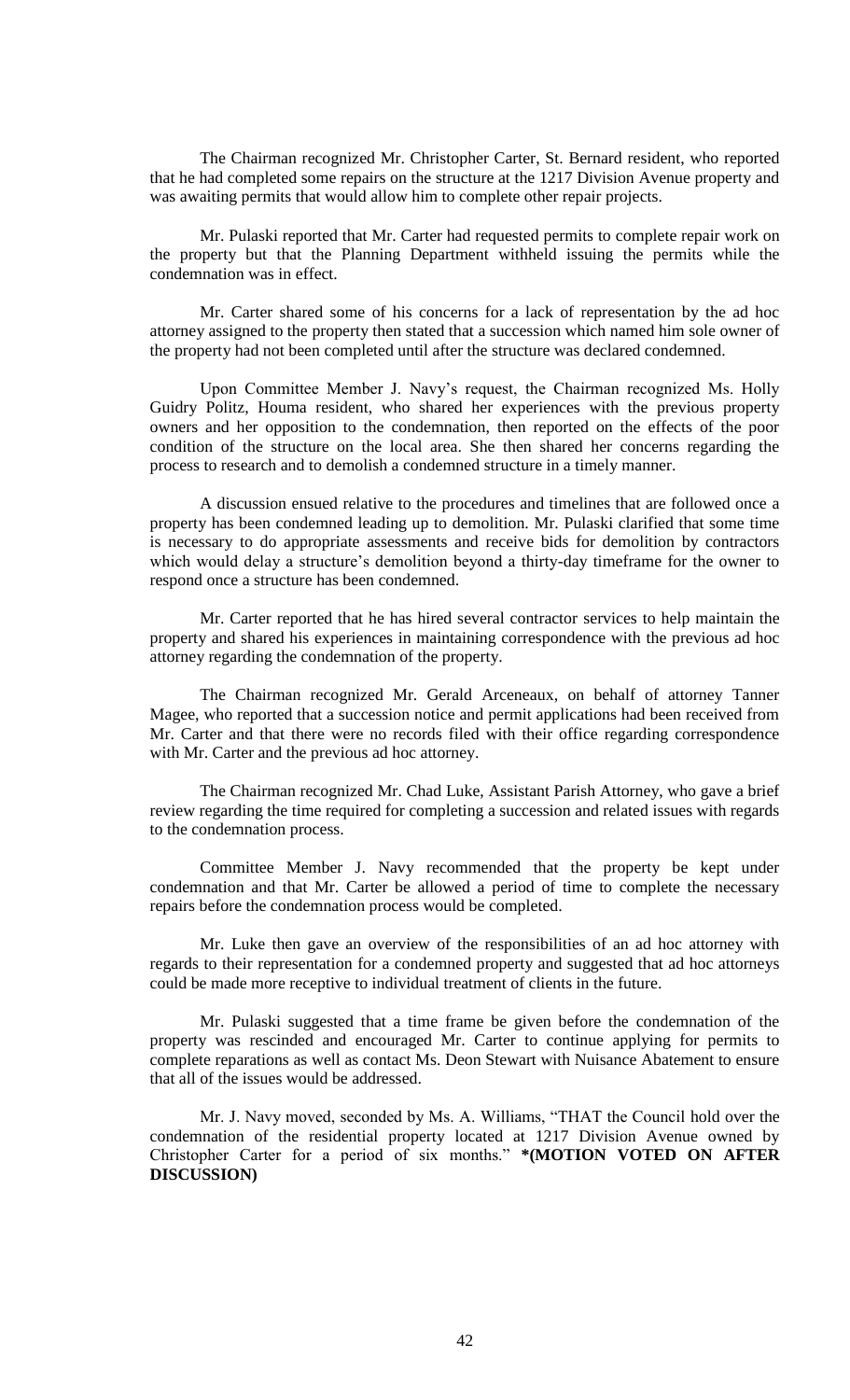A discussion ensued relative to the improvements needed for the structure to be considered no longer in violation and Mr. Carter's responsibilities for the property should the structure not be brought up to code once the period of six months had passed.

Several Committee Members shared their support for the rehabilitation of properties in Terrebonne Parish and the benefits on local communities.

Committee Member C. Duplantis-Prather asked that the Legal Department review the procedures followed by ad hoc attorneys when dealing with condemned properties that are undergoing succession proceedings.

Several Council Members shared their concerns regarding proper adherence to established codes and ordinances and the responsibility of the property should the structure not be brought up to code once a period of six months had passed.

**\***The Chairman called for a vote on the motion offered by Mr. J. Navy. THERE WAS RECORDED: YEAS: A. Marmande, D. J. Guidry, S. Trosclair, J. Navy, A. Williams, S. Dryden, C. Duplantis-Prather, and D. W. Guidry, Sr. NAYS: None. ABSENT: G. Michel. The Chairman declared the motion adopted

Mr. A. Marmande moved, seconded by Mr. S. Trosclair, "THAT, there being no further business to come before the Community Development and Planning Committee, the meeting be adjourned."

The Chairman called for a vote on the motion offered by Mr. A. Marmande. THERE WAS RECORDED: YEAS: A. Marmande, D. J. Guidry, S. Trosclair, J. Navy, A. Williams, S. Dryden, C. Duplantis-Prather, and D. W. Guidry, Sr.

NAYS: None.

ABSENT: G. Michel.

The Chairman declared the motion adopted and the meeting was adjourned at 6:35

p.m.

Dirk Guidry, Chairman

Keith M. Hampton, Minute Clerk

Mr. D. J. Guidry moved, seconded by Mr. D. W. Guidry, Sr., "THAT, the Council accept and ratify the minutes of the Community Development and Planning Committee meeting held on 07/09/18."

The Chairman called for a vote on the motion offered by Mr. D. J. Guidry. THERE WAS RECORDED:

YEAS: A. Marmande, D. J. Guidry, S. Trosclair, S. Dryden and D. W. Guidry, Sr. NAYS: None.

ABSENT: J. Navy, A. Williams, G. Michel and C. Duplantis-Prather. The Chairman declared the motion adopted.

Under Agenda Item 4A – Street Lights: Light installations, removals and/or activations. (None were issued prior to agenda deadline).

Mr. D. J. Guidry moved, seconded by Mr. A. Marmande, "THAT, the Council approve the attendance to the Organization of Parish Administrative Officials (OPAO) Annual Conference, July 25-27, 2018 Charenton, LA, per the current Council Travel policy."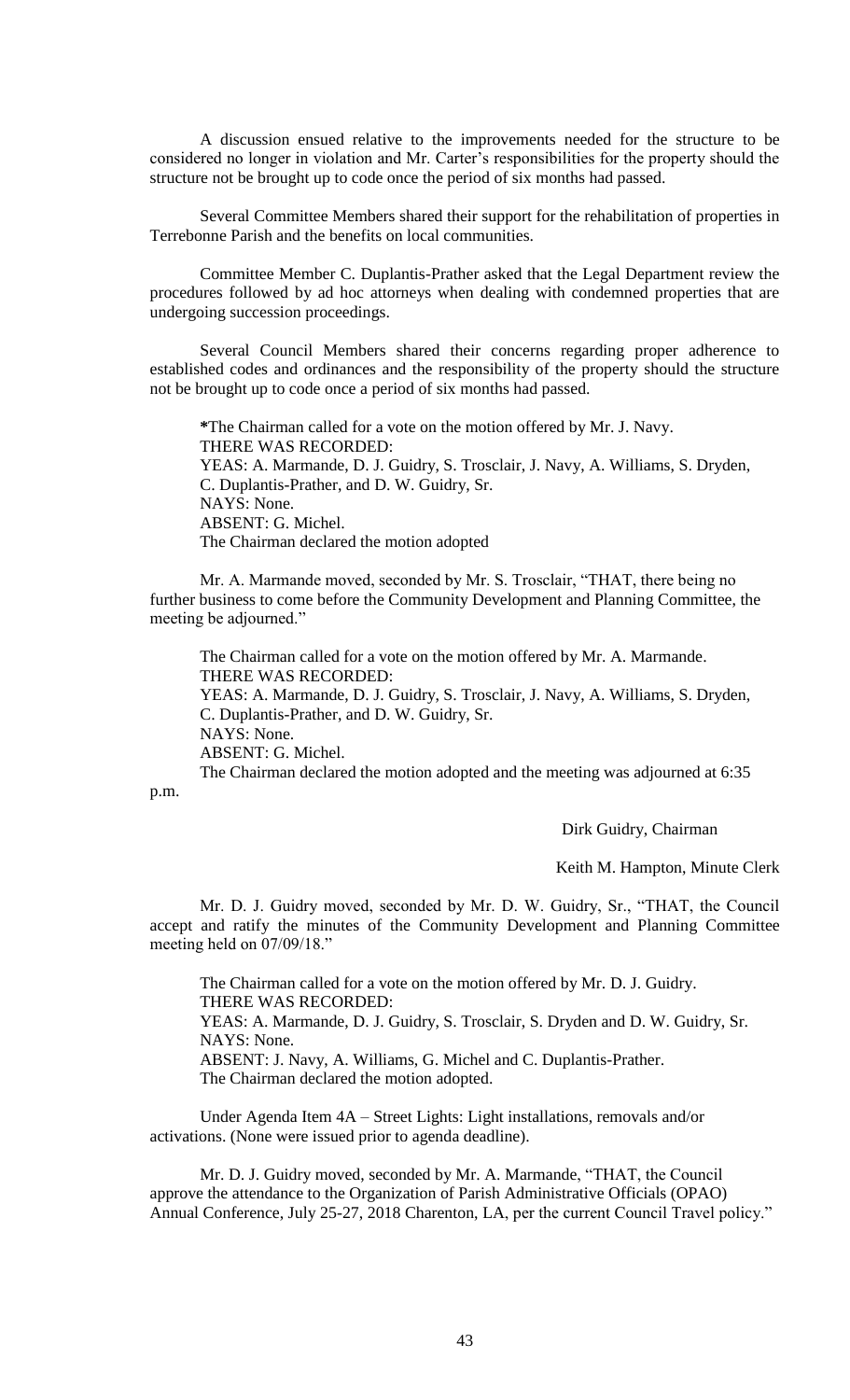The Chairman called for a vote on the motion offered by Mr. D. J. Guidry. THERE WAS RECORDED: YEAS: A. Marmande, D. J. Guidry, S. Trosclair, S. Dryden and D. W. Guidry, Sr. NAYS: None. ABSENT: J. Navy, A. Williams, G. Michel and C. Duplantis-Prather. The Chairman declared the motion adopted.

Mr. D. W. Guidry, Sr. moved, seconded by Mr. D. J. Guidry, "THAT, the Council hold nominations open for the nine (9) appointments on the Terrebonne Parish Youth Advisory Council (representatives from the following high schools: 2 from Covenant Christian, 1 from South Terrebonne, 2 from Terrebonne and 2 from Vandebilt High Schools, one alternate from north of the Intracoastal and one alternate from south of the Intracoastal) until the next Council meeting."

The Chairman called for a vote on the motion offered by Mr. D. W. Guidry, Sr. THERE WAS RECORDED: YEAS: A. Marmande, D. J. Guidry, S. Trosclair, S. Dryden and D. W. Guidry, Sr. NAYS: None. ABSENT: J. Navy, A. Williams, G. Michel and C. Duplantis-Prather. The Chairman declared the motion adopted.

Mr. S. Dryden moved, seconded by Mr. A. Marmande, "THAT, the Council hold nominations open for the one vacancy to fill an unexpired term on the Recreation District No. 3 Board until the next Council meeting."

The Chairman called for a vote on the motion offered by Mr. D. Dryden. THERE WAS RECORDED: YEAS: A. Marmande, D. J. Guidry, S. Trosclair, S. Dryden and D. W. Guidry, Sr. NAYS: None. ABSENT: J. Navy, A. Williams, G. Michel and C. Duplantis-Prather. The Chairman declared the motion adopted.

Mr. D. J. Guidry moved, seconded by Mr. A. Marmande, "THAT, the Council open nominations for the one expiring term on the Recreation District No. 6 Board, nominate Mr. Carlos Alario; close nominations and re-appoint Mr. Carlos Alario to another term on the Recreation District No. 6 Board."

The Chairman called for a vote on the motion offered by Mr. D. J. Guidry. THERE WAS RECORDED: YEAS: A. Marmande, D. J. Guidry, S. Trosclair, S. Dryden and D. W. Guidry, Sr. NAYS: None. ABSENT: J. Navy, A. Williams, G. Michel and C. Duplantis-Prather. The Chairman declared the motion adopted.

The Chairman announced the following vacancies, which he noted will be handled as per usual procedure:

 Three expiring terms on 07/31/18 on the TGMC Hospital Service District No. 1 Board (representing a Civic Organization, Chamber of Commerce and BISCO).

Under Agenda Item 8A – Announcements, Council Members:

- Councilman A. Marmande announced that the Falgout Canal Crossroad is 50% completed.
- Councilman A. Marmande announced that the Cane Break Pump Station is 95% completed, Plantation Garden Pump Station is 95% completed and the Voisin – Theriot Bridge Project will possibly start construction in August.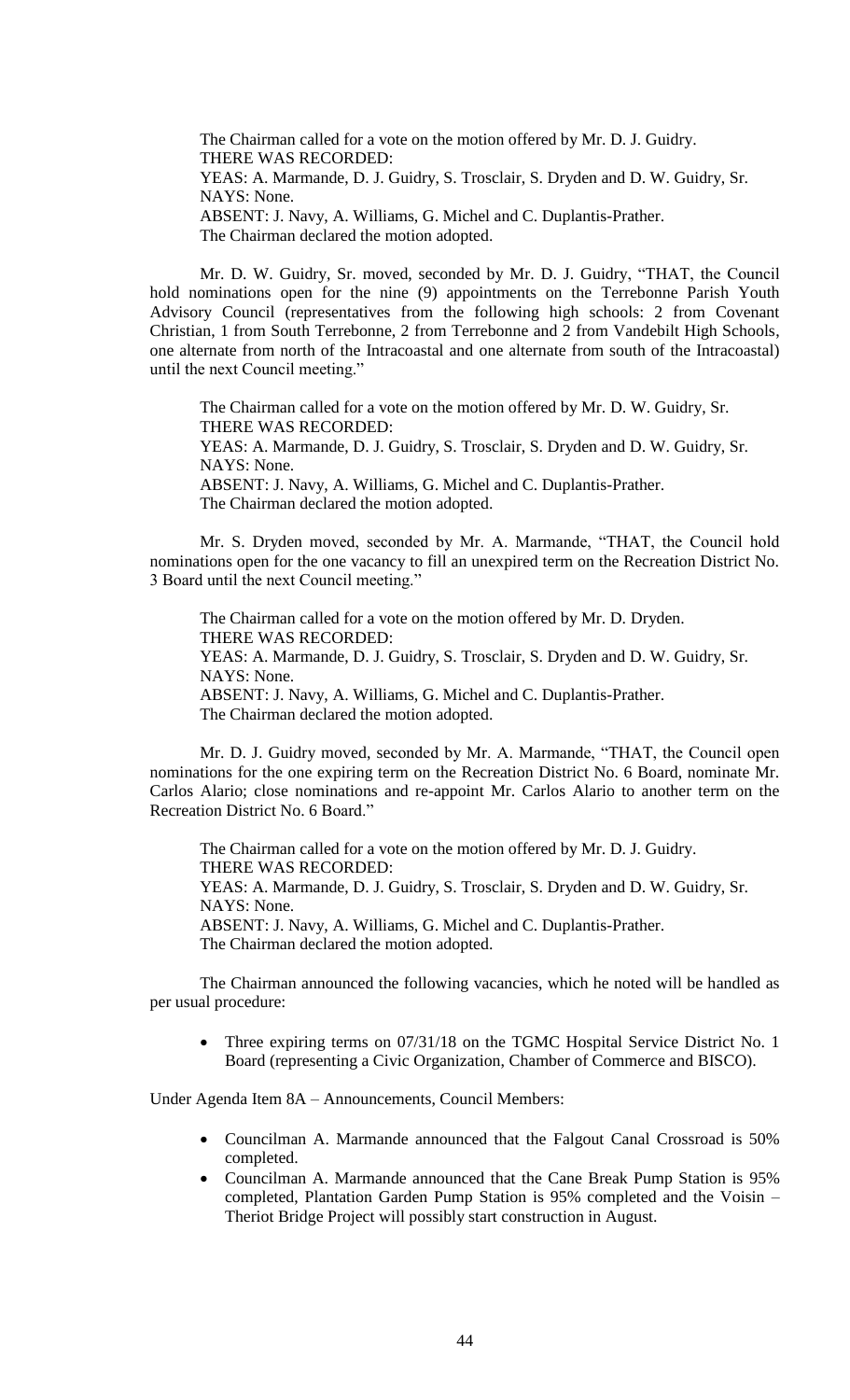- Councilman D. J. Guidry announced the bid for the Boudreaux Canal Lock System will go out for bid on Friday, July 13, 2018.
- Councilman D. J. Guidry announced to every pet owner to have their pets spayed and neutered to help control the pet population.
- Councilman S. Trosclair announced that the Fire District No. 6 fire rating has moved from an IV to an III rating. Congratulations to Chief Toby Henry and the entire staff. Mr. Trosclair announced that the Fire District No. 5 (Bourg), Fire District 6 (Montegut) and Fire District No. 7 (Chauvin) work together by responding to all fire calls in all districts.
- Councilman S. Trosclair announced that the area between (intersection) Thompson Road and Hwy. 57 is dangerous and has the potential to be deadly. He explained that highway is a state highway and a traffic light needs to be installed there to reduce vehicle accidents.
- Councilman A. Marmande explained that he has written to the governor concerning the aforementioned matter and suggested that closing the road may be a more "life saving mechanism" to use until something more feasible is done.
- Councilman S. Trosclair announced to the public to keep all law enforcements personnel and veterans in our thoughts and prayers.

Under Agenda Item 8B – Parish President Dove announced the following:

- He contacted the Secretary of the Department of Development and Transportation (DOTD) pertaining to Hwy. 56 and Hwy. 57 respectively, and he will contact someone in Baton Rouge pertaining to the intersection at Thompson Road.
- The Chacahoula Pump Station on Hanson Canal will be awarded to go to construction in weeks to come.
- The Petite Caillou Lock Station will be going out for "bids" on Friday, July 13.

Mr. D. J. Guidry moved, seconded by Mr. A. Marmande, "THAT, the Council approve the following Monthly Engineering Reports:

- A. Milford and Associates, Inc.
- B. Providence Engineering and Design, LLC
- C. T. Baker Smith, LLC
- D. GIS Engineering, LLC

The Chairman called for a vote on the motion offered by Mr. D. J. Guidry. THERE WAS RECORDED:

YEAS: A. Marmande, D. J. Guidry, S. Trosclair, S. Dryden and D. W. Guidry, Sr. NAYS: None.

ABSENT: J. Navy, A. Williams, G. Michel and C. Duplantis-Prather. The Chairman declared the motion adopted.

Mr. D. J. Guidry moved, seconded by Mr. D. W. Guidry, Sr., "THAT, there being no further business to come before the Council the meeting be adjourned."

The Chairman called for a vote on the motion offered by Mr. D. J. Guidry. THERE WAS RECORDED:

YEAS: A. Marmande, D. J. Guidry, S. Trosclair, S. Dryden and D. W. Guidry, Sr. NAYS: None.

ABSENT: J. Navy, A. Williams, G. Michel and C. Duplantis-Prather.

The Chairman declared the motion adopted and the meeting was adjourned at 6:48 p.m.

/s/STEVE TROSCLAIR, CHAIRMAN TERREBONNE PARISH COUNCIL